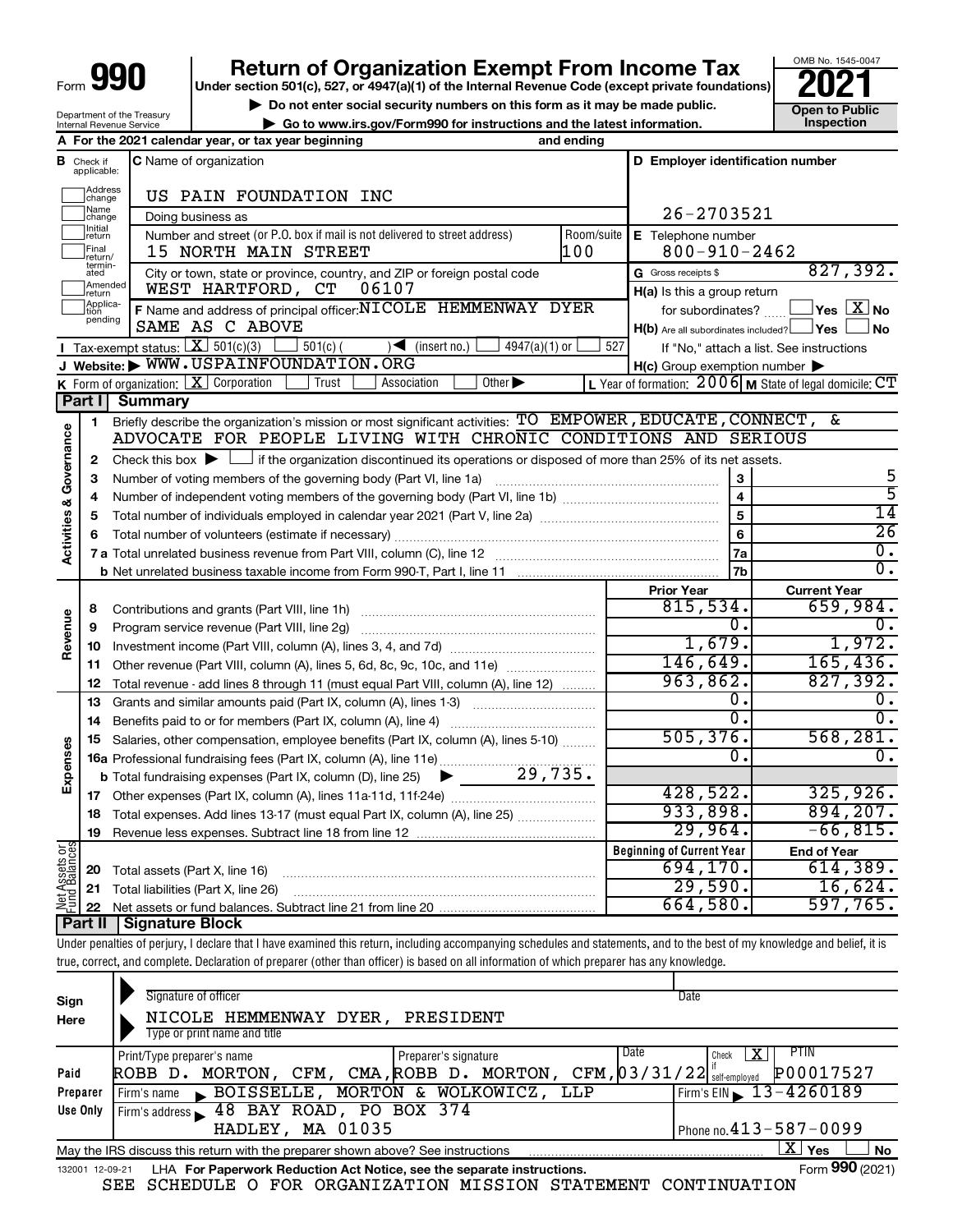| 1            | Briefly describe the organization's mission:<br>TO EMPOWER, EDUCATE, CONNECT, AND ADVOCATE FOR PEOPLE LIVING WITH                                             |
|--------------|---------------------------------------------------------------------------------------------------------------------------------------------------------------|
|              | CHRONIC CONDITIONS THAT CAUSE PAIN.                                                                                                                           |
|              |                                                                                                                                                               |
|              |                                                                                                                                                               |
| $\mathbf{2}$ | Did the organization undertake any significant program services during the year which were not listed on the                                                  |
|              | $ {\mathsf Y}\mathsf{es}\ \boxed{{\mathsf X}}$ No<br>prior Form 990 or 990-EZ?                                                                                |
|              | If "Yes," describe these new services on Schedule O.                                                                                                          |
| 3            | $\sqrt{}$ Yes $\sqrt{ \ \overline{\rm X}}$ No<br>Did the organization cease conducting, or make significant changes in how it conducts, any program services? |
|              | If "Yes," describe these changes on Schedule O.                                                                                                               |
| 4            | Describe the organization's program service accomplishments for each of its three largest program services, as measured by expenses.                          |
|              | Section 501(c)(3) and 501(c)(4) organizations are required to report the amount of grants and allocations to others, the total expenses, and                  |
| 4a           | revenue, if any, for each program service reported.<br>827, 392.<br>699,938.<br>(Code:<br>(Expenses \$<br>including grants of \$                              |
|              | ) (Revenue \$<br>U.S. PAIN'S FLAGSHIP PROGRAM, THE INVISIBLE PROJECT,<br>IS A PRINT AND                                                                       |
|              | ONLINE MAGAZINE THAT SHOWS THE REALITY OF LIFE WITH PAIN THROUGH                                                                                              |
|              | STORIES, PHOTOS AND EDUCATIONAL ARTICLES.<br>IN 2021 THE ORGANIZATION                                                                                         |
|              | PUBLISHED THREE NEW EDITIONS FOCUSING ON MIGRAINE AND HEADACHE                                                                                                |
|              | DISEASES, HEALTH CARE DISPARITIES, AND AUTOIMMUNE DISEASES.<br><b>TO LAUNCH</b>                                                                               |
|              | EACH EDITION, THE INVISIBLE PROJECT HOSTED VIRTUAL LAUNCH EVENTS,<br>AND                                                                                      |
|              | PROMOTED THROUGH LOCAL HOMETOWN PRESS RELEASES.                                                                                                               |
|              |                                                                                                                                                               |
|              |                                                                                                                                                               |
|              |                                                                                                                                                               |
|              |                                                                                                                                                               |
| 4b           | (Code:<br>) (Expenses \$<br>including grants of \$<br>) (Revenue \$                                                                                           |
|              | THE ORGANIZATION PRIORITIZES TEACHING INDIVIDUALS HOW TO ADVOCATE FOR                                                                                         |
|              | THEMSELVES AT THE GRASSROOTS LEVEL WHILE IT ALSO WORKS TO POSITIVELY                                                                                          |
|              | INFLUENCE PAIN POLICY AT THE HIGHEST LEVELS OF GOVERNMENT. USPF FOCUSED                                                                                       |
|              | PARTICULARY ON PROMOTING MOVEMENT TOWARD INTEGRATED, MULTIDISCIPLINARY                                                                                        |
|              | PAIN CARE AS BEST PRACTICE AND WORKING TO IMPROVE ACCESS TO THERAPIES                                                                                         |
|              | FOR CHRONIC PAIN ESPECIALLY INTEGRATIVE AND COMPLENTARY MODALITIES,                                                                                           |
|              | INNOVATIVE MEDICAL DEVICES AND NOVEL THERAPEUTICS.<br>STATE EFFORTS                                                                                           |
|              | FOCUSED ON CATALYZING SMALL GROUPS OF ADVOCATES WITH AN INTEREST TO                                                                                           |
|              | ENGAGE IN DRAFTING AND INTRODUCING BILLS SIMILAR TO IMPROVE ACCESS TO A                                                                                       |
|              | WIDE RANGE OF THERAPIES FOR PAIN.<br>DUE TO THE ONGOING PANDEMIC, USPF<br>HELD ITS SECOND VIRTUAL ADVOCACY TRAINING SERIES IN 2021<br>FOLLOWED BY A           |
|              | VIRTUAL ADVOCACY DAY ASKING CONGRESS TO DISSEMINATE THE PAIN MANAGEMENT                                                                                       |
| 4с           | ) (Revenue \$<br>(Code:                                                                                                                                       |
|              | ) (Expenses \$<br>including grants of \$<br>PAIN CONNECTION IS A NATIONAL NETWORK OF SUPPORT GROUPS DEVELOPED BY<br>A                                         |
|              | CLINICAL SOCIAL WORKER WHO LIVES WITH PAIN.<br>DUE TO THE PANDEMIC ALL                                                                                        |
|              | SUPPORT GROUPS WERE HELD VIA ZOOM IN 2021.<br>ADDITIONALLY,<br>THE                                                                                            |
|              | ORGANIZATION HELD ITS FIRST VIRTUAL SUPPORT GROUP LEADER TRAINING.                                                                                            |
|              | PAIN CONNECTION ALSO BEGAN OFFERING SPECIAL POPULATION GROUPS FOR                                                                                             |
|              | VETERANS, CAREGIVERS, LGBTQ+, BIPOC, PEDIATRIC, AND SPANISH-SPEAKING                                                                                          |
|              | FAMILIES, ALONG WITH A GROUP CALLED THE WRITING ROOM THAT TEACHES                                                                                             |
|              | ATTENDEES THE BENFITS OF EXPRESSIVE WRITING.                                                                                                                  |
|              |                                                                                                                                                               |
|              |                                                                                                                                                               |
|              |                                                                                                                                                               |
|              | 4d Other program services (Describe on Schedule O.)                                                                                                           |
|              | (Expenses \$<br>including grants of \$<br>(Revenue \$                                                                                                         |
|              | 699,938.<br>4e Total program service expenses                                                                                                                 |
|              | Form 990 (2021)                                                                                                                                               |
|              | SEE SCHEDULE O FOR CONTINUATION(S)<br>132002 12-09-21                                                                                                         |
|              |                                                                                                                                                               |

Check if Schedule O contains a response or note to any line in this Part III ......

**Part III** Statement of Program Service Accomplishments

 $\boxed{\text{X}}$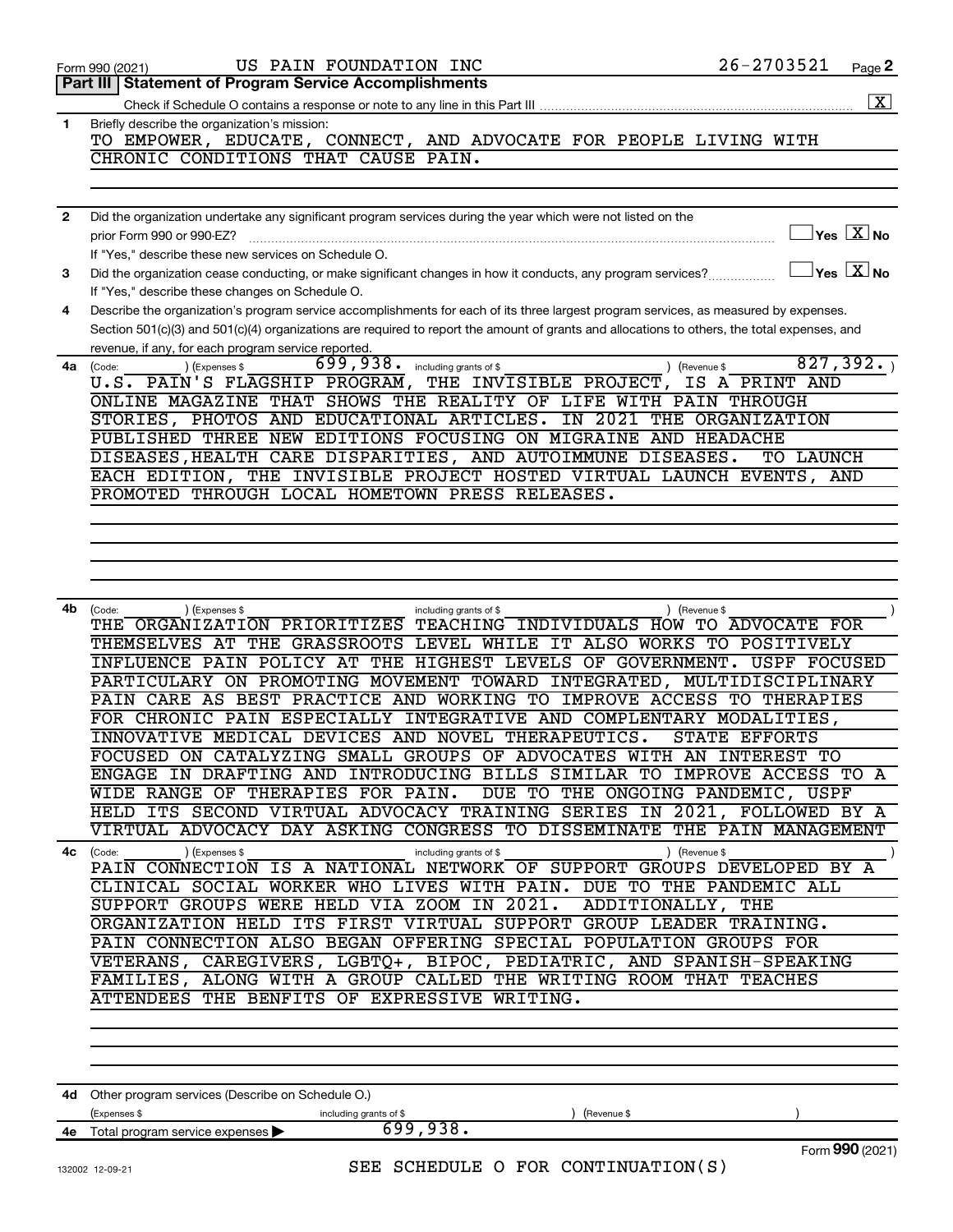Form 990 (2021)  $US$  PAIN FOUNDATION INC  $26-2703521$  Page **Part IV Checklist of Required Schedules**

|          |                                                                                                                                       |                        | Yes | No.                     |
|----------|---------------------------------------------------------------------------------------------------------------------------------------|------------------------|-----|-------------------------|
| 1.       | Is the organization described in section 501(c)(3) or 4947(a)(1) (other than a private foundation)?                                   |                        |     |                         |
|          | If "Yes," complete Schedule A                                                                                                         | 1                      | х   |                         |
| 2        |                                                                                                                                       | $\mathbf{2}$           | X   |                         |
| 3        | Did the organization engage in direct or indirect political campaign activities on behalf of or in opposition to candidates for       |                        |     |                         |
|          | public office? If "Yes," complete Schedule C, Part I                                                                                  | 3                      |     | х                       |
| 4        | Section 501(c)(3) organizations. Did the organization engage in lobbying activities, or have a section 501(h) election in effect      |                        |     |                         |
|          |                                                                                                                                       | 4                      | х   |                         |
| 5        | Is the organization a section 501(c)(4), 501(c)(5), or 501(c)(6) organization that receives membership dues, assessments, or          |                        |     | x                       |
|          | Did the organization maintain any donor advised funds or any similar funds or accounts for which donors have the right to             | 5                      |     |                         |
| 6        | provide advice on the distribution or investment of amounts in such funds or accounts? If "Yes," complete Schedule D, Part I          | 6                      |     | х                       |
| 7        | Did the organization receive or hold a conservation easement, including easements to preserve open space,                             |                        |     |                         |
|          |                                                                                                                                       | $\overline{7}$         |     | х                       |
| 8        | Did the organization maintain collections of works of art, historical treasures, or other similar assets? If "Yes," complete          |                        |     |                         |
|          |                                                                                                                                       | 8                      |     | х                       |
| 9        | Did the organization report an amount in Part X, line 21, for escrow or custodial account liability, serve as a custodian for         |                        |     |                         |
|          | amounts not listed in Part X; or provide credit counseling, debt management, credit repair, or debt negotiation services?             |                        |     |                         |
|          |                                                                                                                                       | 9                      |     | х                       |
| 10       | Did the organization, directly or through a related organization, hold assets in donor-restricted endowments                          |                        |     |                         |
|          |                                                                                                                                       | 10                     |     | x                       |
| 11       | If the organization's answer to any of the following questions is "Yes," then complete Schedule D, Parts VI, VII, VIII, IX, or X,     |                        |     |                         |
|          | as applicable.                                                                                                                        |                        |     |                         |
|          | a Did the organization report an amount for land, buildings, and equipment in Part X, line 10? If "Yes," complete Schedule D,         |                        |     |                         |
|          | Part VI                                                                                                                               | 11a                    |     | х                       |
|          | <b>b</b> Did the organization report an amount for investments - other securities in Part X, line 12, that is 5% or more of its total |                        |     |                         |
|          |                                                                                                                                       | 11 <sub>b</sub>        |     | x                       |
|          | c Did the organization report an amount for investments - program related in Part X, line 13, that is 5% or more of its total         |                        |     |                         |
|          |                                                                                                                                       | 11c                    |     | х                       |
|          | d Did the organization report an amount for other assets in Part X, line 15, that is 5% or more of its total assets reported in       |                        |     | х                       |
|          |                                                                                                                                       | 11d<br><b>11e</b>      |     | $\overline{\text{X}}$   |
| f        | Did the organization's separate or consolidated financial statements for the tax year include a footnote that addresses               |                        |     |                         |
|          | the organization's liability for uncertain tax positions under FIN 48 (ASC 740)? If "Yes," complete Schedule D, Part X                | 11f                    |     | x                       |
|          | 12a Did the organization obtain separate, independent audited financial statements for the tax year? If "Yes," complete               |                        |     |                         |
|          |                                                                                                                                       | 12a                    | х   |                         |
|          | <b>b</b> Was the organization included in consolidated, independent audited financial statements for the tax year?                    |                        |     |                         |
|          | If "Yes," and if the organization answered "No" to line 12a, then completing Schedule D, Parts XI and XII is optional                 | 12 <sub>b</sub>        |     | х                       |
| 13       | Is the organization a school described in section 170(b)(1)(A)(ii)? If "Yes," complete Schedule E [ [ [ [ [ [ [ [ ] ]]]               | 13                     |     | $\overline{\textbf{x}}$ |
| 14a      |                                                                                                                                       | 14a                    |     | x                       |
| b        | Did the organization have aggregate revenues or expenses of more than \$10,000 from grantmaking, fundraising, business,               |                        |     |                         |
|          | investment, and program service activities outside the United States, or aggregate foreign investments valued at \$100,000            |                        |     |                         |
|          |                                                                                                                                       | 14b                    |     | x                       |
| 15       | Did the organization report on Part IX, column (A), line 3, more than \$5,000 of grants or other assistance to or for any             |                        |     |                         |
|          |                                                                                                                                       | 15                     |     | x                       |
| 16       | Did the organization report on Part IX, column (A), line 3, more than \$5,000 of aggregate grants or other assistance to              |                        |     |                         |
|          |                                                                                                                                       | 16                     |     | x                       |
| 17       | Did the organization report a total of more than \$15,000 of expenses for professional fundraising services on Part IX,               |                        |     |                         |
|          |                                                                                                                                       | 17                     |     | x                       |
| 18       | Did the organization report more than \$15,000 total of fundraising event gross income and contributions on Part VIII, lines          |                        |     |                         |
|          |                                                                                                                                       | 18                     | х   |                         |
| 19       | Did the organization report more than \$15,000 of gross income from gaming activities on Part VIII, line 9a? If "Yes,"                |                        |     | x                       |
|          |                                                                                                                                       | 19                     |     | $\overline{\text{X}}$   |
| 20a<br>b |                                                                                                                                       | 20a<br>20 <sub>b</sub> |     |                         |
| 21       | Did the organization report more than \$5,000 of grants or other assistance to any domestic organization or                           |                        |     |                         |
|          |                                                                                                                                       | 21                     |     | x                       |
|          |                                                                                                                                       |                        |     |                         |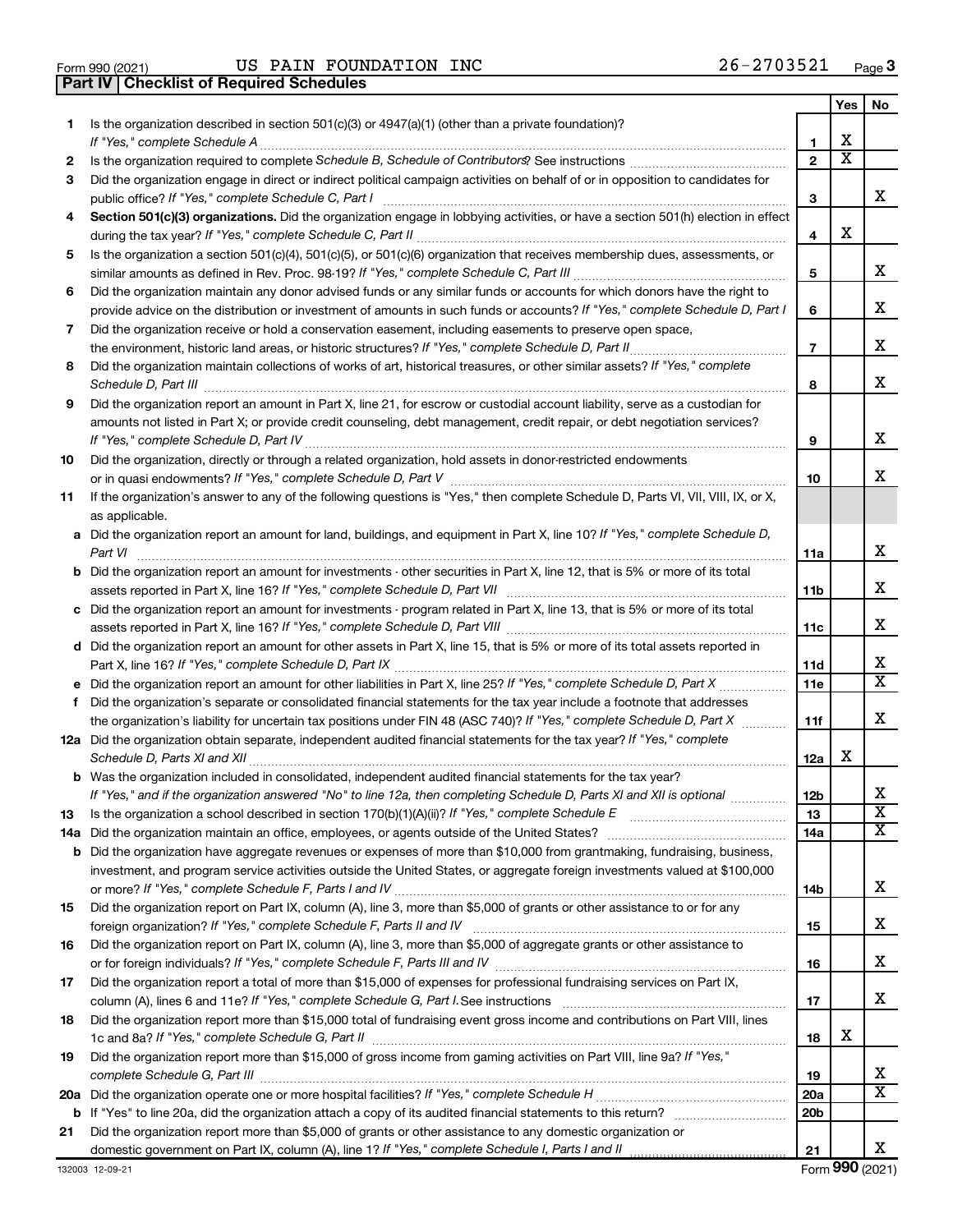*(continued)* **Part IV Checklist of Required Schedules**

|          |                                                                                                                                    |                 | Yes | No |
|----------|------------------------------------------------------------------------------------------------------------------------------------|-----------------|-----|----|
| 22       | Did the organization report more than \$5,000 of grants or other assistance to or for domestic individuals on                      |                 |     |    |
|          |                                                                                                                                    | 22              |     | x  |
| 23       | Did the organization answer "Yes" to Part VII, Section A, line 3, 4, or 5, about compensation of the organization's current        |                 |     |    |
|          | and former officers, directors, trustees, key employees, and highest compensated employees? If "Yes," complete                     |                 |     |    |
|          | Schedule J                                                                                                                         | 23              |     | х  |
|          | 24a Did the organization have a tax-exempt bond issue with an outstanding principal amount of more than \$100,000 as of the        |                 |     |    |
|          | last day of the year, that was issued after December 31, 2002? If "Yes," answer lines 24b through 24d and complete                 |                 |     |    |
|          |                                                                                                                                    | 24a             |     | x  |
|          |                                                                                                                                    | 24 <sub>b</sub> |     |    |
|          | c Did the organization maintain an escrow account other than a refunding escrow at any time during the year to defease             |                 |     |    |
|          | any tax-exempt bonds?                                                                                                              | 24c             |     |    |
|          |                                                                                                                                    | 24d             |     |    |
|          | 25a Section 501(c)(3), 501(c)(4), and 501(c)(29) organizations. Did the organization engage in an excess benefit                   |                 |     |    |
|          |                                                                                                                                    | 25a             |     | x  |
|          | b Is the organization aware that it engaged in an excess benefit transaction with a disqualified person in a prior year, and       |                 |     |    |
|          | that the transaction has not been reported on any of the organization's prior Forms 990 or 990-EZ? If "Yes," complete              |                 |     |    |
|          | Schedule L, Part I                                                                                                                 | 25b             |     | x  |
| 26       | Did the organization report any amount on Part X, line 5 or 22, for receivables from or payables to any current                    |                 |     |    |
|          | or former officer, director, trustee, key employee, creator or founder, substantial contributor, or 35%                            |                 |     |    |
|          | controlled entity or family member of any of these persons? If "Yes," complete Schedule L, Part II                                 | 26              |     | х  |
| 27       | Did the organization provide a grant or other assistance to any current or former officer, director, trustee, key employee,        |                 |     |    |
|          | creator or founder, substantial contributor or employee thereof, a grant selection committee member, or to a 35% controlled        |                 |     |    |
|          | entity (including an employee thereof) or family member of any of these persons? If "Yes," complete Schedule L, Part III           | 27              |     | x  |
| 28       | Was the organization a party to a business transaction with one of the following parties (see the Schedule L, Part IV,             |                 |     |    |
|          | instructions for applicable filing thresholds, conditions, and exceptions):                                                        |                 |     |    |
|          | a A current or former officer, director, trustee, key employee, creator or founder, or substantial contributor? If                 |                 | х   |    |
|          |                                                                                                                                    | 28a             | х   |    |
|          |                                                                                                                                    | 28 <sub>b</sub> |     |    |
|          | c A 35% controlled entity of one or more individuals and/or organizations described in line 28a or 28b?If                          |                 | х   |    |
|          |                                                                                                                                    | 28c             |     | х  |
| 29       |                                                                                                                                    | 29              |     |    |
| 30       | Did the organization receive contributions of art, historical treasures, or other similar assets, or qualified conservation        |                 |     | х  |
|          |                                                                                                                                    | 30<br>31        |     | X  |
| 31       | Did the organization liquidate, terminate, or dissolve and cease operations? If "Yes," complete Schedule N, Part I                 |                 |     |    |
| 32       | Did the organization sell, exchange, dispose of, or transfer more than 25% of its net assets? If "Yes," complete                   | 32              |     | х  |
|          | Schedule N, Part II                                                                                                                |                 |     |    |
| 33       | Did the organization own 100% of an entity disregarded as separate from the organization under Regulations                         | 33              |     | х  |
| 34       | Was the organization related to any tax-exempt or taxable entity? If "Yes," complete Schedule R, Part II, III, or IV, and          |                 |     |    |
|          | Part V, line 1                                                                                                                     | 34              |     | х  |
|          |                                                                                                                                    | 35a             |     | x  |
|          | <b>b</b> If "Yes" to line 35a, did the organization receive any payment from or engage in any transaction with a controlled entity |                 |     |    |
|          |                                                                                                                                    | 35 <sub>b</sub> |     |    |
| 36       | Section 501(c)(3) organizations. Did the organization make any transfers to an exempt non-charitable related organization?         |                 |     |    |
|          |                                                                                                                                    | 36              |     | x  |
| 37       | Did the organization conduct more than 5% of its activities through an entity that is not a related organization                   |                 |     |    |
|          |                                                                                                                                    | 37              |     | x  |
| 38       | Did the organization complete Schedule O and provide explanations on Schedule O for Part VI, lines 11b and 19?                     |                 |     |    |
|          |                                                                                                                                    | 38              | х   |    |
| ∣ Part V | <b>Statements Regarding Other IRS Filings and Tax Compliance</b>                                                                   |                 |     |    |
|          |                                                                                                                                    |                 |     |    |
|          |                                                                                                                                    |                 | Yes | No |
|          | 28<br><b>1a</b> Enter the number reported in box 3 of Form 1096. Enter -0- if not applicable <i>manumerane community</i><br>1a     |                 |     |    |
|          | 0<br><b>b</b> Enter the number of Forms W-2G included on line 1a. Enter -0- if not applicable<br>1b                                |                 |     |    |
|          | c Did the organization comply with backup withholding rules for reportable payments to vendors and reportable gaming               |                 |     |    |
|          |                                                                                                                                    | 1c              | х   |    |
|          |                                                                                                                                    |                 |     |    |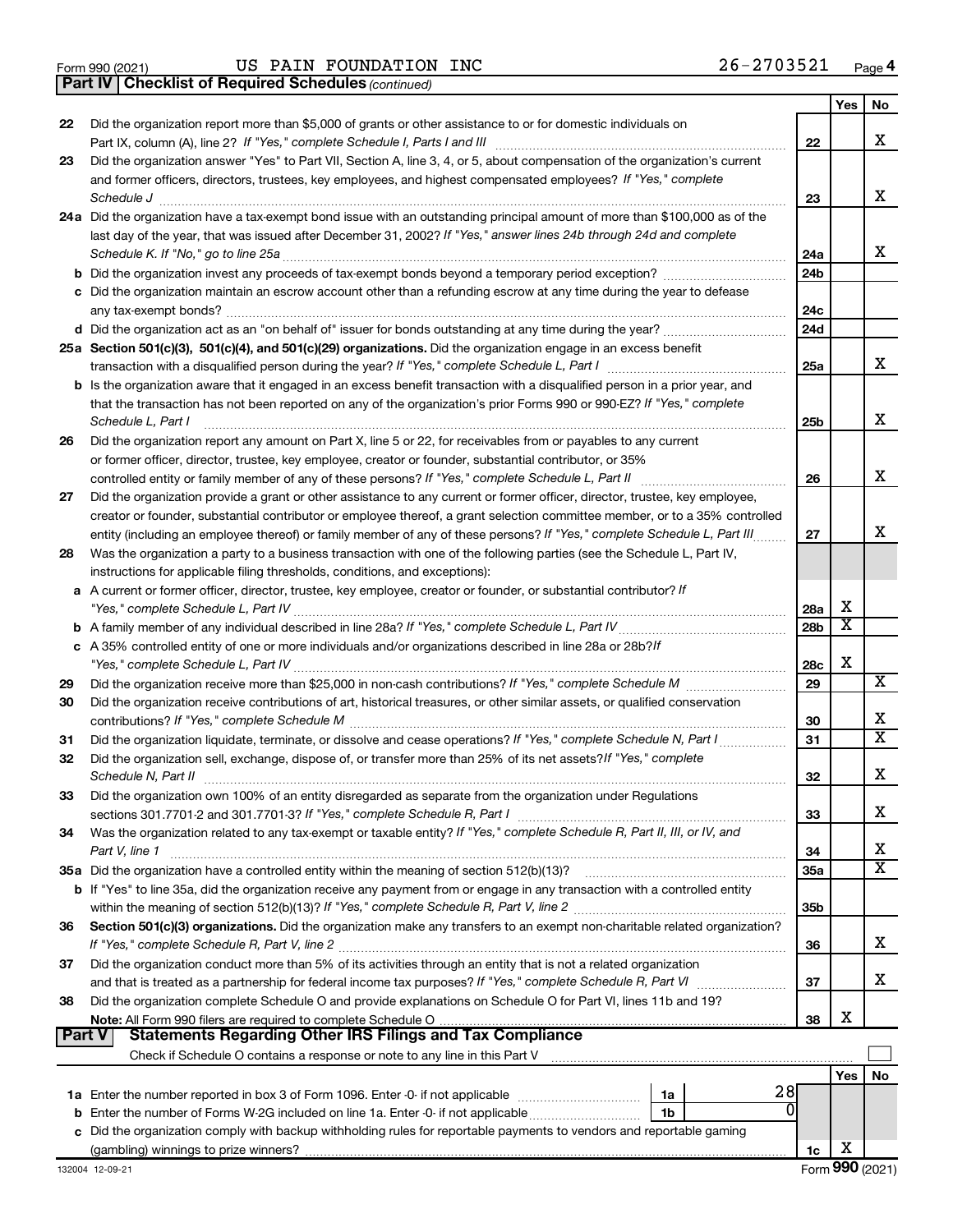| Form 990 (2021) | US PAIN FOUNDATION INC | 26-2703521<br>Page 5 |
|-----------------|------------------------|----------------------|
|-----------------|------------------------|----------------------|

**Part V** Statements Regarding Other IRS Filings and Tax Compliance (continued)

|     |                                                                                                                                                 |                 | Yes | No                      |  |  |  |  |
|-----|-------------------------------------------------------------------------------------------------------------------------------------------------|-----------------|-----|-------------------------|--|--|--|--|
|     | 2a Enter the number of employees reported on Form W-3, Transmittal of Wage and Tax Statements,                                                  |                 |     |                         |  |  |  |  |
|     | 14<br>filed for the calendar year ending with or within the year covered by this return <i></i><br>2a                                           |                 |     |                         |  |  |  |  |
|     |                                                                                                                                                 | 2 <sub>b</sub>  | х   |                         |  |  |  |  |
|     |                                                                                                                                                 |                 |     |                         |  |  |  |  |
|     | 3a Did the organization have unrelated business gross income of \$1,000 or more during the year?                                                | За              |     | х                       |  |  |  |  |
|     |                                                                                                                                                 | 3b              |     |                         |  |  |  |  |
|     | 4a At any time during the calendar year, did the organization have an interest in, or a signature or other authority over, a                    |                 |     |                         |  |  |  |  |
|     | financial account in a foreign country (such as a bank account, securities account, or other financial account)?                                | 4a              |     | х                       |  |  |  |  |
|     | <b>b</b> If "Yes," enter the name of the foreign country                                                                                        |                 |     |                         |  |  |  |  |
|     | See instructions for filing requirements for FinCEN Form 114, Report of Foreign Bank and Financial Accounts (FBAR).                             |                 |     | x                       |  |  |  |  |
| 5а  |                                                                                                                                                 | 5а<br>5b        |     | $\overline{\textbf{X}}$ |  |  |  |  |
| b   |                                                                                                                                                 | 5 <sub>c</sub>  |     |                         |  |  |  |  |
| c   | 6a Does the organization have annual gross receipts that are normally greater than \$100,000, and did the organization solicit                  |                 |     |                         |  |  |  |  |
|     |                                                                                                                                                 | 6a              |     | х                       |  |  |  |  |
|     | <b>b</b> If "Yes," did the organization include with every solicitation an express statement that such contributions or gifts                   |                 |     |                         |  |  |  |  |
|     | were not tax deductible?                                                                                                                        |                 |     |                         |  |  |  |  |
| 7   | Organizations that may receive deductible contributions under section 170(c).                                                                   | 6b              |     |                         |  |  |  |  |
| a   | Did the organization receive a payment in excess of \$75 made partly as a contribution and partly for goods and services provided to the payor? | 7a              |     | х                       |  |  |  |  |
| b   |                                                                                                                                                 | 7b              |     |                         |  |  |  |  |
| c   | Did the organization sell, exchange, or otherwise dispose of tangible personal property for which it was required                               |                 |     |                         |  |  |  |  |
|     | to file Form 8282?                                                                                                                              | 7c              |     | х                       |  |  |  |  |
| d   | 7d                                                                                                                                              |                 |     |                         |  |  |  |  |
| е   | Did the organization receive any funds, directly or indirectly, to pay premiums on a personal benefit contract?                                 | 7e              |     |                         |  |  |  |  |
| f.  | Did the organization, during the year, pay premiums, directly or indirectly, on a personal benefit contract?                                    | 7f              |     |                         |  |  |  |  |
| g   | If the organization received a contribution of qualified intellectual property, did the organization file Form 8899 as required?                |                 |     |                         |  |  |  |  |
| h   | If the organization received a contribution of cars, boats, airplanes, or other vehicles, did the organization file a Form 1098-C?<br>7h        |                 |     |                         |  |  |  |  |
| 8   | Sponsoring organizations maintaining donor advised funds. Did a donor advised fund maintained by the                                            |                 |     |                         |  |  |  |  |
|     |                                                                                                                                                 |                 |     |                         |  |  |  |  |
| 9   | Sponsoring organizations maintaining donor advised funds.                                                                                       |                 |     |                         |  |  |  |  |
| a   | Did the sponsoring organization make any taxable distributions under section 4966?                                                              | 9а              |     |                         |  |  |  |  |
| b   | Did the sponsoring organization make a distribution to a donor, donor advisor, or related person? [[[[[[[[[[[                                   | 9b              |     |                         |  |  |  |  |
| 10  | Section 501(c)(7) organizations. Enter:                                                                                                         |                 |     |                         |  |  |  |  |
| а   | 10a<br>10 <sub>b</sub>                                                                                                                          |                 |     |                         |  |  |  |  |
| b   | Gross receipts, included on Form 990, Part VIII, line 12, for public use of club facilities                                                     |                 |     |                         |  |  |  |  |
| 11. | Section 501(c)(12) organizations. Enter:<br>  11a<br>a Gross income from members or shareholders                                                |                 |     |                         |  |  |  |  |
|     | <b>b</b> Gross income from other sources. (Do not net amounts due or paid to other sources against                                              |                 |     |                         |  |  |  |  |
|     | 11b                                                                                                                                             |                 |     |                         |  |  |  |  |
|     | 12a Section 4947(a)(1) non-exempt charitable trusts. Is the organization filing Form 990 in lieu of Form 1041?                                  | 12a             |     |                         |  |  |  |  |
|     | 12b<br><b>b</b> If "Yes," enter the amount of tax-exempt interest received or accrued during the year                                           |                 |     |                         |  |  |  |  |
| 13  | Section 501(c)(29) qualified nonprofit health insurance issuers.                                                                                |                 |     |                         |  |  |  |  |
|     |                                                                                                                                                 | 13a             |     |                         |  |  |  |  |
|     | Note: See the instructions for additional information the organization must report on Schedule O.                                               |                 |     |                         |  |  |  |  |
|     | <b>b</b> Enter the amount of reserves the organization is required to maintain by the states in which the                                       |                 |     |                         |  |  |  |  |
|     | 13 <sub>b</sub>                                                                                                                                 |                 |     |                         |  |  |  |  |
|     | 13 <sub>c</sub>                                                                                                                                 |                 |     |                         |  |  |  |  |
|     | 14a Did the organization receive any payments for indoor tanning services during the tax year?                                                  | 14a             |     | х                       |  |  |  |  |
|     | <b>b</b> If "Yes," has it filed a Form 720 to report these payments? If "No," provide an explanation on Schedule O                              | 14 <sub>b</sub> |     |                         |  |  |  |  |
| 15  | Is the organization subject to the section 4960 tax on payment(s) of more than \$1,000,000 in remuneration or                                   |                 |     |                         |  |  |  |  |
|     |                                                                                                                                                 |                 |     |                         |  |  |  |  |
|     | If "Yes," see the instructions and file Form 4720, Schedule N.                                                                                  |                 |     |                         |  |  |  |  |
| 16  | Is the organization an educational institution subject to the section 4968 excise tax on net investment income?                                 | 16              |     | х                       |  |  |  |  |
|     | If "Yes," complete Form 4720, Schedule O.                                                                                                       |                 |     |                         |  |  |  |  |
| 17  | Section 501(c)(21) organizations. Did the trust, any disqualified person, or mine operator engage in any                                        |                 |     |                         |  |  |  |  |
|     | If "Yes," complete Form 6069.                                                                                                                   | 17              |     |                         |  |  |  |  |
|     |                                                                                                                                                 |                 |     |                         |  |  |  |  |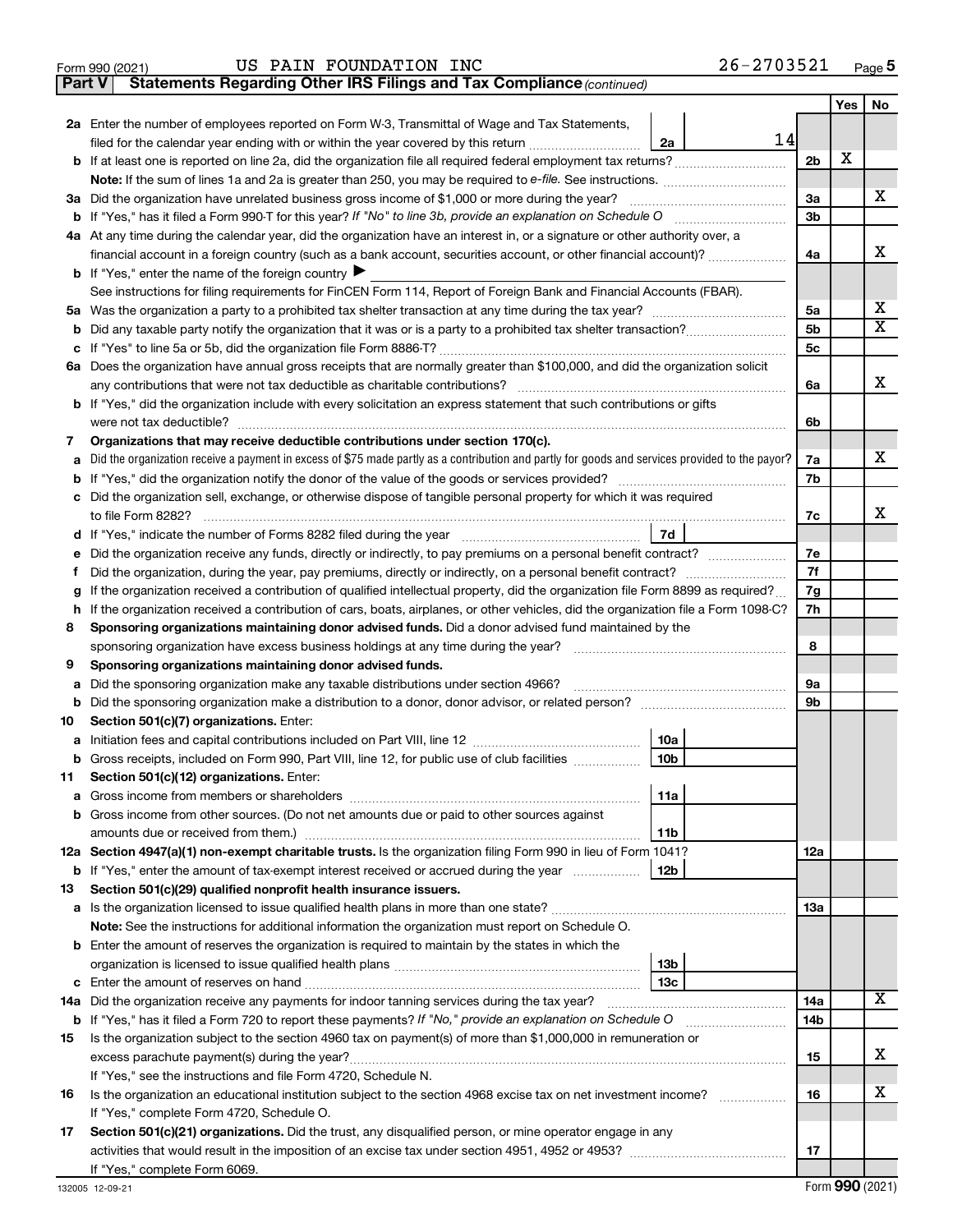| Form 990 (2021) |  |
|-----------------|--|
|-----------------|--|

### Form 990 (2021)  $US$  PAIN FOUNDATION INC  $26-2703521$  Page

**Part VI** Governance, Management, and Disclosure. For each "Yes" response to lines 2 through 7b below, and for a "No" response *to line 8a, 8b, or 10b below, describe the circumstances, processes, or changes on Schedule O. See instructions.*

|     |                                                                                                                                                                                                                               |     |                         | $\overline{\mathbf{x}}$ |
|-----|-------------------------------------------------------------------------------------------------------------------------------------------------------------------------------------------------------------------------------|-----|-------------------------|-------------------------|
|     | <b>Section A. Governing Body and Management</b>                                                                                                                                                                               |     |                         |                         |
|     |                                                                                                                                                                                                                               |     | Yes                     | No                      |
|     | 1a Enter the number of voting members of the governing body at the end of the tax year<br>1a                                                                                                                                  |     |                         |                         |
|     | If there are material differences in voting rights among members of the governing body, or if the governing                                                                                                                   |     |                         |                         |
|     | body delegated broad authority to an executive committee or similar committee, explain on Schedule O.                                                                                                                         |     |                         |                         |
| b   | Enter the number of voting members included on line 1a, above, who are independent<br>1b                                                                                                                                      | 5   |                         |                         |
| 2   | Did any officer, director, trustee, or key employee have a family relationship or a business relationship with any other                                                                                                      |     |                         |                         |
|     | officer, director, trustee, or key employee?                                                                                                                                                                                  | 2   |                         | х                       |
| 3   | Did the organization delegate control over management duties customarily performed by or under the direct supervision                                                                                                         |     |                         |                         |
|     |                                                                                                                                                                                                                               | 3   |                         | х                       |
| 4   | Did the organization make any significant changes to its governing documents since the prior Form 990 was filed?                                                                                                              | 4   |                         | $\overline{\textbf{x}}$ |
| 5   |                                                                                                                                                                                                                               | 5   |                         | $\overline{\mathbf{X}}$ |
| 6   | Did the organization have members or stockholders?                                                                                                                                                                            | 6   |                         | $\overline{\textbf{X}}$ |
| 7a  | Did the organization have members, stockholders, or other persons who had the power to elect or appoint one or                                                                                                                |     |                         |                         |
|     |                                                                                                                                                                                                                               | 7a  |                         | х                       |
|     | <b>b</b> Are any governance decisions of the organization reserved to (or subject to approval by) members, stockholders, or                                                                                                   |     |                         |                         |
|     | persons other than the governing body?                                                                                                                                                                                        | 7b  |                         | x                       |
| 8   | Did the organization contemporaneously document the meetings held or written actions undertaken during the year by the following:                                                                                             |     |                         |                         |
| а   |                                                                                                                                                                                                                               | 8а  | х                       |                         |
| b   | Each committee with authority to act on behalf of the governing body?                                                                                                                                                         | 8b  | $\overline{\mathbf{x}}$ |                         |
| 9   | Is there any officer, director, trustee, or key employee listed in Part VII, Section A, who cannot be reached at the                                                                                                          |     |                         |                         |
|     |                                                                                                                                                                                                                               | 9   |                         | х                       |
|     | Section B. Policies (This Section B requests information about policies not required by the Internal Revenue Code.)                                                                                                           |     |                         |                         |
|     |                                                                                                                                                                                                                               |     | Yes                     | No                      |
|     |                                                                                                                                                                                                                               | 10a |                         | х                       |
|     | <b>b</b> If "Yes," did the organization have written policies and procedures governing the activities of such chapters, affiliates,                                                                                           |     |                         |                         |
|     |                                                                                                                                                                                                                               | 10b |                         |                         |
|     | 11a Has the organization provided a complete copy of this Form 990 to all members of its governing body before filing the form?                                                                                               | 11a | X                       |                         |
| b   | Describe on Schedule O the process, if any, used by the organization to review this Form 990.                                                                                                                                 |     |                         |                         |
| 12a |                                                                                                                                                                                                                               | 12a | х                       |                         |
| b   | Were officers, directors, or trustees, and key employees required to disclose annually interests that could give rise to conflicts?                                                                                           | 12b | $\overline{\textbf{x}}$ |                         |
| с   | Did the organization regularly and consistently monitor and enforce compliance with the policy? If "Yes," describe                                                                                                            |     |                         |                         |
|     |                                                                                                                                                                                                                               | 12c | X                       |                         |
| 13  | Did the organization have a written whistleblower policy?                                                                                                                                                                     | 13  | $\overline{\textbf{x}}$ |                         |
| 14  |                                                                                                                                                                                                                               | 14  | $\overline{\textbf{x}}$ |                         |
| 15  | Did the process for determining compensation of the following persons include a review and approval by independent                                                                                                            |     |                         |                         |
|     | persons, comparability data, and contemporaneous substantiation of the deliberation and decision?                                                                                                                             |     |                         |                         |
|     | The organization's CEO, Executive Director, or top management official manufactured content content of the organization's CEO, Executive Director, or top management official manufactured content of the original content of | 15a | х                       |                         |
|     |                                                                                                                                                                                                                               | 15b | $\overline{\textbf{x}}$ |                         |
|     | If "Yes" to line 15a or 15b, describe the process on Schedule O. See instructions.                                                                                                                                            |     |                         |                         |
|     | 16a Did the organization invest in, contribute assets to, or participate in a joint venture or similar arrangement with a                                                                                                     |     |                         |                         |
|     | taxable entity during the year?                                                                                                                                                                                               | 16a |                         | x                       |
|     | b If "Yes," did the organization follow a written policy or procedure requiring the organization to evaluate its participation                                                                                                |     |                         |                         |
|     | in joint venture arrangements under applicable federal tax law, and take steps to safeguard the organization's                                                                                                                |     |                         |                         |
|     | exempt status with respect to such arrangements?                                                                                                                                                                              | 16b |                         |                         |
|     | <b>Section C. Disclosure</b>                                                                                                                                                                                                  |     |                         |                         |
| 17  | List the states with which a copy of this Form 990 is required to be filed $\blacktriangleright$ SEE SCHEDULE O                                                                                                               |     |                         |                         |
| 18  | Section 6104 requires an organization to make its Forms 1023 (1024 or 1024-A, if applicable), 990, and 990-T (section 501(c)(3)s only) available                                                                              |     |                         |                         |
|     | for public inspection. Indicate how you made these available. Check all that apply.                                                                                                                                           |     |                         |                         |
|     | $\lfloor x \rfloor$ Upon request<br>$\lfloor X \rfloor$ Own website<br>$\lfloor X \rfloor$ Another's website<br>Other (explain on Schedule O)                                                                                 |     |                         |                         |
| 19  | Describe on Schedule O whether (and if so, how) the organization made its governing documents, conflict of interest policy, and financial                                                                                     |     |                         |                         |
|     | statements available to the public during the tax year.                                                                                                                                                                       |     |                         |                         |
| 20  | State the name, address, and telephone number of the person who possesses the organization's books and records                                                                                                                |     |                         |                         |
|     | $CFO - 860 - 604 - 9482$                                                                                                                                                                                                      |     |                         |                         |
|     | 15 NORTH MAIN STREET UNIT 100, WEST HARTFORD, CT<br>06107                                                                                                                                                                     |     |                         |                         |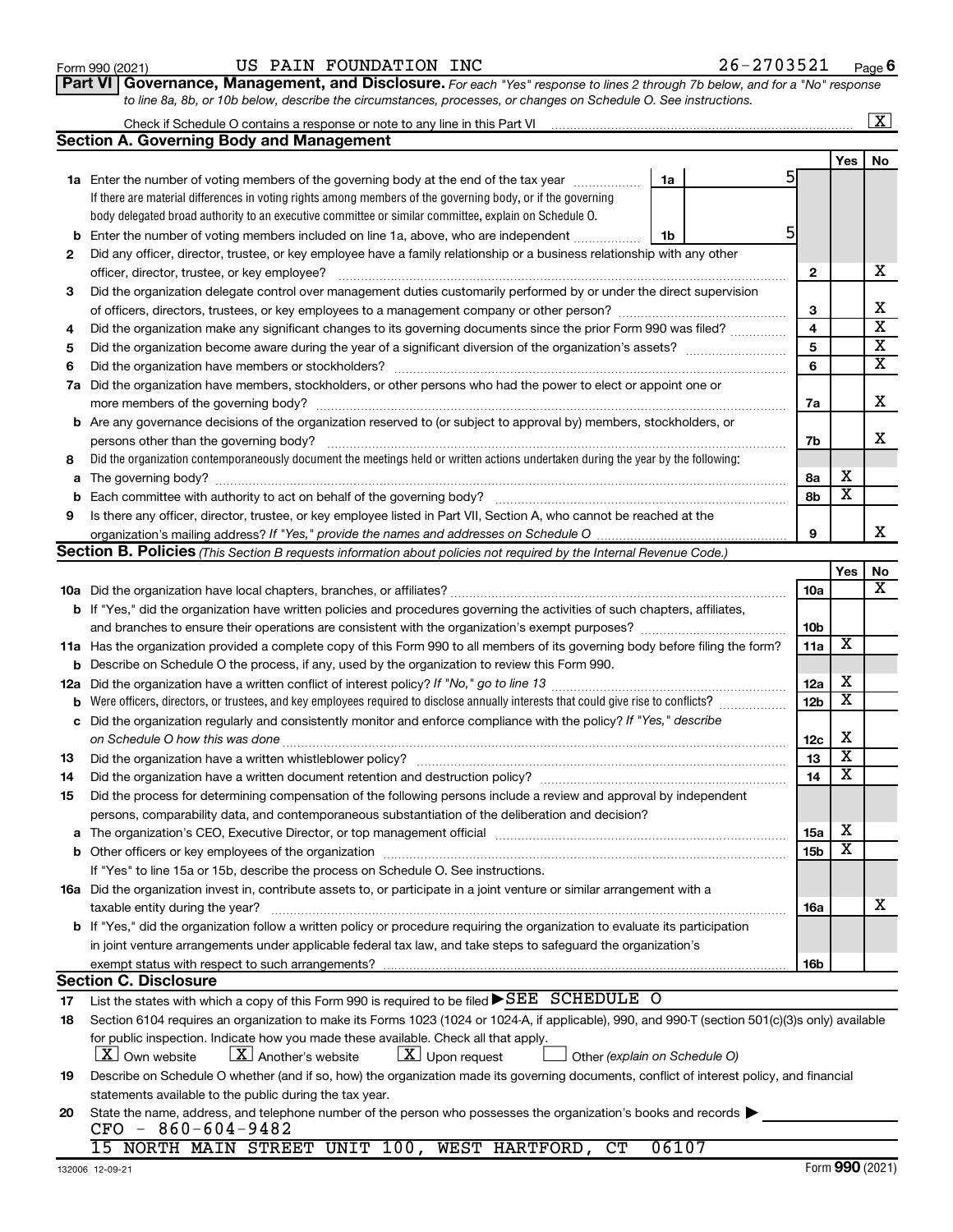$\Box$ 

| Part VII Compensation of Officers, Directors, Trustees, Key Employees, Highest Compensated |  |  |
|--------------------------------------------------------------------------------------------|--|--|
| <b>Employees, and Independent Contractors</b>                                              |  |  |

Check if Schedule O contains a response or note to any line in this Part VII

**Section A. Officers, Directors, Trustees, Key Employees, and Highest Compensated Employees**

**1a**  Complete this table for all persons required to be listed. Report compensation for the calendar year ending with or within the organization's tax year.  $\bullet$  List all of the organization's current officers, directors, trustees (whether individuals or organizations), regardless of amount of compensation.

Enter -0- in columns (D), (E), and (F) if no compensation was paid.

**•** List all of the organization's **current** key employees, if any. See the instructions for definition of "key employee."

• List the organization's five *current* highest compensated employees (other than an officer, director, trustee, or key employee) who received reportable compensation (box 5 of Form W-2, Form 1099-MISC, and/or box 1 of Form 1099-NEC) of more than \$100,000 from the organization and any related organizations.

 $\bullet$  List all of the organization's former officers, key employees, and highest compensated employees who received more than \$100,000 of reportable compensation from the organization and any related organizations.

**•** List all of the organization's former directors or trustees that received, in the capacity as a former director or trustee of the organization, more than \$10,000 of reportable compensation from the organization and any related organizations.

See the instructions for the order in which to list the persons above.

Check this box if neither the organization nor any related organization compensated any current officer, director, or trustee.  $\Box$ 

| (A)                       | (B)                    | (C)                                     |                                 |             |              |                                   |        | (D)             | (E)             | (F)                          |
|---------------------------|------------------------|-----------------------------------------|---------------------------------|-------------|--------------|-----------------------------------|--------|-----------------|-----------------|------------------------------|
| Name and title            | Average                | Position<br>(do not check more than one |                                 |             |              |                                   |        | Reportable      | Reportable      | Estimated                    |
|                           | hours per              |                                         | box, unless person is both an   |             |              |                                   |        | compensation    | compensation    | amount of                    |
|                           | week                   |                                         | officer and a director/trustee) |             |              |                                   |        | from            | from related    | other                        |
|                           | (list any              |                                         |                                 |             |              |                                   |        | the             | organizations   | compensation                 |
|                           | hours for              |                                         |                                 |             |              |                                   |        | organization    | (W-2/1099-MISC/ | from the                     |
|                           | related                |                                         |                                 |             |              |                                   |        | (W-2/1099-MISC/ | 1099-NEC)       | organization                 |
|                           | organizations<br>below |                                         |                                 |             |              |                                   |        | 1099-NEC)       |                 | and related<br>organizations |
|                           | line)                  | Individual trustee or director          | Institutional trustee           | Officer     | Key employee | Highest compensated<br>  employee | Former |                 |                 |                              |
| (1) NICOLE HEMMENWAY DYER | 40.00                  |                                         |                                 |             |              |                                   |        |                 |                 |                              |
| PRESIDENT                 |                        |                                         |                                 | $\mathbf X$ |              |                                   |        | 125,000.        | 0.              | $\mathbf 0$ .                |
| (2) PAMELA LYNCH          | 20.00                  |                                         |                                 |             |              |                                   |        |                 |                 |                              |
| CFO                       |                        |                                         |                                 | $\mathbf X$ |              |                                   |        | 65,000.         | 0.              | $\mathbf 0$ .                |
| (3) JESSICA BEGLEY        | 1.00                   |                                         |                                 |             |              |                                   |        |                 |                 |                              |
| <b>SECRETARY</b>          |                        | $\mathbf X$                             |                                 | $\mathbf x$ |              |                                   |        | $\mathbf 0$ .   | $\mathbf 0$ .   | $\mathbf 0$ .                |
| (4) SHAWN DICKENS         | 1.00                   |                                         |                                 |             |              |                                   |        |                 |                 |                              |
| CHAIRMAN                  |                        | $\mathbf X$                             |                                 | $\mathbf X$ |              |                                   |        | $\mathbf 0$ .   | $\mathbf 0$ .   | $\mathbf 0$ .                |
| (5) ED BILSKY             | 1.00                   |                                         |                                 |             |              |                                   |        |                 |                 |                              |
| <b>TREASURER</b>          |                        | $\mathbf X$                             |                                 | $\mathbf X$ |              |                                   |        | 0.              | 0.              | $0$ .                        |
| (6) ELLEN LENOX SMITH     | 2.00                   |                                         |                                 |             |              |                                   |        |                 |                 |                              |
| BOARD MEMBER              |                        | $\mathbf X$                             |                                 |             |              |                                   |        | $\mathbf 0$ .   | 0.              | $0$ .                        |
| (7) MARV TURNER           | 1.00                   |                                         |                                 |             |              |                                   |        |                 |                 |                              |
| BOARD MEMBER              |                        | $\mathbf X$                             |                                 |             |              |                                   |        | $\mathbf 0$ .   | 0.              | $0$ .                        |
|                           |                        |                                         |                                 |             |              |                                   |        |                 |                 |                              |
|                           |                        |                                         |                                 |             |              |                                   |        |                 |                 |                              |
|                           |                        |                                         |                                 |             |              |                                   |        |                 |                 |                              |
|                           |                        |                                         |                                 |             |              |                                   |        |                 |                 |                              |
|                           |                        |                                         |                                 |             |              |                                   |        |                 |                 |                              |
|                           |                        |                                         |                                 |             |              |                                   |        |                 |                 |                              |
|                           |                        |                                         |                                 |             |              |                                   |        |                 |                 |                              |
|                           |                        |                                         |                                 |             |              |                                   |        |                 |                 |                              |
|                           |                        |                                         |                                 |             |              |                                   |        |                 |                 |                              |
|                           |                        |                                         |                                 |             |              |                                   |        |                 |                 |                              |
|                           |                        |                                         |                                 |             |              |                                   |        |                 |                 |                              |
|                           |                        |                                         |                                 |             |              |                                   |        |                 |                 |                              |
|                           |                        |                                         |                                 |             |              |                                   |        |                 |                 |                              |
|                           |                        |                                         |                                 |             |              |                                   |        |                 |                 |                              |
|                           |                        |                                         |                                 |             |              |                                   |        |                 |                 |                              |
|                           |                        |                                         |                                 |             |              |                                   |        |                 |                 |                              |
|                           |                        |                                         |                                 |             |              |                                   |        |                 |                 |                              |
|                           |                        |                                         |                                 |             |              |                                   |        |                 |                 |                              |
|                           |                        |                                         |                                 |             |              |                                   |        |                 |                 |                              |
|                           |                        |                                         |                                 |             |              |                                   |        |                 |                 |                              |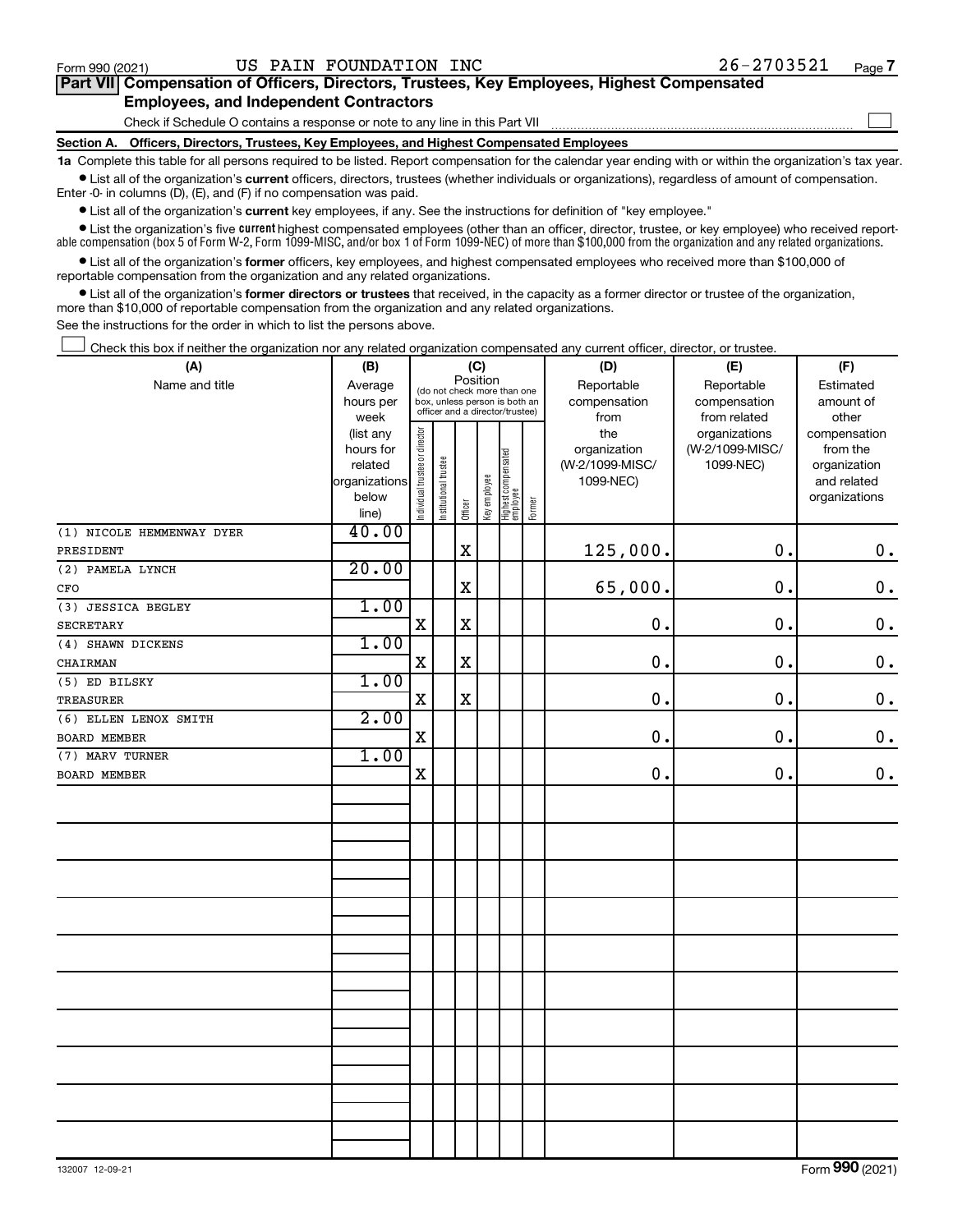|    | US PAIN FOUNDATION INC<br>Form 990 (2021)                                                                                                                                                                                                              |                                                                      |                                |                       |                                                                                                                                                                 |              |                                   |        |                                                     | 26-2703521                                    |                                                            |                                        |                                         | Page 8                               |
|----|--------------------------------------------------------------------------------------------------------------------------------------------------------------------------------------------------------------------------------------------------------|----------------------------------------------------------------------|--------------------------------|-----------------------|-----------------------------------------------------------------------------------------------------------------------------------------------------------------|--------------|-----------------------------------|--------|-----------------------------------------------------|-----------------------------------------------|------------------------------------------------------------|----------------------------------------|-----------------------------------------|--------------------------------------|
|    | <b>Part VII</b><br>Section A. Officers, Directors, Trustees, Key Employees, and Highest Compensated Employees (continued)                                                                                                                              |                                                                      |                                |                       |                                                                                                                                                                 |              |                                   |        |                                                     |                                               |                                                            |                                        |                                         |                                      |
|    | (A)<br>Name and title                                                                                                                                                                                                                                  | (B)<br>Average<br>hours per<br>week                                  |                                |                       | (C)<br>(D)<br>Position<br>Reportable<br>(do not check more than one<br>compensation<br>box, unless person is both an<br>officer and a director/trustee)<br>from |              |                                   |        |                                                     |                                               | compensation                                               | (F)<br>Estimated<br>amount of<br>other |                                         |                                      |
|    |                                                                                                                                                                                                                                                        | (list any<br>hours for<br>related<br>organizations<br>below<br>line) | Individual trustee or director | Institutional trustee | Officer                                                                                                                                                         | Key employee | Highest compensated<br>  employee | Former | the<br>organization<br>(W-2/1099-MISC/<br>1099-NEC) | organizations<br>(W-2/1099-MISC/<br>1099-NEC) |                                                            | compensation<br>organizations          | from the<br>organization<br>and related |                                      |
|    |                                                                                                                                                                                                                                                        |                                                                      |                                |                       |                                                                                                                                                                 |              |                                   |        |                                                     |                                               |                                                            |                                        |                                         |                                      |
|    |                                                                                                                                                                                                                                                        |                                                                      |                                |                       |                                                                                                                                                                 |              |                                   |        |                                                     |                                               |                                                            |                                        |                                         |                                      |
|    |                                                                                                                                                                                                                                                        |                                                                      |                                |                       |                                                                                                                                                                 |              |                                   |        |                                                     |                                               |                                                            |                                        |                                         |                                      |
|    |                                                                                                                                                                                                                                                        |                                                                      |                                |                       |                                                                                                                                                                 |              |                                   |        |                                                     |                                               |                                                            |                                        |                                         |                                      |
|    |                                                                                                                                                                                                                                                        |                                                                      |                                |                       |                                                                                                                                                                 |              |                                   |        |                                                     |                                               |                                                            |                                        |                                         |                                      |
|    |                                                                                                                                                                                                                                                        |                                                                      |                                |                       |                                                                                                                                                                 |              |                                   |        |                                                     |                                               |                                                            |                                        |                                         |                                      |
|    |                                                                                                                                                                                                                                                        |                                                                      |                                |                       |                                                                                                                                                                 |              |                                   |        |                                                     |                                               |                                                            |                                        |                                         |                                      |
|    |                                                                                                                                                                                                                                                        |                                                                      |                                |                       |                                                                                                                                                                 |              |                                   |        |                                                     |                                               |                                                            |                                        |                                         |                                      |
|    | 1b Subtotal                                                                                                                                                                                                                                            |                                                                      |                                |                       |                                                                                                                                                                 |              |                                   |        | 190,000.<br>σ.                                      |                                               | $\overline{\mathfrak{o}}$ .<br>$\overline{\mathfrak{o}}$ . |                                        |                                         | $\overline{0}$ .<br>$\overline{0}$ . |
|    | c Total from continuation sheets to Part VII, Section A manuscreen continuum                                                                                                                                                                           |                                                                      |                                |                       |                                                                                                                                                                 |              |                                   |        | 190,000.                                            |                                               | $\overline{0}$ .                                           |                                        |                                         | $\overline{0}$ .                     |
| 2  | Total number of individuals (including but not limited to those listed above) who received more than \$100,000 of reportable                                                                                                                           |                                                                      |                                |                       |                                                                                                                                                                 |              |                                   |        |                                                     |                                               |                                                            |                                        |                                         |                                      |
|    | compensation from the organization $\blacktriangleright$                                                                                                                                                                                               |                                                                      |                                |                       |                                                                                                                                                                 |              |                                   |        |                                                     |                                               |                                                            |                                        |                                         | 1                                    |
|    |                                                                                                                                                                                                                                                        |                                                                      |                                |                       |                                                                                                                                                                 |              |                                   |        |                                                     |                                               |                                                            |                                        | Yes                                     | No                                   |
| 3  | Did the organization list any former officer, director, trustee, key employee, or highest compensated employee on                                                                                                                                      |                                                                      |                                |                       |                                                                                                                                                                 |              |                                   |        |                                                     |                                               |                                                            | З                                      |                                         | х                                    |
|    | For any individual listed on line 1a, is the sum of reportable compensation and other compensation from the organization<br>and related organizations greater than \$150,000? If "Yes," complete Schedule J for such individual                        |                                                                      |                                |                       |                                                                                                                                                                 |              |                                   |        |                                                     |                                               |                                                            | 4                                      |                                         | х                                    |
| 5  | Did any person listed on line 1a receive or accrue compensation from any unrelated organization or individual for services                                                                                                                             |                                                                      |                                |                       |                                                                                                                                                                 |              |                                   |        |                                                     |                                               |                                                            | 5                                      |                                         | X                                    |
|    | <b>Section B. Independent Contractors</b>                                                                                                                                                                                                              |                                                                      |                                |                       |                                                                                                                                                                 |              |                                   |        |                                                     |                                               |                                                            |                                        |                                         |                                      |
| 1. | Complete this table for your five highest compensated independent contractors that received more than \$100,000 of compensation from<br>the organization. Report compensation for the calendar year ending with or within the organization's tax year. |                                                                      |                                |                       |                                                                                                                                                                 |              |                                   |        |                                                     |                                               |                                                            |                                        |                                         |                                      |
|    | (A)<br>Name and business address                                                                                                                                                                                                                       |                                                                      |                                | <b>NONE</b>           |                                                                                                                                                                 |              |                                   |        | (B)<br>Description of services                      |                                               |                                                            | (C)<br>Compensation                    |                                         |                                      |
|    |                                                                                                                                                                                                                                                        |                                                                      |                                |                       |                                                                                                                                                                 |              |                                   |        |                                                     |                                               |                                                            |                                        |                                         |                                      |
|    |                                                                                                                                                                                                                                                        |                                                                      |                                |                       |                                                                                                                                                                 |              |                                   |        |                                                     |                                               |                                                            |                                        |                                         |                                      |
|    |                                                                                                                                                                                                                                                        |                                                                      |                                |                       |                                                                                                                                                                 |              |                                   |        |                                                     |                                               |                                                            |                                        |                                         |                                      |
|    |                                                                                                                                                                                                                                                        |                                                                      |                                |                       |                                                                                                                                                                 |              |                                   |        |                                                     |                                               |                                                            |                                        |                                         |                                      |
| 2  | Total number of independent contractors (including but not limited to those listed above) who received more than<br>\$100,000 of compensation from the organization                                                                                    |                                                                      |                                |                       |                                                                                                                                                                 |              | 0                                 |        |                                                     |                                               |                                                            |                                        |                                         |                                      |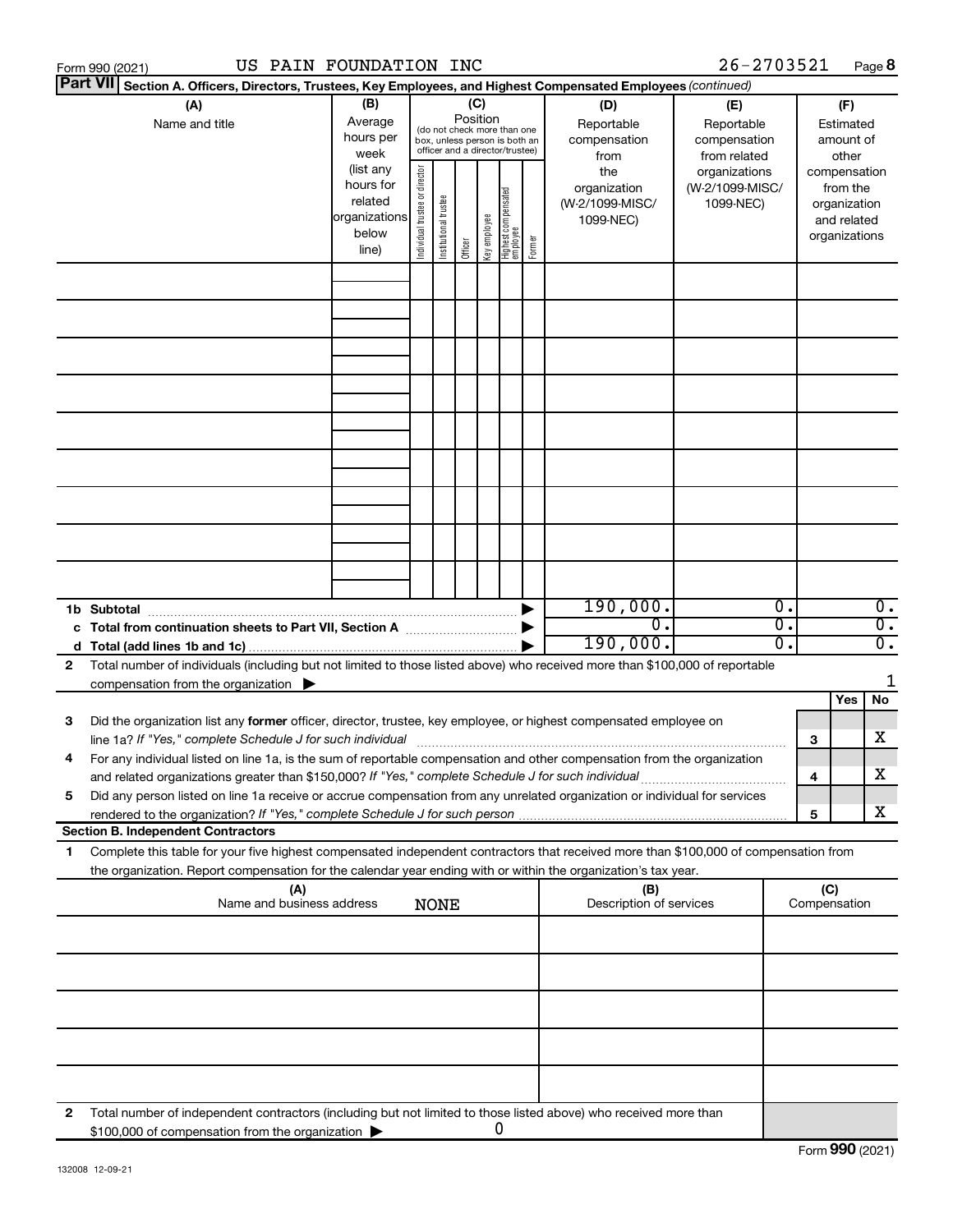|                                                           |                  | US PAIN FOUNDATION INC<br>Form 990 (2021)                                                                             |                      |               |                                                        | 26-2703521       | Page 9                                                   |
|-----------------------------------------------------------|------------------|-----------------------------------------------------------------------------------------------------------------------|----------------------|---------------|--------------------------------------------------------|------------------|----------------------------------------------------------|
|                                                           | <b>Part VIII</b> | <b>Statement of Revenue</b>                                                                                           |                      |               |                                                        |                  |                                                          |
|                                                           |                  |                                                                                                                       |                      |               |                                                        |                  | (D)                                                      |
|                                                           |                  |                                                                                                                       |                      | Total revenue | Related or exempt<br>function revenue business revenue | Unrelated        | Revenue excluded<br>from tax under<br>sections 512 - 514 |
|                                                           |                  | <b>1 a</b> Federated campaigns<br>1a                                                                                  |                      |               |                                                        |                  |                                                          |
| Contributions, Gifts, Grants<br>and Other Similar Amounts |                  | 1 <sub>b</sub><br><b>b</b> Membership dues                                                                            |                      |               |                                                        |                  |                                                          |
|                                                           |                  | 1 <sub>c</sub><br>c Fundraising events                                                                                |                      |               |                                                        |                  |                                                          |
|                                                           |                  | 1 <sub>d</sub><br>d Related organizations                                                                             |                      |               |                                                        |                  |                                                          |
|                                                           |                  | e Government grants (contributions)<br>1e                                                                             |                      |               |                                                        |                  |                                                          |
|                                                           |                  | f All other contributions, gifts, grants, and                                                                         |                      |               |                                                        |                  |                                                          |
|                                                           |                  | similar amounts not included above<br>1f                                                                              | 659,984.             |               |                                                        |                  |                                                          |
|                                                           |                  | $1g$ \$<br>g Noncash contributions included in lines 1a-1f                                                            |                      |               |                                                        |                  |                                                          |
|                                                           |                  |                                                                                                                       |                      | 659,984.      |                                                        |                  |                                                          |
|                                                           |                  |                                                                                                                       | <b>Business Code</b> |               |                                                        |                  |                                                          |
|                                                           | 2a               | <u> 1989 - Johann Barn, mars and de Branch Barn, mars and de Branch Barn, mars and de Branch Barn, mars and de Br</u> |                      |               |                                                        |                  |                                                          |
|                                                           | b                | <u> 1989 - Johann Stein, mars an deus Amerikaansk kommunister (</u>                                                   |                      |               |                                                        |                  |                                                          |
|                                                           | c                | the control of the control of the control of the control of the control of                                            |                      |               |                                                        |                  |                                                          |
|                                                           | d                | the control of the control of the control of the control of the control of                                            |                      |               |                                                        |                  |                                                          |
| Program Service<br>Revenue                                | е                |                                                                                                                       |                      |               |                                                        |                  |                                                          |
|                                                           | f                |                                                                                                                       |                      |               |                                                        |                  |                                                          |
|                                                           | 3                | Investment income (including dividends, interest, and                                                                 |                      |               |                                                        |                  |                                                          |
|                                                           |                  |                                                                                                                       |                      | 1,972.        | 1,972.                                                 |                  |                                                          |
|                                                           | 4                | Income from investment of tax-exempt bond proceeds                                                                    |                      |               |                                                        |                  |                                                          |
|                                                           | 5                |                                                                                                                       |                      |               |                                                        |                  |                                                          |
|                                                           |                  | (i) Real                                                                                                              | (ii) Personal        |               |                                                        |                  |                                                          |
|                                                           | 6а               | l 6a<br>Gross rents<br>$\overline{\phantom{a}}$                                                                       |                      |               |                                                        |                  |                                                          |
|                                                           |                  | 6 <sub>b</sub><br><b>b</b> Less: rental expenses $\ldots$                                                             |                      |               |                                                        |                  |                                                          |
|                                                           | c                | Rental income or (loss)<br>6с                                                                                         |                      |               |                                                        |                  |                                                          |
|                                                           |                  | d Net rental income or (loss)                                                                                         |                      |               |                                                        |                  |                                                          |
|                                                           |                  | (i) Securities<br><b>7 a</b> Gross amount from sales of                                                               | (ii) Other           |               |                                                        |                  |                                                          |
|                                                           |                  | assets other than inventory<br>7a                                                                                     |                      |               |                                                        |                  |                                                          |
|                                                           |                  | <b>b</b> Less: cost or other basis                                                                                    |                      |               |                                                        |                  |                                                          |
| venue                                                     |                  | and sales expenses<br>7b<br>7c                                                                                        |                      |               |                                                        |                  |                                                          |
|                                                           |                  | c Gain or (loss)                                                                                                      |                      |               |                                                        |                  |                                                          |
| Other Re                                                  |                  | 8 a Gross income from fundraising events (not                                                                         |                      |               |                                                        |                  |                                                          |
|                                                           |                  | including \$<br>$\overline{\phantom{a}}$ of                                                                           |                      |               |                                                        |                  |                                                          |
|                                                           |                  | contributions reported on line 1c). See                                                                               |                      |               |                                                        |                  |                                                          |
|                                                           |                  | 8a                                                                                                                    | 30,042.              |               |                                                        |                  |                                                          |
|                                                           |                  | 8b<br>b Less: direct expenses                                                                                         | 0.                   |               |                                                        |                  |                                                          |
|                                                           |                  | c Net income or (loss) from fundraising events<br>.                                                                   |                      | 30,042.       |                                                        |                  | 30,042.                                                  |
|                                                           |                  | 9 a Gross income from gaming activities. See                                                                          |                      |               |                                                        |                  |                                                          |
|                                                           |                  | 9a                                                                                                                    |                      |               |                                                        |                  |                                                          |
|                                                           |                  | 9b                                                                                                                    |                      |               |                                                        |                  |                                                          |
|                                                           |                  | c Net income or (loss) from gaming activities<br>.<br>10 a Gross sales of inventory, less returns                     |                      |               |                                                        |                  |                                                          |
|                                                           |                  | 10a                                                                                                                   |                      |               |                                                        |                  |                                                          |
|                                                           |                  | <b>b</b> Less: cost of goods sold<br>l10bl                                                                            |                      |               |                                                        |                  |                                                          |
|                                                           |                  | <b>c</b> Net income or (loss) from sales of inventory                                                                 |                      |               |                                                        |                  |                                                          |
|                                                           |                  |                                                                                                                       | <b>Business Code</b> |               |                                                        |                  |                                                          |
|                                                           | 11 a             | PPP/EIDL FORGIVENESS G                                                                                                | 900099               | 96,555.       | 96,555.                                                |                  |                                                          |
|                                                           | b                | <b>BAD DEBT RECOVERY</b>                                                                                              | 900099               | 35,189.       | 35,189.                                                |                  |                                                          |
| Miscellaneous<br>Revenue                                  | C                | OTHER INCOME                                                                                                          | 900009               | 3,650.        | 3,650.                                                 |                  |                                                          |
|                                                           |                  |                                                                                                                       |                      |               |                                                        |                  |                                                          |
|                                                           |                  |                                                                                                                       |                      | 135, 394.     |                                                        |                  |                                                          |
|                                                           | 12               |                                                                                                                       |                      | 827,392.      | 137, 366.                                              | $\overline{0}$ . | 30,042.                                                  |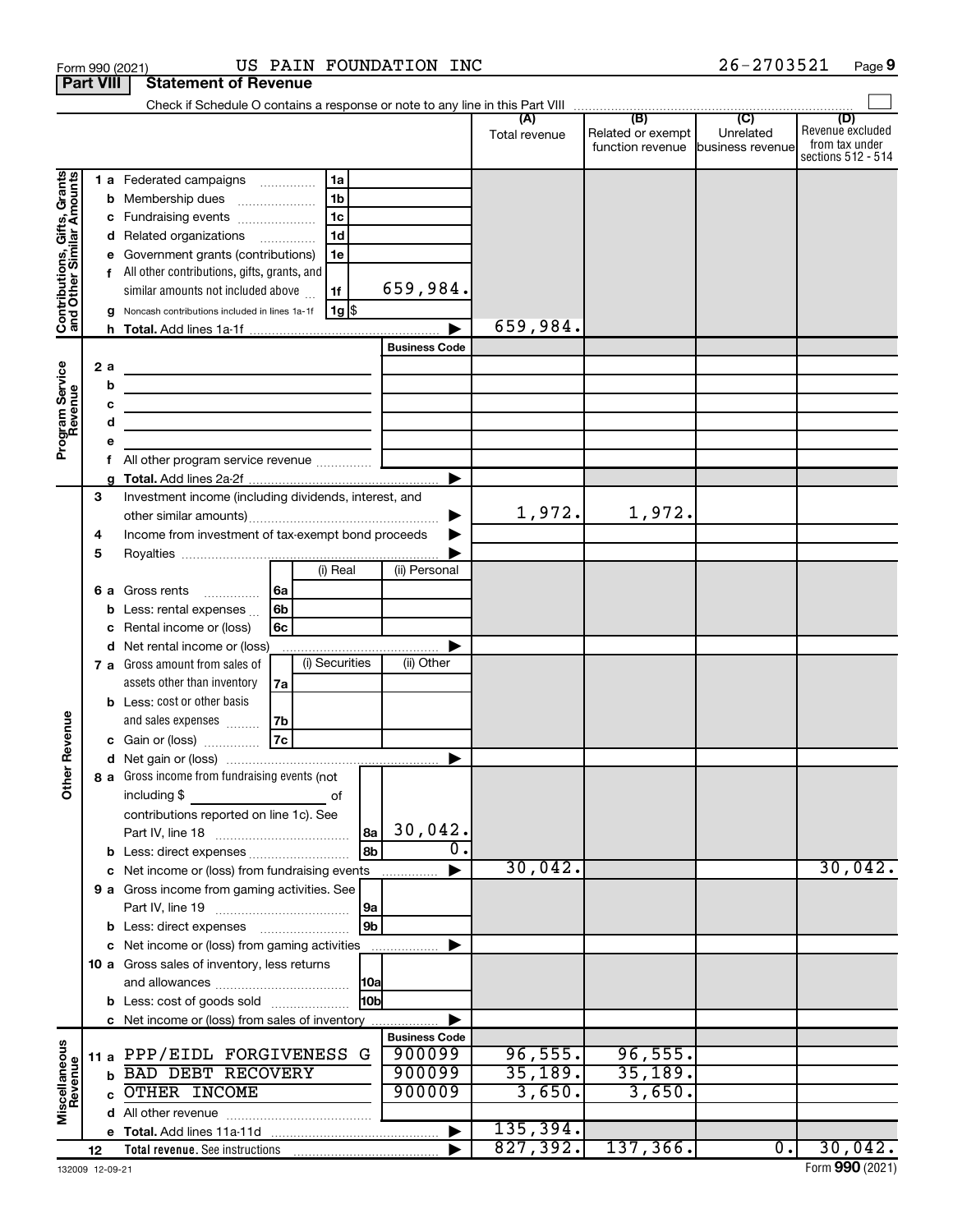|  | Form 990 (2021) |
|--|-----------------|
|  |                 |

#### Form 990 (2021)  $US$  PAIN FOUNDATION INC  $26-2703521$  Page

*Section 501(c)(3) and 501(c)(4) organizations must complete all columns. All other organizations must complete column (A).* **Part IX Statement of Functional Expenses**

|          | Do not include amounts reported on lines 6b,<br>7b, 8b, 9b, and 10b of Part VIII.                     | (A)<br>Total expenses | (B)<br>Program service<br>expenses | (C)<br>Management and<br>general expenses | (D)<br>Fundraising<br>expenses |
|----------|-------------------------------------------------------------------------------------------------------|-----------------------|------------------------------------|-------------------------------------------|--------------------------------|
| 1.       | Grants and other assistance to domestic organizations                                                 |                       |                                    |                                           |                                |
|          | and domestic governments. See Part IV, line 21                                                        |                       |                                    |                                           |                                |
| 2        | Grants and other assistance to domestic                                                               |                       |                                    |                                           |                                |
|          | individuals. See Part IV, line 22                                                                     |                       |                                    |                                           |                                |
| 3.       | Grants and other assistance to foreign                                                                |                       |                                    |                                           |                                |
|          | organizations, foreign governments, and foreign                                                       |                       |                                    |                                           |                                |
|          | individuals. See Part IV, lines 15 and 16                                                             |                       |                                    |                                           |                                |
| 4        | Benefits paid to or for members                                                                       |                       |                                    |                                           |                                |
| 5        | Compensation of current officers, directors,                                                          |                       |                                    |                                           |                                |
|          | trustees, and key employees                                                                           |                       |                                    |                                           |                                |
| 6        | Compensation not included above to disqualified                                                       |                       |                                    |                                           |                                |
|          | persons (as defined under section 4958(f)(1)) and                                                     |                       |                                    |                                           |                                |
|          | persons described in section 4958(c)(3)(B)                                                            |                       |                                    |                                           |                                |
| 7        | Other salaries and wages                                                                              | 525, 645.             | 429,934.                           | 83,211.                                   | 12,500.                        |
| 8        | Pension plan accruals and contributions (include                                                      |                       |                                    |                                           |                                |
|          | section 401(k) and 403(b) employer contributions)                                                     |                       |                                    |                                           |                                |
| 9        |                                                                                                       |                       |                                    |                                           |                                |
| 10       |                                                                                                       | 42,636.               | 34,860.                            | 6,760.                                    | 1,016.                         |
| 11       | Fees for services (nonemployees):                                                                     |                       |                                    |                                           |                                |
| а        |                                                                                                       |                       |                                    |                                           |                                |
| b        |                                                                                                       | 17,278.               | 1,575.                             | 15,703.                                   |                                |
| с        |                                                                                                       | 17,954.               |                                    | 17,954.                                   |                                |
| d        |                                                                                                       |                       |                                    |                                           |                                |
| е        | Professional fundraising services. See Part IV, line 17                                               |                       |                                    |                                           |                                |
| f        | Investment management fees                                                                            |                       |                                    |                                           |                                |
| g        | Other. (If line 11g amount exceeds 10% of line 25,                                                    |                       |                                    |                                           |                                |
|          | column (A), amount, list line 11g expenses on Sch O.)                                                 | $\frac{7,472}{5,183}$ | 3,695.                             | 3,777.                                    |                                |
| 12       |                                                                                                       |                       |                                    |                                           | 5,183.                         |
| 13       |                                                                                                       |                       |                                    |                                           |                                |
| 14       |                                                                                                       |                       |                                    |                                           |                                |
| 15       |                                                                                                       | 3,111.                |                                    | 3,111.                                    |                                |
| 16       |                                                                                                       |                       |                                    |                                           |                                |
| 17       | Travel                                                                                                |                       |                                    |                                           |                                |
| 18       | Payments of travel or entertainment expenses                                                          |                       |                                    |                                           |                                |
|          | for any federal, state, or local public officials                                                     |                       |                                    |                                           |                                |
| 19       | Conferences, conventions, and meetings<br>Interest                                                    |                       |                                    |                                           |                                |
| 20       |                                                                                                       |                       |                                    |                                           |                                |
| 21<br>22 | Depreciation, depletion, and amortization                                                             | 3,227.                |                                    | 3,227.                                    |                                |
| 23       | Insurance                                                                                             | 25,929.               | 1,882.                             | 24,047.                                   |                                |
| 24       | Other expenses. Itemize expenses not covered                                                          |                       |                                    |                                           |                                |
|          | above. (List miscellaneous expenses on line 24e. If                                                   |                       |                                    |                                           |                                |
|          | line 24e amount exceeds 10% of line 25, column (A),<br>amount, list line 24e expenses on Schedule O.) |                       |                                    |                                           |                                |
| a        | PROGRAM AND EVENTS                                                                                    | 227,992.              | 227,992.                           |                                           |                                |
| b        | LICENSES/REGISTRATIONS                                                                                | 11,036.               |                                    |                                           | 11,036.                        |
| c        | <b>OPERATIONS</b>                                                                                     | 5,756.                |                                    | 5,756.                                    |                                |
| d        | BANK CHARGES AND FINANC                                                                               | 971.                  |                                    | 971.                                      |                                |
|          | e All other expenses                                                                                  | 17.                   |                                    | 17.                                       |                                |
| 25       | Total functional expenses. Add lines 1 through 24e                                                    | 894, 207.             | 699,938.                           | 164,534.                                  | 29,735.                        |
| 26       | <b>Joint costs.</b> Complete this line only if the organization                                       |                       |                                    |                                           |                                |
|          | reported in column (B) joint costs from a combined                                                    |                       |                                    |                                           |                                |
|          | educational campaign and fundraising solicitation.                                                    |                       |                                    |                                           |                                |
|          | Check here $\blacktriangleright$<br>if following SOP 98-2 (ASC 958-720)                               |                       |                                    |                                           |                                |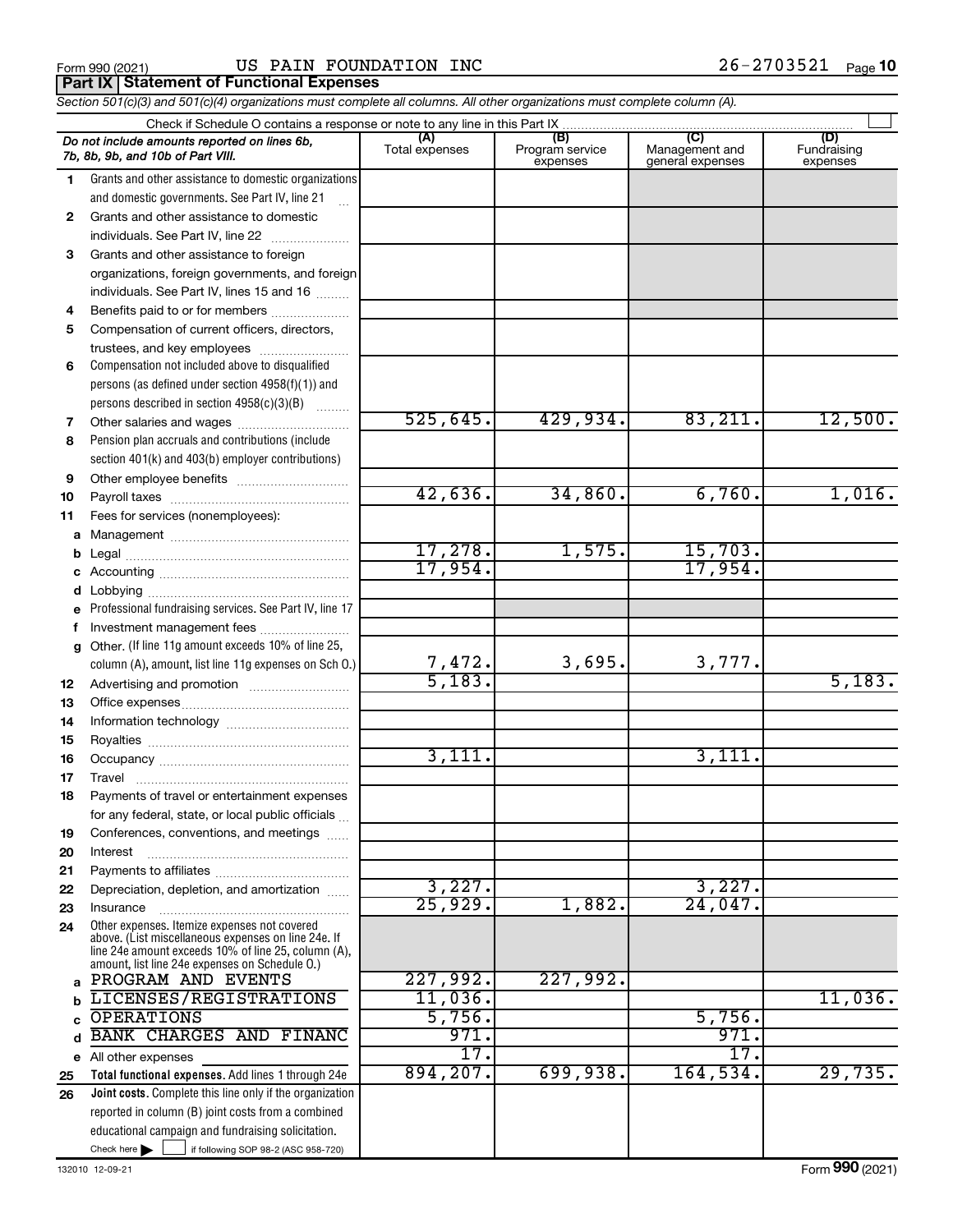| 0000001<br>FOUNDATION<br>PAIN<br>INC<br>US<br>26–<br>7035ZI<br>Form 990 (2021)<br> | Page |
|------------------------------------------------------------------------------------|------|
|------------------------------------------------------------------------------------|------|

Form (2021) **990**

|                             |             |                                                                                                                                                                                                                                |                 |    | (A)<br>Beginning of year |                 | (B)<br>End of year |
|-----------------------------|-------------|--------------------------------------------------------------------------------------------------------------------------------------------------------------------------------------------------------------------------------|-----------------|----|--------------------------|-----------------|--------------------|
|                             | 1           |                                                                                                                                                                                                                                |                 |    | 627, 263.                | 1.              | 310,017.           |
|                             | $\mathbf 2$ |                                                                                                                                                                                                                                |                 |    |                          | $\mathbf{2}$    |                    |
|                             | 3           |                                                                                                                                                                                                                                |                 | 3  |                          |                 |                    |
|                             | 4           |                                                                                                                                                                                                                                |                 |    | 52,000.                  | $\overline{4}$  | 300,000.           |
|                             | 5           | Loans and other receivables from any current or former officer, director,                                                                                                                                                      |                 |    |                          |                 |                    |
|                             |             | trustee, key employee, creator or founder, substantial contributor, or 35%                                                                                                                                                     |                 |    |                          |                 |                    |
|                             |             | controlled entity or family member of any of these persons                                                                                                                                                                     |                 |    |                          | 5               |                    |
|                             | 6           | Loans and other receivables from other disqualified persons (as defined                                                                                                                                                        |                 |    |                          |                 |                    |
|                             |             | under section $4958(f)(1)$ , and persons described in section $4958(c)(3)(B)$                                                                                                                                                  |                 |    |                          | 6               |                    |
|                             | 7           |                                                                                                                                                                                                                                |                 |    |                          | $\overline{7}$  |                    |
| Assets                      | 8           |                                                                                                                                                                                                                                |                 |    |                          | 8               |                    |
|                             | 9           | Prepaid expenses and deferred charges [11] [11] prepaid expenses and deferred charges [11] [11] minimum and the Prepaid expenses and deferred charges [11] minimum and the Prepaid experiment of Prepaid experiment and the Pr |                 |    | 11,680.                  | 9               | 4,372.             |
|                             |             | <b>10a</b> Land, buildings, and equipment: cost or other                                                                                                                                                                       |                 |    |                          |                 |                    |
|                             |             | basis. Complete Part VI of Schedule D    10a                                                                                                                                                                                   |                 | 0. |                          |                 |                    |
|                             |             | <b>b</b> Less: accumulated depreciation                                                                                                                                                                                        | 10 <sub>b</sub> |    | 3,227.                   | 10 <sub>c</sub> |                    |
|                             | 11          |                                                                                                                                                                                                                                |                 |    |                          | 11              |                    |
|                             | 12          |                                                                                                                                                                                                                                |                 |    |                          | 12              |                    |
|                             | 13          |                                                                                                                                                                                                                                |                 |    |                          | 13              |                    |
|                             | 14          |                                                                                                                                                                                                                                |                 |    |                          | 14              |                    |
|                             | 15          |                                                                                                                                                                                                                                |                 | 15 |                          |                 |                    |
|                             | 16          |                                                                                                                                                                                                                                |                 |    | 694, 170.                | 16              | 614, 389.          |
|                             | 17          |                                                                                                                                                                                                                                |                 |    | 29,590.                  | 17              | 16,624.            |
|                             | 18          |                                                                                                                                                                                                                                |                 | 18 |                          |                 |                    |
|                             | 19          |                                                                                                                                                                                                                                |                 |    | 19                       |                 |                    |
|                             | 20          |                                                                                                                                                                                                                                |                 | 20 |                          |                 |                    |
|                             | 21          | Escrow or custodial account liability. Complete Part IV of Schedule D                                                                                                                                                          |                 |    |                          | 21              |                    |
|                             | 22          | Loans and other payables to any current or former officer, director,                                                                                                                                                           |                 |    |                          |                 |                    |
| Liabilities                 |             | trustee, key employee, creator or founder, substantial contributor, or 35%                                                                                                                                                     |                 |    |                          |                 |                    |
|                             |             | controlled entity or family member of any of these persons                                                                                                                                                                     |                 |    |                          | 22              |                    |
|                             | 23          | Secured mortgages and notes payable to unrelated third parties                                                                                                                                                                 |                 |    |                          | 23              |                    |
|                             | 24          |                                                                                                                                                                                                                                |                 |    |                          | 24              |                    |
|                             | 25          | Other liabilities (including federal income tax, payables to related third                                                                                                                                                     |                 |    |                          |                 |                    |
|                             |             | parties, and other liabilities not included on lines 17-24). Complete Part X                                                                                                                                                   |                 |    |                          |                 |                    |
|                             |             | of Schedule D                                                                                                                                                                                                                  |                 |    |                          | 25              |                    |
|                             | 26          | Total liabilities. Add lines 17 through 25                                                                                                                                                                                     |                 |    | 29,590.                  | 26              | 16,624.            |
|                             |             | Organizations that follow FASB ASC 958, check here $\blacktriangleright \lfloor X \rfloor$                                                                                                                                     |                 |    |                          |                 |                    |
|                             |             | and complete lines 27, 28, 32, and 33.                                                                                                                                                                                         |                 |    |                          |                 |                    |
|                             | 27          |                                                                                                                                                                                                                                |                 |    | 176,049.                 | 27              | 515, 173.          |
|                             | 28          |                                                                                                                                                                                                                                |                 |    | 488,531.                 | 28              | 82,592.            |
|                             |             | Organizations that do not follow FASB ASC 958, check here $\blacktriangleright$                                                                                                                                                |                 |    |                          |                 |                    |
| Net Assets or Fund Balances |             | and complete lines 29 through 33.                                                                                                                                                                                              |                 |    |                          |                 |                    |
|                             | 29          |                                                                                                                                                                                                                                |                 |    |                          | 29              |                    |
|                             | 30          | Paid-in or capital surplus, or land, building, or equipment fund                                                                                                                                                               |                 |    |                          | 30              |                    |
|                             | 31          | Retained earnings, endowment, accumulated income, or other funds                                                                                                                                                               |                 |    |                          | 31              |                    |
|                             | 32          |                                                                                                                                                                                                                                |                 |    | 664,580.                 | 32              | 597,765.           |
|                             | 33          |                                                                                                                                                                                                                                |                 |    | 694, 170.                | 33              | 614,389.           |
|                             |             |                                                                                                                                                                                                                                |                 |    |                          |                 |                    |

**Part X** | Balance Sheet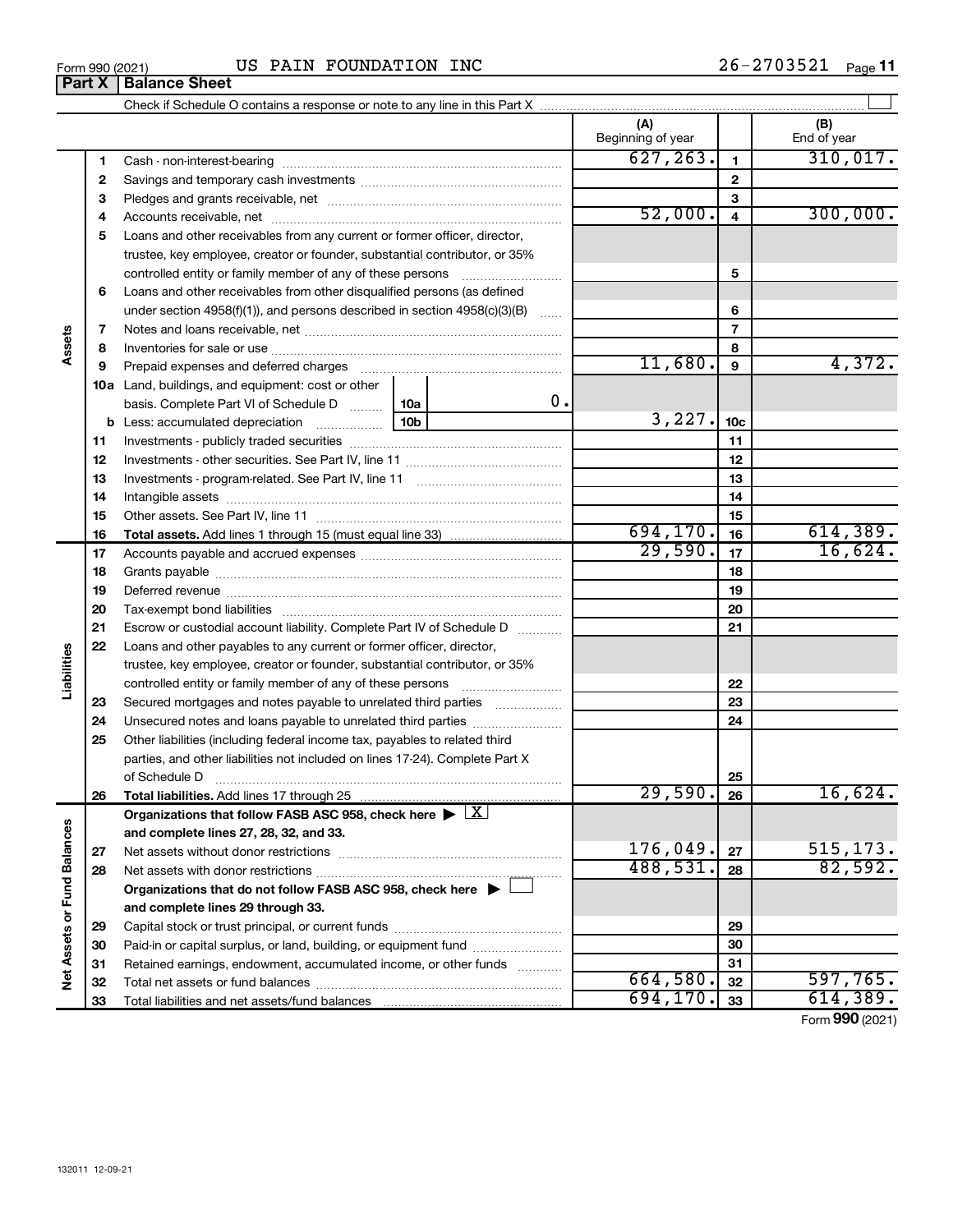|    | US PAIN FOUNDATION INC<br>Form 990 (2021)                                                                                       |                         | 26-2703521     |            | Page 12          |
|----|---------------------------------------------------------------------------------------------------------------------------------|-------------------------|----------------|------------|------------------|
|    | <b>Part XI Reconciliation of Net Assets</b>                                                                                     |                         |                |            |                  |
|    |                                                                                                                                 |                         |                |            |                  |
|    |                                                                                                                                 |                         |                |            |                  |
| 1  |                                                                                                                                 | $\mathbf{1}$            |                |            | 827,392.         |
| 2  |                                                                                                                                 | $\overline{2}$          |                |            | 894, 207.        |
| 3  |                                                                                                                                 | 3                       |                |            | $-66,815.$       |
| 4  |                                                                                                                                 | $\overline{\mathbf{4}}$ |                |            | 664,580.         |
| 5  |                                                                                                                                 | 5                       |                |            |                  |
| 6  |                                                                                                                                 | 6                       |                |            |                  |
| 7  | Investment expenses www.communication.com/www.communication.com/www.communication.com/www.com                                   | $\overline{7}$          |                |            |                  |
| 8  |                                                                                                                                 | 8                       |                |            |                  |
| 9  | Other changes in net assets or fund balances (explain on Schedule O)                                                            | 9                       |                |            | $\overline{0}$ . |
| 10 | Net assets or fund balances at end of year. Combine lines 3 through 9 (must equal Part X, line 32,                              |                         |                |            |                  |
|    |                                                                                                                                 | 10                      |                |            | 597,765.         |
|    | Part XII Financial Statements and Reporting                                                                                     |                         |                |            |                  |
|    |                                                                                                                                 |                         |                |            |                  |
|    |                                                                                                                                 |                         |                | <b>Yes</b> | <b>No</b>        |
| 1  | Accounting method used to prepare the Form 990: $\Box$ Cash $\Box$ Accrual $\Box$ Other                                         |                         |                |            |                  |
|    | If the organization changed its method of accounting from a prior year or checked "Other," explain on Schedule O.               |                         |                |            |                  |
|    |                                                                                                                                 |                         | 2a             |            | x                |
|    | If "Yes," check a box below to indicate whether the financial statements for the year were compiled or reviewed on a            |                         |                |            |                  |
|    | separate basis, consolidated basis, or both:                                                                                    |                         |                |            |                  |
|    | Separate basis<br>Both consolidated and separate basis<br><b>Consolidated basis</b>                                             |                         |                |            |                  |
|    |                                                                                                                                 |                         | 2 <sub>b</sub> | х          |                  |
|    | If "Yes," check a box below to indicate whether the financial statements for the year were audited on a separate basis,         |                         |                |            |                  |
|    | consolidated basis, or both:                                                                                                    |                         |                |            |                  |
|    | $\lfloor x \rfloor$ Separate basis<br>Consolidated basis<br>Both consolidated and separate basis                                |                         |                |            |                  |
|    | c If "Yes" to line 2a or 2b, does the organization have a committee that assumes responsibility for oversight of the audit,     |                         |                |            |                  |
|    |                                                                                                                                 |                         | 2c             |            | х                |
|    | If the organization changed either its oversight process or selection process during the tax year, explain on Schedule O.       |                         |                |            |                  |
|    | 3a As a result of a federal award, was the organization required to undergo an audit or audits as set forth in the Single Audit |                         |                |            |                  |
|    |                                                                                                                                 |                         | 3a             |            | x                |
|    | b If "Yes," did the organization undergo the required audit or audits? If the organization did not undergo the required audit   |                         |                |            |                  |
|    |                                                                                                                                 |                         | 3b             |            |                  |
|    |                                                                                                                                 |                         |                | $\sim$     |                  |

Form (2021) **990**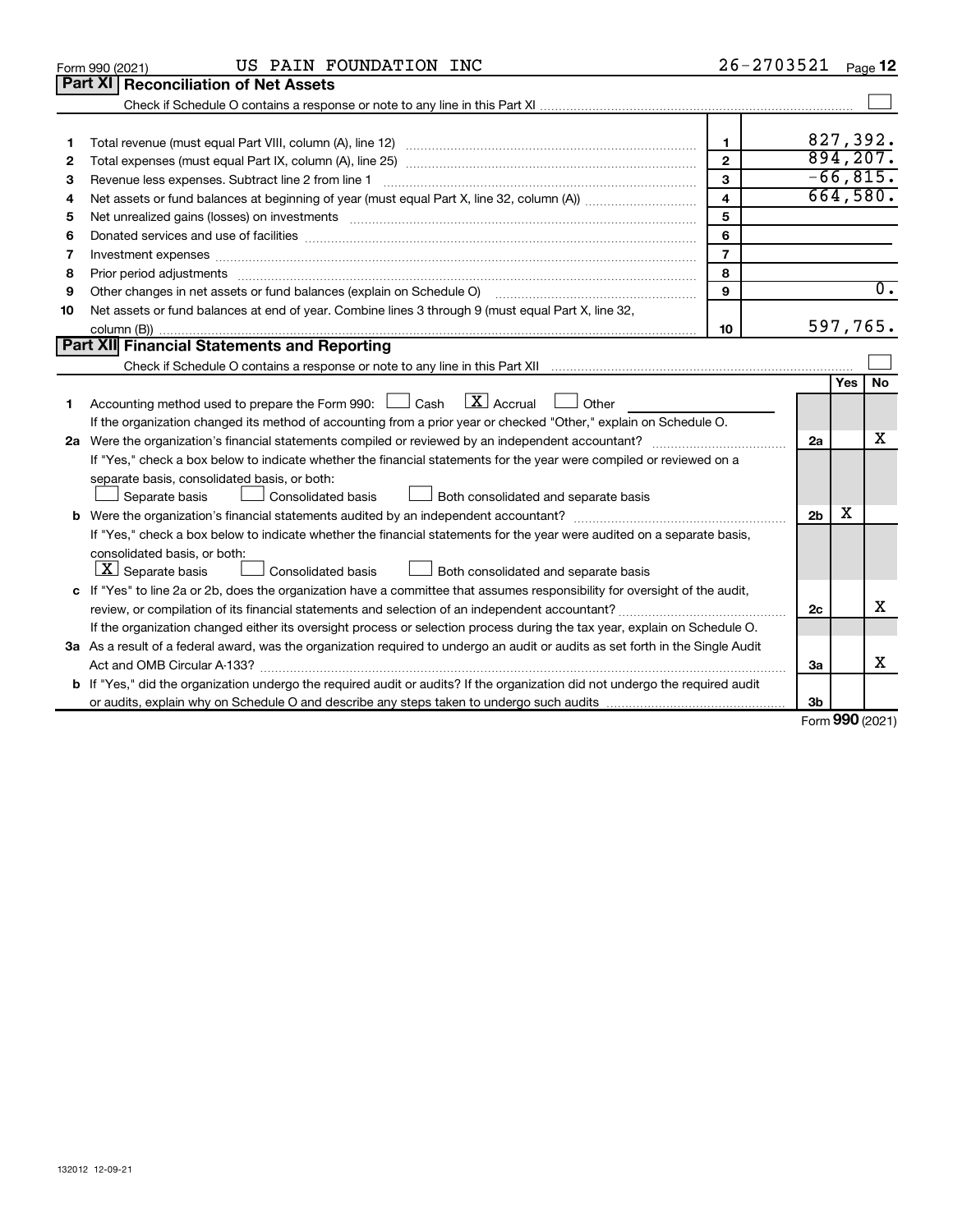| <b>SCHEDULE A</b> |  |
|-------------------|--|
|-------------------|--|

Department of the Treasury Internal Revenue Service

**Total**

# Form 990)<br>
Complete if the organization is a section 501(c)(3) organization or a section<br> **Public Charity Status and Public Support**

**4947(a)(1) nonexempt charitable trust. | Attach to Form 990 or Form 990-EZ.** 

**| Go to www.irs.gov/Form990 for instructions and the latest information.**

| OMB No 1545-0047                    |
|-------------------------------------|
| 1)                                  |
| <b>Open to Public</b><br>Inspection |
|                                     |

|  | Name of the organization |
|--|--------------------------|
|--|--------------------------|

|    |                     | Name of the organization                                                                                                                     |                        |                                                        |                                                                |    |                            | <b>Employer identification number</b> |
|----|---------------------|----------------------------------------------------------------------------------------------------------------------------------------------|------------------------|--------------------------------------------------------|----------------------------------------------------------------|----|----------------------------|---------------------------------------|
|    |                     |                                                                                                                                              | US PAIN FOUNDATION INC |                                                        |                                                                |    |                            | 26-2703521                            |
|    | Part I              | Reason for Public Charity Status. (All organizations must complete this part.) See instructions.                                             |                        |                                                        |                                                                |    |                            |                                       |
|    |                     | The organization is not a private foundation because it is: (For lines 1 through 12, check only one box.)                                    |                        |                                                        |                                                                |    |                            |                                       |
| 1  |                     | A church, convention of churches, or association of churches described in section 170(b)(1)(A)(i).                                           |                        |                                                        |                                                                |    |                            |                                       |
| 2  |                     | A school described in section 170(b)(1)(A)(ii). (Attach Schedule E (Form 990).)                                                              |                        |                                                        |                                                                |    |                            |                                       |
| 3  |                     | A hospital or a cooperative hospital service organization described in section 170(b)(1)(A)(iii).                                            |                        |                                                        |                                                                |    |                            |                                       |
|    |                     | A medical research organization operated in conjunction with a hospital described in section 170(b)(1)(A)(iii). Enter the hospital's name,   |                        |                                                        |                                                                |    |                            |                                       |
|    |                     | city, and state:                                                                                                                             |                        |                                                        |                                                                |    |                            |                                       |
| 5  |                     | An organization operated for the benefit of a college or university owned or operated by a governmental unit described in                    |                        |                                                        |                                                                |    |                            |                                       |
|    |                     | section 170(b)(1)(A)(iv). (Complete Part II.)                                                                                                |                        |                                                        |                                                                |    |                            |                                       |
| 6  |                     | A federal, state, or local government or governmental unit described in section 170(b)(1)(A)(v).                                             |                        |                                                        |                                                                |    |                            |                                       |
| 7  | $\lfloor x \rfloor$ | An organization that normally receives a substantial part of its support from a governmental unit or from the general public described in    |                        |                                                        |                                                                |    |                            |                                       |
|    |                     | section 170(b)(1)(A)(vi). (Complete Part II.)                                                                                                |                        |                                                        |                                                                |    |                            |                                       |
| 8  |                     | A community trust described in section 170(b)(1)(A)(vi). (Complete Part II.)                                                                 |                        |                                                        |                                                                |    |                            |                                       |
| 9  |                     | An agricultural research organization described in section 170(b)(1)(A)(ix) operated in conjunction with a land-grant college                |                        |                                                        |                                                                |    |                            |                                       |
|    |                     | or university or a non-land-grant college of agriculture (see instructions). Enter the name, city, and state of the college or               |                        |                                                        |                                                                |    |                            |                                       |
|    |                     | university:                                                                                                                                  |                        |                                                        |                                                                |    |                            |                                       |
| 10 |                     | An organization that normally receives (1) more than 33 1/3% of its support from contributions, membership fees, and gross receipts from     |                        |                                                        |                                                                |    |                            |                                       |
|    |                     | activities related to its exempt functions, subject to certain exceptions; and (2) no more than 33 1/3% of its support from gross investment |                        |                                                        |                                                                |    |                            |                                       |
|    |                     | income and unrelated business taxable income (less section 511 tax) from businesses acquired by the organization after June 30, 1975.        |                        |                                                        |                                                                |    |                            |                                       |
|    |                     | See section 509(a)(2). (Complete Part III.)                                                                                                  |                        |                                                        |                                                                |    |                            |                                       |
| 11 |                     | An organization organized and operated exclusively to test for public safety. See section 509(a)(4).                                         |                        |                                                        |                                                                |    |                            |                                       |
| 12 |                     | An organization organized and operated exclusively for the benefit of, to perform the functions of, or to carry out the purposes of one or   |                        |                                                        |                                                                |    |                            |                                       |
|    |                     | more publicly supported organizations described in section 509(a)(1) or section 509(a)(2). See section 509(a)(3). Check the box on           |                        |                                                        |                                                                |    |                            |                                       |
|    |                     | lines 12a through 12d that describes the type of supporting organization and complete lines 12e, 12f, and 12g.                               |                        |                                                        |                                                                |    |                            |                                       |
| а  |                     | Type I. A supporting organization operated, supervised, or controlled by its supported organization(s), typically by giving                  |                        |                                                        |                                                                |    |                            |                                       |
|    |                     | the supported organization(s) the power to regularly appoint or elect a majority of the directors or trustees of the supporting              |                        |                                                        |                                                                |    |                            |                                       |
|    |                     | organization. You must complete Part IV, Sections A and B.                                                                                   |                        |                                                        |                                                                |    |                            |                                       |
| b  |                     | Type II. A supporting organization supervised or controlled in connection with its supported organization(s), by having                      |                        |                                                        |                                                                |    |                            |                                       |
|    |                     | control or management of the supporting organization vested in the same persons that control or manage the supported                         |                        |                                                        |                                                                |    |                            |                                       |
|    |                     | organization(s). You must complete Part IV, Sections A and C.                                                                                |                        |                                                        |                                                                |    |                            |                                       |
| с  |                     | Type III functionally integrated. A supporting organization operated in connection with, and functionally integrated with,                   |                        |                                                        |                                                                |    |                            |                                       |
|    |                     | its supported organization(s) (see instructions). You must complete Part IV, Sections A, D, and E.                                           |                        |                                                        |                                                                |    |                            |                                       |
| d  |                     | Type III non-functionally integrated. A supporting organization operated in connection with its supported organization(s)                    |                        |                                                        |                                                                |    |                            |                                       |
|    |                     | that is not functionally integrated. The organization generally must satisfy a distribution requirement and an attentiveness                 |                        |                                                        |                                                                |    |                            |                                       |
|    |                     | requirement (see instructions). You must complete Part IV, Sections A and D, and Part V.                                                     |                        |                                                        |                                                                |    |                            |                                       |
| е  |                     | Check this box if the organization received a written determination from the IRS that it is a Type I, Type II, Type III                      |                        |                                                        |                                                                |    |                            |                                       |
|    |                     | functionally integrated, or Type III non-functionally integrated supporting organization.                                                    |                        |                                                        |                                                                |    |                            |                                       |
|    |                     | f Enter the number of supported organizations                                                                                                |                        |                                                        |                                                                |    |                            |                                       |
|    |                     | Provide the following information about the supported organization(s).                                                                       |                        |                                                        |                                                                |    |                            |                                       |
|    |                     | (i) Name of supported                                                                                                                        | (ii) EIN               | (iii) Type of organization<br>(described on lines 1-10 | (iv) Is the organization listed<br>in your governing document? |    | (v) Amount of monetary     | (vi) Amount of other                  |
|    |                     | organization                                                                                                                                 |                        | above (see instructions))                              | Yes                                                            | No | support (see instructions) | support (see instructions)            |
|    |                     |                                                                                                                                              |                        |                                                        |                                                                |    |                            |                                       |
|    |                     |                                                                                                                                              |                        |                                                        |                                                                |    |                            |                                       |
|    |                     |                                                                                                                                              |                        |                                                        |                                                                |    |                            |                                       |
|    |                     |                                                                                                                                              |                        |                                                        |                                                                |    |                            |                                       |
|    |                     |                                                                                                                                              |                        |                                                        |                                                                |    |                            |                                       |
|    |                     |                                                                                                                                              |                        |                                                        |                                                                |    |                            |                                       |
|    |                     |                                                                                                                                              |                        |                                                        |                                                                |    |                            |                                       |
|    |                     |                                                                                                                                              |                        |                                                        |                                                                |    |                            |                                       |
|    |                     |                                                                                                                                              |                        |                                                        |                                                                |    |                            |                                       |
|    |                     |                                                                                                                                              |                        |                                                        |                                                                |    |                            |                                       |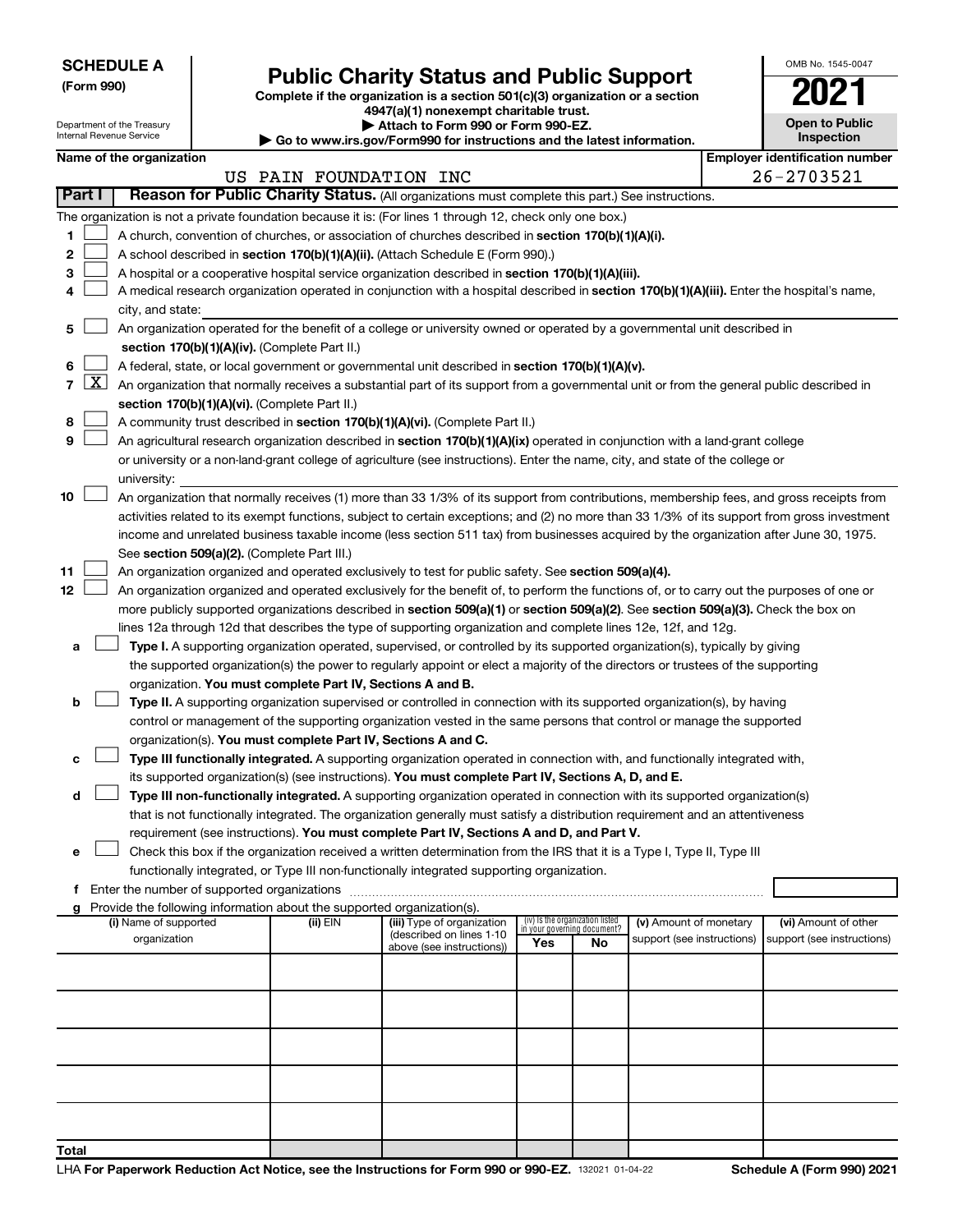| Part II Support Schedule for Organizations Described in Sections 170(b)(1)(A)(iv) and 170(b)(1)(A)(vi)                                          |
|-------------------------------------------------------------------------------------------------------------------------------------------------|
| (Complete only if you checked the box on line 5, 7, or 8 of Part I or if the organization failed to qualify under Part III. If the organization |

fails to qualify under the tests listed below, please complete Part III.)

| Calendar year (or fiscal year beginning in)<br>(a) 2017<br>$(b)$ 2018<br>$(d)$ 2020<br>(f) Total<br>$(c)$ 2019<br>(e) 2021<br>1 Gifts, grants, contributions, and<br>membership fees received. (Do not<br>851,628.<br>690,276.<br>1,282,617.<br>1,218,245.<br>1,805,173.<br>include any "unusual grants.")<br>2 Tax revenues levied for the organ-<br>ization's benefit and either paid to<br>or expended on its behalf<br>3 The value of services or facilities<br>furnished by a governmental unit to<br>the organization without charge<br>690, 276.<br>851,628.<br>1,218,245.<br>1,805,173.<br>1,282,617.<br>5,847,939.<br>4 Total. Add lines 1 through 3<br>The portion of total contributions<br>5<br>by each person (other than a<br>governmental unit or publicly<br>supported organization) included<br>on line 1 that exceeds 2% of the<br>amount shown on line 11,<br>column (f)<br>5,847,939.<br>6 Public support. Subtract line 5 from line 4.<br><b>Section B. Total Support</b><br>Calendar year (or fiscal year beginning in)<br>(a) 2017<br>$(b)$ 2018<br>$(c)$ 2019<br>(f) Total<br>$(d)$ 2020<br>(e) 2021<br>851,628.<br>690, 276.<br>1,218,245.<br>1,282,617<br>5,847,939.<br>1,805,173.<br><b>7</b> Amounts from line 4<br>Gross income from interest,<br>8<br>dividends, payments received on<br>securities loans, rents, royalties,<br>11,000.<br>9,546.<br>1,679.<br>24,197.<br>1,972.<br>and income from similar sources<br>9 Net income from unrelated business<br>activities, whether or not the<br>business is regularly carried on<br>10 Other income. Do not include gain<br>or loss from the sale of capital<br>133,817. 110,555. 135,144. 379,516.<br>assets (Explain in Part VI.)<br>6, 251, 652.<br>11 Total support. Add lines 7 through 10<br>3,270,000.<br>12 <sup>2</sup><br><b>12</b> Gross receipts from related activities, etc. (see instructions)<br>13 First 5 years. If the Form 990 is for the organization's first, second, third, fourth, or fifth tax year as a section 501(c)(3)<br><b>Section C. Computation of Public Support Percentage</b><br>93.54<br>%<br>14<br>97.71<br>15<br>%<br>16a 33 1/3% support test - 2021. If the organization did not check the box on line 13, and line 14 is 33 1/3% or more, check this box and<br>$\blacktriangleright$ $\mathbf{X}$<br>b 33 1/3% support test - 2020. If the organization did not check a box on line 13 or 16a, and line 15 is 33 1/3% or more, check this box<br>17a 10% -facts-and-circumstances test - 2021. If the organization did not check a box on line 13, 16a, or 16b, and line 14 is 10% or more, | <b>Section A. Public Support</b> |  |  |  |  |  |  |            |  |  |
|-----------------------------------------------------------------------------------------------------------------------------------------------------------------------------------------------------------------------------------------------------------------------------------------------------------------------------------------------------------------------------------------------------------------------------------------------------------------------------------------------------------------------------------------------------------------------------------------------------------------------------------------------------------------------------------------------------------------------------------------------------------------------------------------------------------------------------------------------------------------------------------------------------------------------------------------------------------------------------------------------------------------------------------------------------------------------------------------------------------------------------------------------------------------------------------------------------------------------------------------------------------------------------------------------------------------------------------------------------------------------------------------------------------------------------------------------------------------------------------------------------------------------------------------------------------------------------------------------------------------------------------------------------------------------------------------------------------------------------------------------------------------------------------------------------------------------------------------------------------------------------------------------------------------------------------------------------------------------------------------------------------------------------------------------------------------------------------------------------------------------------------------------------------------------------------------------------------------------------------------------------------------------------------------------------------------------------------------------------------------------------------------------------------------------------------------------------------------------------------------------------------------------------------------------------------------------------------------------------------------------|----------------------------------|--|--|--|--|--|--|------------|--|--|
|                                                                                                                                                                                                                                                                                                                                                                                                                                                                                                                                                                                                                                                                                                                                                                                                                                                                                                                                                                                                                                                                                                                                                                                                                                                                                                                                                                                                                                                                                                                                                                                                                                                                                                                                                                                                                                                                                                                                                                                                                                                                                                                                                                                                                                                                                                                                                                                                                                                                                                                                                                                                                       |                                  |  |  |  |  |  |  |            |  |  |
|                                                                                                                                                                                                                                                                                                                                                                                                                                                                                                                                                                                                                                                                                                                                                                                                                                                                                                                                                                                                                                                                                                                                                                                                                                                                                                                                                                                                                                                                                                                                                                                                                                                                                                                                                                                                                                                                                                                                                                                                                                                                                                                                                                                                                                                                                                                                                                                                                                                                                                                                                                                                                       |                                  |  |  |  |  |  |  |            |  |  |
|                                                                                                                                                                                                                                                                                                                                                                                                                                                                                                                                                                                                                                                                                                                                                                                                                                                                                                                                                                                                                                                                                                                                                                                                                                                                                                                                                                                                                                                                                                                                                                                                                                                                                                                                                                                                                                                                                                                                                                                                                                                                                                                                                                                                                                                                                                                                                                                                                                                                                                                                                                                                                       |                                  |  |  |  |  |  |  |            |  |  |
|                                                                                                                                                                                                                                                                                                                                                                                                                                                                                                                                                                                                                                                                                                                                                                                                                                                                                                                                                                                                                                                                                                                                                                                                                                                                                                                                                                                                                                                                                                                                                                                                                                                                                                                                                                                                                                                                                                                                                                                                                                                                                                                                                                                                                                                                                                                                                                                                                                                                                                                                                                                                                       |                                  |  |  |  |  |  |  | 5,847,939. |  |  |
|                                                                                                                                                                                                                                                                                                                                                                                                                                                                                                                                                                                                                                                                                                                                                                                                                                                                                                                                                                                                                                                                                                                                                                                                                                                                                                                                                                                                                                                                                                                                                                                                                                                                                                                                                                                                                                                                                                                                                                                                                                                                                                                                                                                                                                                                                                                                                                                                                                                                                                                                                                                                                       |                                  |  |  |  |  |  |  |            |  |  |
|                                                                                                                                                                                                                                                                                                                                                                                                                                                                                                                                                                                                                                                                                                                                                                                                                                                                                                                                                                                                                                                                                                                                                                                                                                                                                                                                                                                                                                                                                                                                                                                                                                                                                                                                                                                                                                                                                                                                                                                                                                                                                                                                                                                                                                                                                                                                                                                                                                                                                                                                                                                                                       |                                  |  |  |  |  |  |  |            |  |  |
|                                                                                                                                                                                                                                                                                                                                                                                                                                                                                                                                                                                                                                                                                                                                                                                                                                                                                                                                                                                                                                                                                                                                                                                                                                                                                                                                                                                                                                                                                                                                                                                                                                                                                                                                                                                                                                                                                                                                                                                                                                                                                                                                                                                                                                                                                                                                                                                                                                                                                                                                                                                                                       |                                  |  |  |  |  |  |  |            |  |  |
|                                                                                                                                                                                                                                                                                                                                                                                                                                                                                                                                                                                                                                                                                                                                                                                                                                                                                                                                                                                                                                                                                                                                                                                                                                                                                                                                                                                                                                                                                                                                                                                                                                                                                                                                                                                                                                                                                                                                                                                                                                                                                                                                                                                                                                                                                                                                                                                                                                                                                                                                                                                                                       |                                  |  |  |  |  |  |  |            |  |  |
|                                                                                                                                                                                                                                                                                                                                                                                                                                                                                                                                                                                                                                                                                                                                                                                                                                                                                                                                                                                                                                                                                                                                                                                                                                                                                                                                                                                                                                                                                                                                                                                                                                                                                                                                                                                                                                                                                                                                                                                                                                                                                                                                                                                                                                                                                                                                                                                                                                                                                                                                                                                                                       |                                  |  |  |  |  |  |  |            |  |  |
|                                                                                                                                                                                                                                                                                                                                                                                                                                                                                                                                                                                                                                                                                                                                                                                                                                                                                                                                                                                                                                                                                                                                                                                                                                                                                                                                                                                                                                                                                                                                                                                                                                                                                                                                                                                                                                                                                                                                                                                                                                                                                                                                                                                                                                                                                                                                                                                                                                                                                                                                                                                                                       |                                  |  |  |  |  |  |  |            |  |  |
|                                                                                                                                                                                                                                                                                                                                                                                                                                                                                                                                                                                                                                                                                                                                                                                                                                                                                                                                                                                                                                                                                                                                                                                                                                                                                                                                                                                                                                                                                                                                                                                                                                                                                                                                                                                                                                                                                                                                                                                                                                                                                                                                                                                                                                                                                                                                                                                                                                                                                                                                                                                                                       |                                  |  |  |  |  |  |  |            |  |  |
|                                                                                                                                                                                                                                                                                                                                                                                                                                                                                                                                                                                                                                                                                                                                                                                                                                                                                                                                                                                                                                                                                                                                                                                                                                                                                                                                                                                                                                                                                                                                                                                                                                                                                                                                                                                                                                                                                                                                                                                                                                                                                                                                                                                                                                                                                                                                                                                                                                                                                                                                                                                                                       |                                  |  |  |  |  |  |  |            |  |  |
|                                                                                                                                                                                                                                                                                                                                                                                                                                                                                                                                                                                                                                                                                                                                                                                                                                                                                                                                                                                                                                                                                                                                                                                                                                                                                                                                                                                                                                                                                                                                                                                                                                                                                                                                                                                                                                                                                                                                                                                                                                                                                                                                                                                                                                                                                                                                                                                                                                                                                                                                                                                                                       |                                  |  |  |  |  |  |  |            |  |  |
|                                                                                                                                                                                                                                                                                                                                                                                                                                                                                                                                                                                                                                                                                                                                                                                                                                                                                                                                                                                                                                                                                                                                                                                                                                                                                                                                                                                                                                                                                                                                                                                                                                                                                                                                                                                                                                                                                                                                                                                                                                                                                                                                                                                                                                                                                                                                                                                                                                                                                                                                                                                                                       |                                  |  |  |  |  |  |  |            |  |  |
|                                                                                                                                                                                                                                                                                                                                                                                                                                                                                                                                                                                                                                                                                                                                                                                                                                                                                                                                                                                                                                                                                                                                                                                                                                                                                                                                                                                                                                                                                                                                                                                                                                                                                                                                                                                                                                                                                                                                                                                                                                                                                                                                                                                                                                                                                                                                                                                                                                                                                                                                                                                                                       |                                  |  |  |  |  |  |  |            |  |  |
|                                                                                                                                                                                                                                                                                                                                                                                                                                                                                                                                                                                                                                                                                                                                                                                                                                                                                                                                                                                                                                                                                                                                                                                                                                                                                                                                                                                                                                                                                                                                                                                                                                                                                                                                                                                                                                                                                                                                                                                                                                                                                                                                                                                                                                                                                                                                                                                                                                                                                                                                                                                                                       |                                  |  |  |  |  |  |  |            |  |  |
|                                                                                                                                                                                                                                                                                                                                                                                                                                                                                                                                                                                                                                                                                                                                                                                                                                                                                                                                                                                                                                                                                                                                                                                                                                                                                                                                                                                                                                                                                                                                                                                                                                                                                                                                                                                                                                                                                                                                                                                                                                                                                                                                                                                                                                                                                                                                                                                                                                                                                                                                                                                                                       |                                  |  |  |  |  |  |  |            |  |  |
|                                                                                                                                                                                                                                                                                                                                                                                                                                                                                                                                                                                                                                                                                                                                                                                                                                                                                                                                                                                                                                                                                                                                                                                                                                                                                                                                                                                                                                                                                                                                                                                                                                                                                                                                                                                                                                                                                                                                                                                                                                                                                                                                                                                                                                                                                                                                                                                                                                                                                                                                                                                                                       |                                  |  |  |  |  |  |  |            |  |  |
|                                                                                                                                                                                                                                                                                                                                                                                                                                                                                                                                                                                                                                                                                                                                                                                                                                                                                                                                                                                                                                                                                                                                                                                                                                                                                                                                                                                                                                                                                                                                                                                                                                                                                                                                                                                                                                                                                                                                                                                                                                                                                                                                                                                                                                                                                                                                                                                                                                                                                                                                                                                                                       |                                  |  |  |  |  |  |  |            |  |  |
|                                                                                                                                                                                                                                                                                                                                                                                                                                                                                                                                                                                                                                                                                                                                                                                                                                                                                                                                                                                                                                                                                                                                                                                                                                                                                                                                                                                                                                                                                                                                                                                                                                                                                                                                                                                                                                                                                                                                                                                                                                                                                                                                                                                                                                                                                                                                                                                                                                                                                                                                                                                                                       |                                  |  |  |  |  |  |  |            |  |  |
|                                                                                                                                                                                                                                                                                                                                                                                                                                                                                                                                                                                                                                                                                                                                                                                                                                                                                                                                                                                                                                                                                                                                                                                                                                                                                                                                                                                                                                                                                                                                                                                                                                                                                                                                                                                                                                                                                                                                                                                                                                                                                                                                                                                                                                                                                                                                                                                                                                                                                                                                                                                                                       |                                  |  |  |  |  |  |  |            |  |  |
|                                                                                                                                                                                                                                                                                                                                                                                                                                                                                                                                                                                                                                                                                                                                                                                                                                                                                                                                                                                                                                                                                                                                                                                                                                                                                                                                                                                                                                                                                                                                                                                                                                                                                                                                                                                                                                                                                                                                                                                                                                                                                                                                                                                                                                                                                                                                                                                                                                                                                                                                                                                                                       |                                  |  |  |  |  |  |  |            |  |  |
|                                                                                                                                                                                                                                                                                                                                                                                                                                                                                                                                                                                                                                                                                                                                                                                                                                                                                                                                                                                                                                                                                                                                                                                                                                                                                                                                                                                                                                                                                                                                                                                                                                                                                                                                                                                                                                                                                                                                                                                                                                                                                                                                                                                                                                                                                                                                                                                                                                                                                                                                                                                                                       |                                  |  |  |  |  |  |  |            |  |  |
|                                                                                                                                                                                                                                                                                                                                                                                                                                                                                                                                                                                                                                                                                                                                                                                                                                                                                                                                                                                                                                                                                                                                                                                                                                                                                                                                                                                                                                                                                                                                                                                                                                                                                                                                                                                                                                                                                                                                                                                                                                                                                                                                                                                                                                                                                                                                                                                                                                                                                                                                                                                                                       |                                  |  |  |  |  |  |  |            |  |  |
|                                                                                                                                                                                                                                                                                                                                                                                                                                                                                                                                                                                                                                                                                                                                                                                                                                                                                                                                                                                                                                                                                                                                                                                                                                                                                                                                                                                                                                                                                                                                                                                                                                                                                                                                                                                                                                                                                                                                                                                                                                                                                                                                                                                                                                                                                                                                                                                                                                                                                                                                                                                                                       |                                  |  |  |  |  |  |  |            |  |  |
|                                                                                                                                                                                                                                                                                                                                                                                                                                                                                                                                                                                                                                                                                                                                                                                                                                                                                                                                                                                                                                                                                                                                                                                                                                                                                                                                                                                                                                                                                                                                                                                                                                                                                                                                                                                                                                                                                                                                                                                                                                                                                                                                                                                                                                                                                                                                                                                                                                                                                                                                                                                                                       |                                  |  |  |  |  |  |  |            |  |  |
|                                                                                                                                                                                                                                                                                                                                                                                                                                                                                                                                                                                                                                                                                                                                                                                                                                                                                                                                                                                                                                                                                                                                                                                                                                                                                                                                                                                                                                                                                                                                                                                                                                                                                                                                                                                                                                                                                                                                                                                                                                                                                                                                                                                                                                                                                                                                                                                                                                                                                                                                                                                                                       |                                  |  |  |  |  |  |  |            |  |  |
|                                                                                                                                                                                                                                                                                                                                                                                                                                                                                                                                                                                                                                                                                                                                                                                                                                                                                                                                                                                                                                                                                                                                                                                                                                                                                                                                                                                                                                                                                                                                                                                                                                                                                                                                                                                                                                                                                                                                                                                                                                                                                                                                                                                                                                                                                                                                                                                                                                                                                                                                                                                                                       |                                  |  |  |  |  |  |  |            |  |  |
|                                                                                                                                                                                                                                                                                                                                                                                                                                                                                                                                                                                                                                                                                                                                                                                                                                                                                                                                                                                                                                                                                                                                                                                                                                                                                                                                                                                                                                                                                                                                                                                                                                                                                                                                                                                                                                                                                                                                                                                                                                                                                                                                                                                                                                                                                                                                                                                                                                                                                                                                                                                                                       |                                  |  |  |  |  |  |  |            |  |  |
|                                                                                                                                                                                                                                                                                                                                                                                                                                                                                                                                                                                                                                                                                                                                                                                                                                                                                                                                                                                                                                                                                                                                                                                                                                                                                                                                                                                                                                                                                                                                                                                                                                                                                                                                                                                                                                                                                                                                                                                                                                                                                                                                                                                                                                                                                                                                                                                                                                                                                                                                                                                                                       |                                  |  |  |  |  |  |  |            |  |  |
|                                                                                                                                                                                                                                                                                                                                                                                                                                                                                                                                                                                                                                                                                                                                                                                                                                                                                                                                                                                                                                                                                                                                                                                                                                                                                                                                                                                                                                                                                                                                                                                                                                                                                                                                                                                                                                                                                                                                                                                                                                                                                                                                                                                                                                                                                                                                                                                                                                                                                                                                                                                                                       |                                  |  |  |  |  |  |  |            |  |  |
|                                                                                                                                                                                                                                                                                                                                                                                                                                                                                                                                                                                                                                                                                                                                                                                                                                                                                                                                                                                                                                                                                                                                                                                                                                                                                                                                                                                                                                                                                                                                                                                                                                                                                                                                                                                                                                                                                                                                                                                                                                                                                                                                                                                                                                                                                                                                                                                                                                                                                                                                                                                                                       |                                  |  |  |  |  |  |  |            |  |  |
|                                                                                                                                                                                                                                                                                                                                                                                                                                                                                                                                                                                                                                                                                                                                                                                                                                                                                                                                                                                                                                                                                                                                                                                                                                                                                                                                                                                                                                                                                                                                                                                                                                                                                                                                                                                                                                                                                                                                                                                                                                                                                                                                                                                                                                                                                                                                                                                                                                                                                                                                                                                                                       |                                  |  |  |  |  |  |  |            |  |  |
|                                                                                                                                                                                                                                                                                                                                                                                                                                                                                                                                                                                                                                                                                                                                                                                                                                                                                                                                                                                                                                                                                                                                                                                                                                                                                                                                                                                                                                                                                                                                                                                                                                                                                                                                                                                                                                                                                                                                                                                                                                                                                                                                                                                                                                                                                                                                                                                                                                                                                                                                                                                                                       |                                  |  |  |  |  |  |  |            |  |  |
|                                                                                                                                                                                                                                                                                                                                                                                                                                                                                                                                                                                                                                                                                                                                                                                                                                                                                                                                                                                                                                                                                                                                                                                                                                                                                                                                                                                                                                                                                                                                                                                                                                                                                                                                                                                                                                                                                                                                                                                                                                                                                                                                                                                                                                                                                                                                                                                                                                                                                                                                                                                                                       |                                  |  |  |  |  |  |  |            |  |  |
|                                                                                                                                                                                                                                                                                                                                                                                                                                                                                                                                                                                                                                                                                                                                                                                                                                                                                                                                                                                                                                                                                                                                                                                                                                                                                                                                                                                                                                                                                                                                                                                                                                                                                                                                                                                                                                                                                                                                                                                                                                                                                                                                                                                                                                                                                                                                                                                                                                                                                                                                                                                                                       |                                  |  |  |  |  |  |  |            |  |  |
|                                                                                                                                                                                                                                                                                                                                                                                                                                                                                                                                                                                                                                                                                                                                                                                                                                                                                                                                                                                                                                                                                                                                                                                                                                                                                                                                                                                                                                                                                                                                                                                                                                                                                                                                                                                                                                                                                                                                                                                                                                                                                                                                                                                                                                                                                                                                                                                                                                                                                                                                                                                                                       |                                  |  |  |  |  |  |  |            |  |  |
|                                                                                                                                                                                                                                                                                                                                                                                                                                                                                                                                                                                                                                                                                                                                                                                                                                                                                                                                                                                                                                                                                                                                                                                                                                                                                                                                                                                                                                                                                                                                                                                                                                                                                                                                                                                                                                                                                                                                                                                                                                                                                                                                                                                                                                                                                                                                                                                                                                                                                                                                                                                                                       |                                  |  |  |  |  |  |  |            |  |  |
|                                                                                                                                                                                                                                                                                                                                                                                                                                                                                                                                                                                                                                                                                                                                                                                                                                                                                                                                                                                                                                                                                                                                                                                                                                                                                                                                                                                                                                                                                                                                                                                                                                                                                                                                                                                                                                                                                                                                                                                                                                                                                                                                                                                                                                                                                                                                                                                                                                                                                                                                                                                                                       |                                  |  |  |  |  |  |  |            |  |  |
|                                                                                                                                                                                                                                                                                                                                                                                                                                                                                                                                                                                                                                                                                                                                                                                                                                                                                                                                                                                                                                                                                                                                                                                                                                                                                                                                                                                                                                                                                                                                                                                                                                                                                                                                                                                                                                                                                                                                                                                                                                                                                                                                                                                                                                                                                                                                                                                                                                                                                                                                                                                                                       |                                  |  |  |  |  |  |  |            |  |  |
|                                                                                                                                                                                                                                                                                                                                                                                                                                                                                                                                                                                                                                                                                                                                                                                                                                                                                                                                                                                                                                                                                                                                                                                                                                                                                                                                                                                                                                                                                                                                                                                                                                                                                                                                                                                                                                                                                                                                                                                                                                                                                                                                                                                                                                                                                                                                                                                                                                                                                                                                                                                                                       |                                  |  |  |  |  |  |  |            |  |  |
|                                                                                                                                                                                                                                                                                                                                                                                                                                                                                                                                                                                                                                                                                                                                                                                                                                                                                                                                                                                                                                                                                                                                                                                                                                                                                                                                                                                                                                                                                                                                                                                                                                                                                                                                                                                                                                                                                                                                                                                                                                                                                                                                                                                                                                                                                                                                                                                                                                                                                                                                                                                                                       |                                  |  |  |  |  |  |  |            |  |  |
|                                                                                                                                                                                                                                                                                                                                                                                                                                                                                                                                                                                                                                                                                                                                                                                                                                                                                                                                                                                                                                                                                                                                                                                                                                                                                                                                                                                                                                                                                                                                                                                                                                                                                                                                                                                                                                                                                                                                                                                                                                                                                                                                                                                                                                                                                                                                                                                                                                                                                                                                                                                                                       |                                  |  |  |  |  |  |  |            |  |  |
|                                                                                                                                                                                                                                                                                                                                                                                                                                                                                                                                                                                                                                                                                                                                                                                                                                                                                                                                                                                                                                                                                                                                                                                                                                                                                                                                                                                                                                                                                                                                                                                                                                                                                                                                                                                                                                                                                                                                                                                                                                                                                                                                                                                                                                                                                                                                                                                                                                                                                                                                                                                                                       |                                  |  |  |  |  |  |  |            |  |  |
|                                                                                                                                                                                                                                                                                                                                                                                                                                                                                                                                                                                                                                                                                                                                                                                                                                                                                                                                                                                                                                                                                                                                                                                                                                                                                                                                                                                                                                                                                                                                                                                                                                                                                                                                                                                                                                                                                                                                                                                                                                                                                                                                                                                                                                                                                                                                                                                                                                                                                                                                                                                                                       |                                  |  |  |  |  |  |  |            |  |  |
| and if the organization meets the facts-and-circumstances test, check this box and stop here. Explain in Part VI how the organization                                                                                                                                                                                                                                                                                                                                                                                                                                                                                                                                                                                                                                                                                                                                                                                                                                                                                                                                                                                                                                                                                                                                                                                                                                                                                                                                                                                                                                                                                                                                                                                                                                                                                                                                                                                                                                                                                                                                                                                                                                                                                                                                                                                                                                                                                                                                                                                                                                                                                 |                                  |  |  |  |  |  |  |            |  |  |
| meets the facts-and-circumstances test. The organization qualifies as a publicly supported organization                                                                                                                                                                                                                                                                                                                                                                                                                                                                                                                                                                                                                                                                                                                                                                                                                                                                                                                                                                                                                                                                                                                                                                                                                                                                                                                                                                                                                                                                                                                                                                                                                                                                                                                                                                                                                                                                                                                                                                                                                                                                                                                                                                                                                                                                                                                                                                                                                                                                                                               |                                  |  |  |  |  |  |  |            |  |  |
| <b>b 10%</b> -facts-and-circumstances test - 2020. If the organization did not check a box on line 13, 16a, 16b, or 17a, and line 15 is 10% or                                                                                                                                                                                                                                                                                                                                                                                                                                                                                                                                                                                                                                                                                                                                                                                                                                                                                                                                                                                                                                                                                                                                                                                                                                                                                                                                                                                                                                                                                                                                                                                                                                                                                                                                                                                                                                                                                                                                                                                                                                                                                                                                                                                                                                                                                                                                                                                                                                                                        |                                  |  |  |  |  |  |  |            |  |  |
| more, and if the organization meets the facts-and-circumstances test, check this box and stop here. Explain in Part VI how the                                                                                                                                                                                                                                                                                                                                                                                                                                                                                                                                                                                                                                                                                                                                                                                                                                                                                                                                                                                                                                                                                                                                                                                                                                                                                                                                                                                                                                                                                                                                                                                                                                                                                                                                                                                                                                                                                                                                                                                                                                                                                                                                                                                                                                                                                                                                                                                                                                                                                        |                                  |  |  |  |  |  |  |            |  |  |
| organization meets the facts-and-circumstances test. The organization qualifies as a publicly supported organization                                                                                                                                                                                                                                                                                                                                                                                                                                                                                                                                                                                                                                                                                                                                                                                                                                                                                                                                                                                                                                                                                                                                                                                                                                                                                                                                                                                                                                                                                                                                                                                                                                                                                                                                                                                                                                                                                                                                                                                                                                                                                                                                                                                                                                                                                                                                                                                                                                                                                                  |                                  |  |  |  |  |  |  |            |  |  |
| Private foundation. If the organization did not check a box on line 13, 16a, 16b, 17a, or 17b, check this box and see instructions<br>18.                                                                                                                                                                                                                                                                                                                                                                                                                                                                                                                                                                                                                                                                                                                                                                                                                                                                                                                                                                                                                                                                                                                                                                                                                                                                                                                                                                                                                                                                                                                                                                                                                                                                                                                                                                                                                                                                                                                                                                                                                                                                                                                                                                                                                                                                                                                                                                                                                                                                             |                                  |  |  |  |  |  |  |            |  |  |

**Schedule A (Form 990) 2021**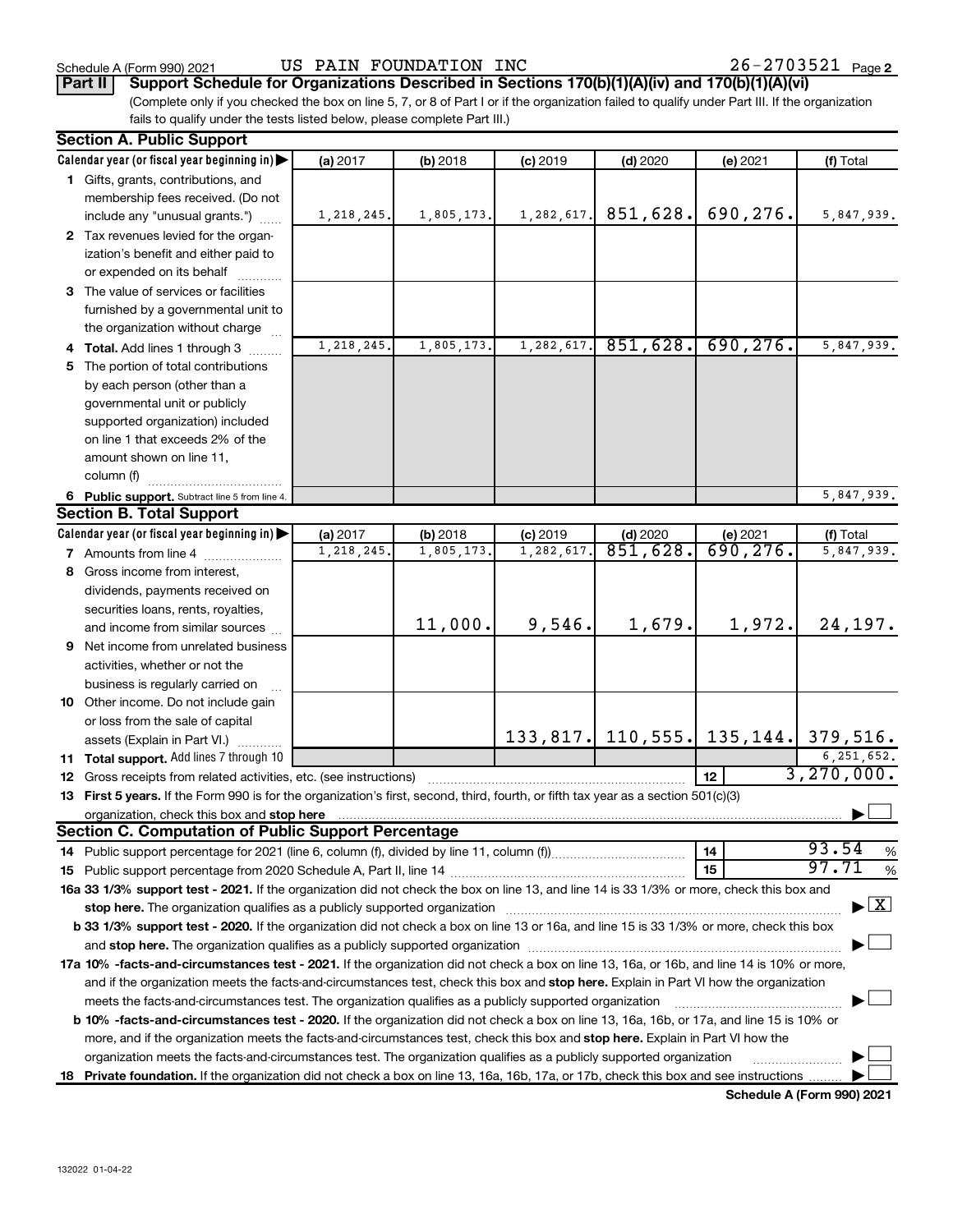## Schedule A (Form 990) 2021  $_{\text{US}~\text{PAIN}~\text{FOUNDATION}~\text{INC}}$  26 – 2703521  $_{\text{Page}}$

# **Part III** | Schedule A (Form 990) 2021 **BILET DESPEAT IN POUNDATION INC**<br>**Part III** | Support Schedule for Organizations Described in Section 509(a)(2)

(Complete only if you checked the box on line 10 of Part I or if the organization failed to qualify under Part II. If the organization fails to qualify under the tests listed below, please complete Part II.)

| <b>Section A. Public Support</b>                                                                                                                                                                                                         |          |          |                 |            |          |           |
|------------------------------------------------------------------------------------------------------------------------------------------------------------------------------------------------------------------------------------------|----------|----------|-----------------|------------|----------|-----------|
| Calendar year (or fiscal year beginning in)                                                                                                                                                                                              | (a) 2017 | (b) 2018 | <b>(c)</b> 2019 | $(d)$ 2020 | (e) 2021 | (f) Total |
| 1 Gifts, grants, contributions, and                                                                                                                                                                                                      |          |          |                 |            |          |           |
| membership fees received. (Do not                                                                                                                                                                                                        |          |          |                 |            |          |           |
| include any "unusual grants.")                                                                                                                                                                                                           |          |          |                 |            |          |           |
| <b>2</b> Gross receipts from admissions,                                                                                                                                                                                                 |          |          |                 |            |          |           |
| merchandise sold or services per-                                                                                                                                                                                                        |          |          |                 |            |          |           |
| formed, or facilities furnished in                                                                                                                                                                                                       |          |          |                 |            |          |           |
| any activity that is related to the<br>organization's tax-exempt purpose                                                                                                                                                                 |          |          |                 |            |          |           |
| 3 Gross receipts from activities that                                                                                                                                                                                                    |          |          |                 |            |          |           |
| are not an unrelated trade or bus-                                                                                                                                                                                                       |          |          |                 |            |          |           |
| iness under section 513                                                                                                                                                                                                                  |          |          |                 |            |          |           |
| 4 Tax revenues levied for the organ-                                                                                                                                                                                                     |          |          |                 |            |          |           |
| ization's benefit and either paid to                                                                                                                                                                                                     |          |          |                 |            |          |           |
| or expended on its behalf<br>.                                                                                                                                                                                                           |          |          |                 |            |          |           |
| 5 The value of services or facilities                                                                                                                                                                                                    |          |          |                 |            |          |           |
| furnished by a governmental unit to                                                                                                                                                                                                      |          |          |                 |            |          |           |
| the organization without charge                                                                                                                                                                                                          |          |          |                 |            |          |           |
| <b>6 Total.</b> Add lines 1 through 5                                                                                                                                                                                                    |          |          |                 |            |          |           |
| 7a Amounts included on lines 1, 2, and                                                                                                                                                                                                   |          |          |                 |            |          |           |
| 3 received from disqualified persons                                                                                                                                                                                                     |          |          |                 |            |          |           |
| <b>b</b> Amounts included on lines 2 and 3 received                                                                                                                                                                                      |          |          |                 |            |          |           |
| from other than disqualified persons that                                                                                                                                                                                                |          |          |                 |            |          |           |
| exceed the greater of \$5,000 or 1% of the<br>amount on line 13 for the year                                                                                                                                                             |          |          |                 |            |          |           |
| c Add lines 7a and 7b                                                                                                                                                                                                                    |          |          |                 |            |          |           |
| 8 Public support. (Subtract line 7c from line 6.)                                                                                                                                                                                        |          |          |                 |            |          |           |
| <b>Section B. Total Support</b>                                                                                                                                                                                                          |          |          |                 |            |          |           |
| Calendar year (or fiscal year beginning in)                                                                                                                                                                                              | (a) 2017 | (b) 2018 | <b>(c)</b> 2019 | $(d)$ 2020 | (e) 2021 | (f) Total |
| <b>9</b> Amounts from line 6                                                                                                                                                                                                             |          |          |                 |            |          |           |
| <b>10a</b> Gross income from interest,                                                                                                                                                                                                   |          |          |                 |            |          |           |
| dividends, payments received on                                                                                                                                                                                                          |          |          |                 |            |          |           |
| securities loans, rents, royalties,<br>and income from similar sources                                                                                                                                                                   |          |          |                 |            |          |           |
| <b>b</b> Unrelated business taxable income                                                                                                                                                                                               |          |          |                 |            |          |           |
| (less section 511 taxes) from businesses                                                                                                                                                                                                 |          |          |                 |            |          |           |
| acquired after June 30, 1975                                                                                                                                                                                                             |          |          |                 |            |          |           |
|                                                                                                                                                                                                                                          |          |          |                 |            |          |           |
| c Add lines 10a and 10b<br><b>11</b> Net income from unrelated business                                                                                                                                                                  |          |          |                 |            |          |           |
| activities not included on line 10b.                                                                                                                                                                                                     |          |          |                 |            |          |           |
| whether or not the business is                                                                                                                                                                                                           |          |          |                 |            |          |           |
| regularly carried on<br>12 Other income. Do not include gain                                                                                                                                                                             |          |          |                 |            |          |           |
| or loss from the sale of capital                                                                                                                                                                                                         |          |          |                 |            |          |           |
| assets (Explain in Part VI.)                                                                                                                                                                                                             |          |          |                 |            |          |           |
| <b>13</b> Total support. (Add lines 9, 10c, 11, and 12.)                                                                                                                                                                                 |          |          |                 |            |          |           |
| 14 First 5 years. If the Form 990 is for the organization's first, second, third, fourth, or fifth tax year as a section 501(c)(3) organization,                                                                                         |          |          |                 |            |          |           |
| check this box and stop here <b>construction and construction</b> and check this box and stop here <b>construction</b> and construction and construction and construction and construction and construction and construction and constru |          |          |                 |            |          |           |
| Section C. Computation of Public Support Percentage                                                                                                                                                                                      |          |          |                 |            |          |           |
| 15 Public support percentage for 2021 (line 8, column (f), divided by line 13, column (f) <i>manumeronominium</i>                                                                                                                        |          |          |                 |            | 15       | %         |
| 16 Public support percentage from 2020 Schedule A, Part III, line 15                                                                                                                                                                     |          |          |                 |            | 16       | %         |
| Section D. Computation of Investment Income Percentage                                                                                                                                                                                   |          |          |                 |            |          |           |
| 17 Investment income percentage for 2021 (line 10c, column (f), divided by line 13, column (f))                                                                                                                                          |          |          |                 |            | 17       | %         |
| 18 Investment income percentage from 2020 Schedule A, Part III, line 17                                                                                                                                                                  |          |          |                 |            | 18       | %         |
| 19a 33 1/3% support tests - 2021. If the organization did not check the box on line 14, and line 15 is more than 33 1/3%, and line 17 is not                                                                                             |          |          |                 |            |          |           |
| more than 33 1/3%, check this box and stop here. The organization qualifies as a publicly supported organization                                                                                                                         |          |          |                 |            |          |           |
| b 33 1/3% support tests - 2020. If the organization did not check a box on line 14 or line 19a, and line 16 is more than 33 1/3%, and                                                                                                    |          |          |                 |            |          |           |
| line 18 is not more than 33 1/3%, check this box and stop here. The organization qualifies as a publicly supported organization                                                                                                          |          |          |                 |            |          |           |
|                                                                                                                                                                                                                                          |          |          |                 |            |          |           |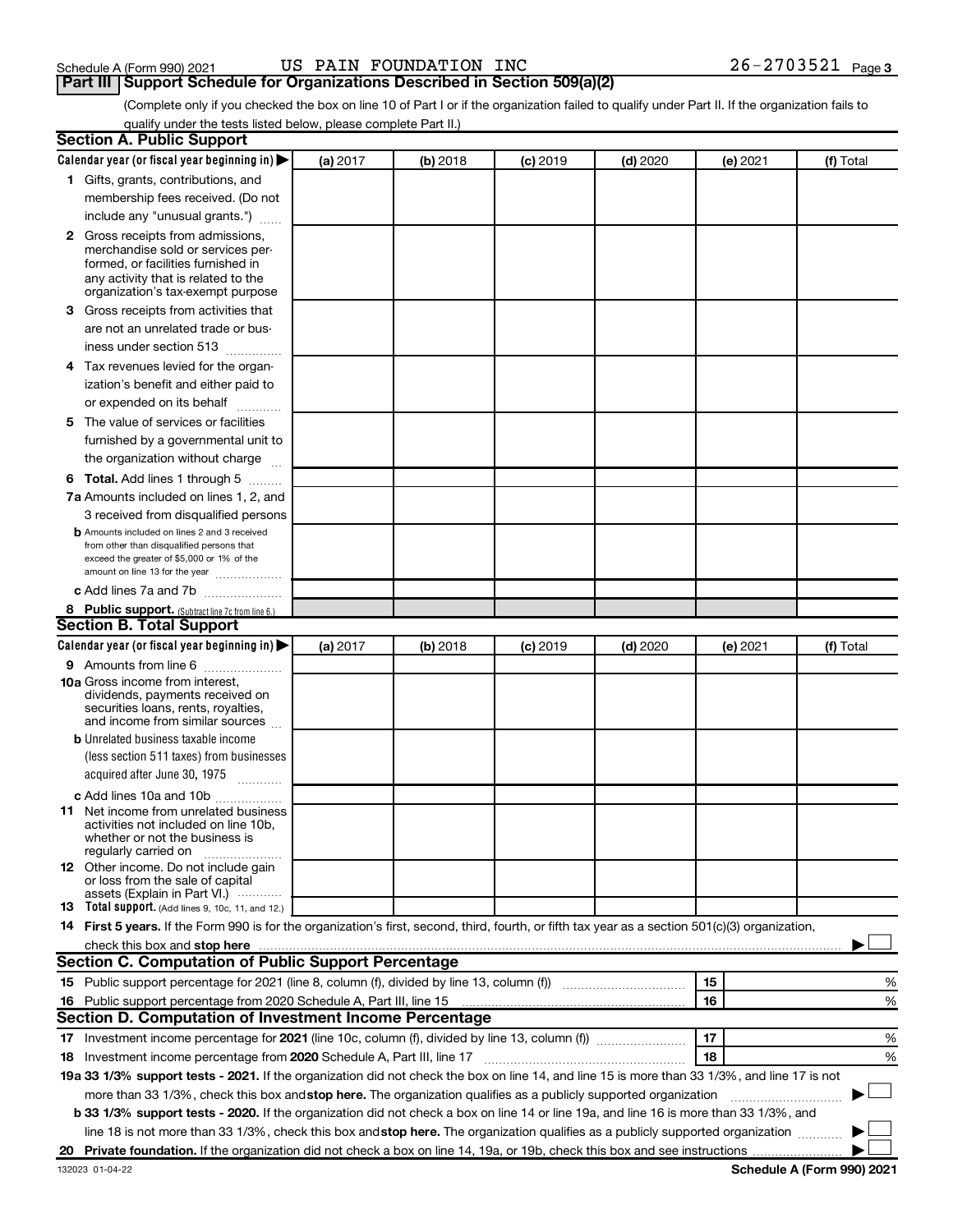# **Part IV Supporting Organizations**

(Complete only if you checked a box in line 12 on Part I. If you checked box 12a, Part I, complete Sections A and B. If you checked box 12b, Part I, complete Sections A and C. If you checked box 12c, Part I, complete Sections A, D, and E. If you checked box 12d, Part I, complete Sections A and D, and complete Part V.)

### **Section A. All Supporting Organizations**

- **1** Are all of the organization's supported organizations listed by name in the organization's governing documents? If "No," describe in Part VI how the supported organizations are designated. If designated by *class or purpose, describe the designation. If historic and continuing relationship, explain.*
- **2** Did the organization have any supported organization that does not have an IRS determination of status under section 509(a)(1) or (2)? If "Yes," explain in Part **VI** how the organization determined that the supported *organization was described in section 509(a)(1) or (2).*
- **3a** Did the organization have a supported organization described in section 501(c)(4), (5), or (6)? If "Yes," answer *lines 3b and 3c below.*
- **b** Did the organization confirm that each supported organization qualified under section 501(c)(4), (5), or (6) and satisfied the public support tests under section 509(a)(2)? If "Yes," describe in Part VI when and how the *organization made the determination.*
- **c** Did the organization ensure that all support to such organizations was used exclusively for section 170(c)(2)(B) purposes? If "Yes," explain in Part VI what controls the organization put in place to ensure such use.
- **4 a** *If* Was any supported organization not organized in the United States ("foreign supported organization")? *"Yes," and if you checked box 12a or 12b in Part I, answer lines 4b and 4c below.*
- **b** Did the organization have ultimate control and discretion in deciding whether to make grants to the foreign supported organization? If "Yes," describe in Part VI how the organization had such control and discretion *despite being controlled or supervised by or in connection with its supported organizations.*
- **c** Did the organization support any foreign supported organization that does not have an IRS determination under sections 501(c)(3) and 509(a)(1) or (2)? If "Yes," explain in Part VI what controls the organization used *to ensure that all support to the foreign supported organization was used exclusively for section 170(c)(2)(B) purposes.*
- **5a** Did the organization add, substitute, or remove any supported organizations during the tax year? If "Yes," answer lines 5b and 5c below (if applicable). Also, provide detail in **Part VI,** including (i) the names and EIN *numbers of the supported organizations added, substituted, or removed; (ii) the reasons for each such action; (iii) the authority under the organization's organizing document authorizing such action; and (iv) how the action was accomplished (such as by amendment to the organizing document).*
- **b** Type I or Type II only. Was any added or substituted supported organization part of a class already designated in the organization's organizing document?
- **c Substitutions only.**  Was the substitution the result of an event beyond the organization's control?
- **6** Did the organization provide support (whether in the form of grants or the provision of services or facilities) to **Part VI.** support or benefit one or more of the filing organization's supported organizations? If "Yes," provide detail in anyone other than (i) its supported organizations, (ii) individuals that are part of the charitable class benefited by one or more of its supported organizations, or (iii) other supporting organizations that also
- **7** Did the organization provide a grant, loan, compensation, or other similar payment to a substantial contributor regard to a substantial contributor? If "Yes," complete Part I of Schedule L (Form 990). (as defined in section 4958(c)(3)(C)), a family member of a substantial contributor, or a 35% controlled entity with
- **8** Did the organization make a loan to a disqualified person (as defined in section 4958) not described on line 7? *If "Yes," complete Part I of Schedule L (Form 990).*
- **9 a** Was the organization controlled directly or indirectly at any time during the tax year by one or more in section 509(a)(1) or (2))? If "Yes," provide detail in **Part VI.** disqualified persons, as defined in section 4946 (other than foundation managers and organizations described
- **b** Did one or more disqualified persons (as defined on line 9a) hold a controlling interest in any entity in which the supporting organization had an interest? If "Yes," provide detail in Part VI.
- **c** Did a disqualified person (as defined on line 9a) have an ownership interest in, or derive any personal benefit from, assets in which the supporting organization also had an interest? If "Yes," provide detail in Part VI.
- **10 a** Was the organization subject to the excess business holdings rules of section 4943 because of section supporting organizations)? If "Yes," answer line 10b below. 4943(f) (regarding certain Type II supporting organizations, and all Type III non-functionally integrated
	- **b** Did the organization have any excess business holdings in the tax year? (Use Schedule C, Form 4720, to *determine whether the organization had excess business holdings.)*

**Yes No 1 2 3a 3b 3c 4a 4b 4c 5a 5b 5c 6 7 8 9a 9b 9c 10a**

**10b**

**Schedule A (Form 990) 2021**

# Schedule A (Form 990) 2021  $_{\text{US}~\text{PAIN}~\text{FOUNDATION}~\text{INC}}$  26 – 2703521  $_{\text{Page}}$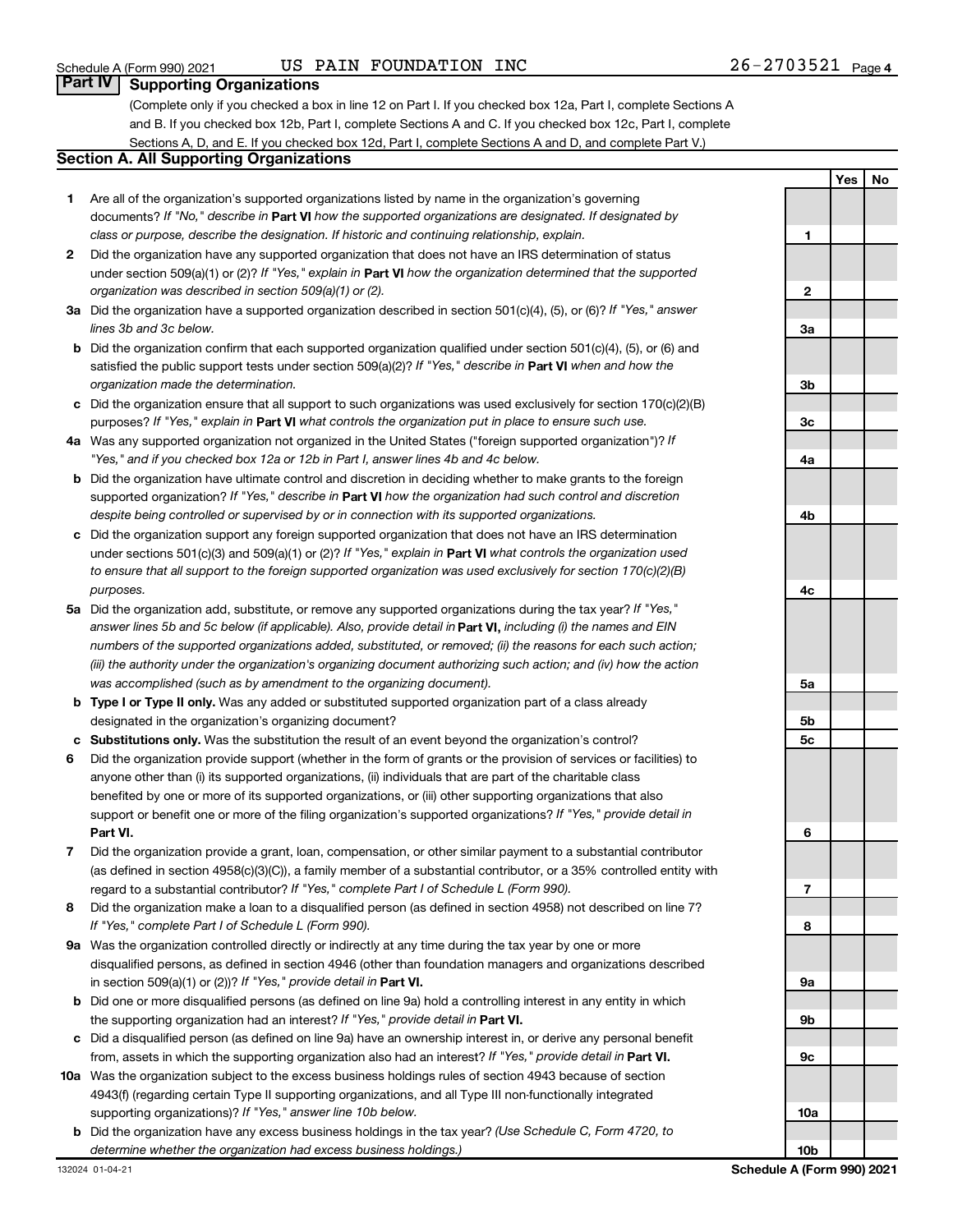| $D_{out}$ $N \mid C_{in}$ constants $C_{in}$ and $C_{out}$ |                        |         |        |
|------------------------------------------------------------|------------------------|---------|--------|
| Schedule A (Form 990) 2021                                 | US PAIN FOUNDATION INC | 2703521 | Page 5 |

|    | Part IV<br>Supporting Organizations <sub>(continued)</sub>                                                                                                                                                                                                                                                                                                                                                                                                                                                               |                |     |    |
|----|--------------------------------------------------------------------------------------------------------------------------------------------------------------------------------------------------------------------------------------------------------------------------------------------------------------------------------------------------------------------------------------------------------------------------------------------------------------------------------------------------------------------------|----------------|-----|----|
|    |                                                                                                                                                                                                                                                                                                                                                                                                                                                                                                                          |                | Yes | No |
| 11 | Has the organization accepted a gift or contribution from any of the following persons?                                                                                                                                                                                                                                                                                                                                                                                                                                  |                |     |    |
|    | a A person who directly or indirectly controls, either alone or together with persons described on lines 11b and                                                                                                                                                                                                                                                                                                                                                                                                         |                |     |    |
|    | 11c below, the governing body of a supported organization?                                                                                                                                                                                                                                                                                                                                                                                                                                                               | 11a            |     |    |
|    | <b>b</b> A family member of a person described on line 11a above?                                                                                                                                                                                                                                                                                                                                                                                                                                                        | 11b            |     |    |
|    | c A 35% controlled entity of a person described on line 11a or 11b above? If "Yes" to line 11a, 11b, or 11c, provide                                                                                                                                                                                                                                                                                                                                                                                                     |                |     |    |
|    | detail in Part VI.                                                                                                                                                                                                                                                                                                                                                                                                                                                                                                       | 11c            |     |    |
|    | <b>Section B. Type I Supporting Organizations</b>                                                                                                                                                                                                                                                                                                                                                                                                                                                                        |                |     |    |
|    |                                                                                                                                                                                                                                                                                                                                                                                                                                                                                                                          |                | Yes | No |
| 1  | Did the governing body, members of the governing body, officers acting in their official capacity, or membership of one or<br>more supported organizations have the power to regularly appoint or elect at least a majority of the organization's officers,<br>directors, or trustees at all times during the tax year? If "No," describe in Part VI how the supported organization(s)<br>effectively operated, supervised, or controlled the organization's activities. If the organization had more than one supported |                |     |    |
|    | organization, describe how the powers to appoint and/or remove officers, directors, or trustees were allocated among the<br>supported organizations and what conditions or restrictions, if any, applied to such powers during the tax year.                                                                                                                                                                                                                                                                             | 1              |     |    |
| 2  | Did the organization operate for the benefit of any supported organization other than the supported                                                                                                                                                                                                                                                                                                                                                                                                                      |                |     |    |
|    | organization(s) that operated, supervised, or controlled the supporting organization? If "Yes," explain in                                                                                                                                                                                                                                                                                                                                                                                                               |                |     |    |
|    | Part VI how providing such benefit carried out the purposes of the supported organization(s) that operated,                                                                                                                                                                                                                                                                                                                                                                                                              |                |     |    |
|    | supervised, or controlled the supporting organization.                                                                                                                                                                                                                                                                                                                                                                                                                                                                   | $\mathbf{2}$   |     |    |
|    | <b>Section C. Type II Supporting Organizations</b>                                                                                                                                                                                                                                                                                                                                                                                                                                                                       |                |     |    |
|    |                                                                                                                                                                                                                                                                                                                                                                                                                                                                                                                          |                | Yes | No |
| 1  | Were a majority of the organization's directors or trustees during the tax year also a majority of the directors                                                                                                                                                                                                                                                                                                                                                                                                         |                |     |    |
|    | or trustees of each of the organization's supported organization(s)? If "No," describe in Part VI how control                                                                                                                                                                                                                                                                                                                                                                                                            |                |     |    |
|    | or management of the supporting organization was vested in the same persons that controlled or managed                                                                                                                                                                                                                                                                                                                                                                                                                   |                |     |    |
|    | the supported organization(s).                                                                                                                                                                                                                                                                                                                                                                                                                                                                                           | 1              |     |    |
|    | <b>Section D. All Type III Supporting Organizations</b>                                                                                                                                                                                                                                                                                                                                                                                                                                                                  |                |     |    |
|    |                                                                                                                                                                                                                                                                                                                                                                                                                                                                                                                          |                | Yes | No |
| 1  | Did the organization provide to each of its supported organizations, by the last day of the fifth month of the                                                                                                                                                                                                                                                                                                                                                                                                           |                |     |    |
|    | organization's tax year, (i) a written notice describing the type and amount of support provided during the prior tax                                                                                                                                                                                                                                                                                                                                                                                                    |                |     |    |
|    | year, (ii) a copy of the Form 990 that was most recently filed as of the date of notification, and (iii) copies of the                                                                                                                                                                                                                                                                                                                                                                                                   |                |     |    |
|    | organization's governing documents in effect on the date of notification, to the extent not previously provided?                                                                                                                                                                                                                                                                                                                                                                                                         | 1              |     |    |
| 2  | Were any of the organization's officers, directors, or trustees either (i) appointed or elected by the supported                                                                                                                                                                                                                                                                                                                                                                                                         |                |     |    |
|    | organization(s) or (ii) serving on the governing body of a supported organization? If "No," explain in Part VI how                                                                                                                                                                                                                                                                                                                                                                                                       |                |     |    |
|    | the organization maintained a close and continuous working relationship with the supported organization(s).                                                                                                                                                                                                                                                                                                                                                                                                              | $\mathbf{2}$   |     |    |
| З  | By reason of the relationship described on line 2, above, did the organization's supported organizations have a                                                                                                                                                                                                                                                                                                                                                                                                          |                |     |    |
|    | significant voice in the organization's investment policies and in directing the use of the organization's                                                                                                                                                                                                                                                                                                                                                                                                               |                |     |    |
|    | income or assets at all times during the tax year? If "Yes," describe in Part VI the role the organization's                                                                                                                                                                                                                                                                                                                                                                                                             |                |     |    |
|    | supported organizations played in this regard.                                                                                                                                                                                                                                                                                                                                                                                                                                                                           | з              |     |    |
|    | Section E. Type III Functionally Integrated Supporting Organizations                                                                                                                                                                                                                                                                                                                                                                                                                                                     |                |     |    |
| 1  | Check the box next to the method that the organization used to satisfy the Integral Part Test during the yealsee instructions).                                                                                                                                                                                                                                                                                                                                                                                          |                |     |    |
| a  | The organization satisfied the Activities Test. Complete line 2 below.                                                                                                                                                                                                                                                                                                                                                                                                                                                   |                |     |    |
| b  | The organization is the parent of each of its supported organizations. Complete line 3 below.                                                                                                                                                                                                                                                                                                                                                                                                                            |                |     |    |
| c  | The organization supported a governmental entity. Describe in Part VI how you supported a governmental entity (see instructions).                                                                                                                                                                                                                                                                                                                                                                                        |                |     |    |
| 2  | Activities Test. Answer lines 2a and 2b below.                                                                                                                                                                                                                                                                                                                                                                                                                                                                           |                | Yes | No |
| а  | Did substantially all of the organization's activities during the tax year directly further the exempt purposes of                                                                                                                                                                                                                                                                                                                                                                                                       |                |     |    |
|    | the supported organization(s) to which the organization was responsive? If "Yes," then in Part VI identify                                                                                                                                                                                                                                                                                                                                                                                                               |                |     |    |
|    | those supported organizations and explain how these activities directly furthered their exempt purposes,                                                                                                                                                                                                                                                                                                                                                                                                                 |                |     |    |
|    | how the organization was responsive to those supported organizations, and how the organization determined                                                                                                                                                                                                                                                                                                                                                                                                                |                |     |    |
|    | that these activities constituted substantially all of its activities.                                                                                                                                                                                                                                                                                                                                                                                                                                                   | 2a             |     |    |
|    | b Did the activities described on line 2a, above, constitute activities that, but for the organization's involvement,                                                                                                                                                                                                                                                                                                                                                                                                    |                |     |    |
|    | one or more of the organization's supported organization(s) would have been engaged in? If "Yes," explain in                                                                                                                                                                                                                                                                                                                                                                                                             |                |     |    |
|    | Part VI the reasons for the organization's position that its supported organization(s) would have engaged in                                                                                                                                                                                                                                                                                                                                                                                                             |                |     |    |
|    | these activities but for the organization's involvement.                                                                                                                                                                                                                                                                                                                                                                                                                                                                 | 2 <sub>b</sub> |     |    |

- **3** Parent of Supported Organizations. Answer lines 3a and 3b below.
- **a** Did the organization have the power to regularly appoint or elect a majority of the officers, directors, or trustees of each of the supported organizations? If "Yes" or "No" provide details in Part VI.
- **b** Did the organization exercise a substantial degree of direction over the policies, programs, and activities of each of its supported organizations? If "Yes," describe in Part VI the role played by the organization in this regard.

**3b Schedule A (Form 990) 2021**

**3a**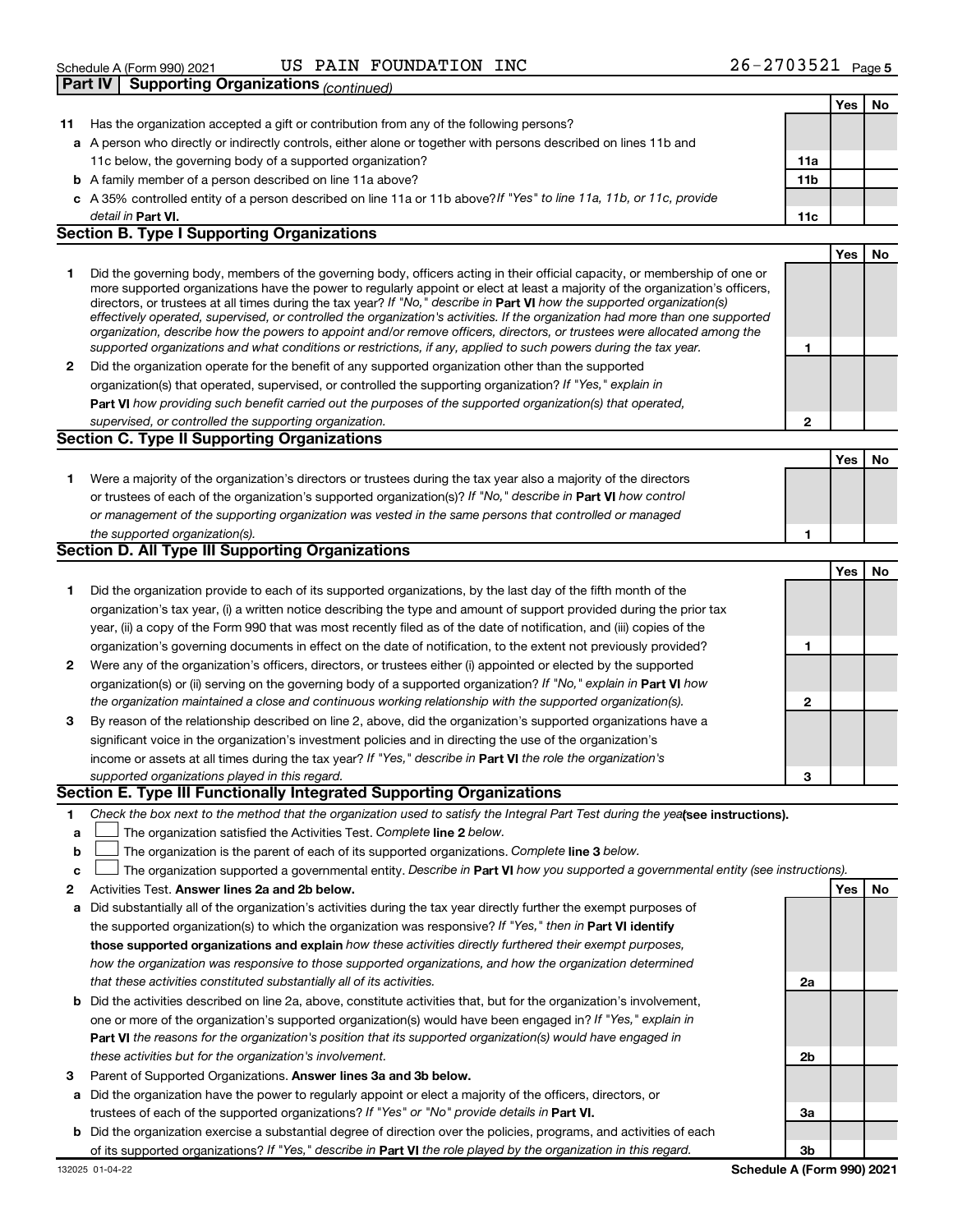132026 01-04-22

instructions).

# Schedule A (Form 990) 2021  $_{\text{US}~\text{PAIN}~\text{FOUNDATION}~\text{INC}}$  26 – 2703521  $_{\text{Page}}$ **Part V Type III Non-Functionally Integrated 509(a)(3) Supporting Organizations**

1 **Letter See instructions.** Check here if the organization satisfied the Integral Part Test as a qualifying trust on Nov. 20, 1970 (*explain in* Part **VI**). See instructions.

All other Type III non-functionally integrated supporting organizations must complete Sections A through E.

|                | Section A - Adjusted Net Income                                                                                                   |                | (A) Prior Year | (B) Current Year<br>(optional) |
|----------------|-----------------------------------------------------------------------------------------------------------------------------------|----------------|----------------|--------------------------------|
| 1              | Net short-term capital gain                                                                                                       | 1              |                |                                |
| 2              | Recoveries of prior-year distributions                                                                                            | $\mathbf{2}$   |                |                                |
| з              | Other gross income (see instructions)                                                                                             | 3              |                |                                |
| 4              | Add lines 1 through 3.                                                                                                            | 4              |                |                                |
| 5              | Depreciation and depletion                                                                                                        | 5              |                |                                |
| 6              | Portion of operating expenses paid or incurred for production or                                                                  |                |                |                                |
|                | collection of gross income or for management, conservation, or                                                                    |                |                |                                |
|                | maintenance of property held for production of income (see instructions)                                                          | 6              |                |                                |
| $\overline{7}$ | Other expenses (see instructions)                                                                                                 | $\overline{7}$ |                |                                |
| 8              | Adjusted Net Income (subtract lines 5, 6, and 7 from line 4)                                                                      | 8              |                |                                |
|                | <b>Section B - Minimum Asset Amount</b>                                                                                           |                | (A) Prior Year | (B) Current Year<br>(optional) |
| 1.             | Aggregate fair market value of all non-exempt-use assets (see                                                                     |                |                |                                |
|                | instructions for short tax year or assets held for part of year):                                                                 |                |                |                                |
|                | a Average monthly value of securities                                                                                             | 1a             |                |                                |
|                | <b>b</b> Average monthly cash balances                                                                                            | 1 <sub>b</sub> |                |                                |
|                | c Fair market value of other non-exempt-use assets                                                                                | 1c             |                |                                |
|                | <b>d</b> Total (add lines 1a, 1b, and 1c)                                                                                         | 1d             |                |                                |
|                | e Discount claimed for blockage or other factors                                                                                  |                |                |                                |
|                | (explain in detail in <b>Part VI</b> ):                                                                                           |                |                |                                |
| $\mathbf{2}$   | Acquisition indebtedness applicable to non-exempt-use assets                                                                      | $\mathbf{2}$   |                |                                |
| 3              | Subtract line 2 from line 1d.                                                                                                     | 3              |                |                                |
| 4              | Cash deemed held for exempt use. Enter 0.015 of line 3 (for greater amount,                                                       |                |                |                                |
|                | see instructions).                                                                                                                | 4              |                |                                |
| 5              | Net value of non-exempt-use assets (subtract line 4 from line 3)                                                                  | 5              |                |                                |
| 6              | Multiply line 5 by 0.035.                                                                                                         | 6              |                |                                |
| 7              | Recoveries of prior-year distributions                                                                                            | $\overline{7}$ |                |                                |
| 8              | Minimum Asset Amount (add line 7 to line 6)                                                                                       | 8              |                |                                |
|                | <b>Section C - Distributable Amount</b>                                                                                           |                |                | <b>Current Year</b>            |
| 1              | Adjusted net income for prior year (from Section A, line 8, column A)                                                             | 1              |                |                                |
| $\mathbf{2}$   | Enter 0.85 of line 1.                                                                                                             | $\mathbf{2}$   |                |                                |
| З              | Minimum asset amount for prior year (from Section B, line 8, column A)                                                            | 3              |                |                                |
| 4              | Enter greater of line 2 or line 3.                                                                                                | 4              |                |                                |
| 5              | Income tax imposed in prior year                                                                                                  | 5              |                |                                |
| 6              | <b>Distributable Amount.</b> Subtract line 5 from line 4, unless subject to                                                       |                |                |                                |
|                | emergency temporary reduction (see instructions).                                                                                 | 6              |                |                                |
| $\overline{7}$ | Check here if the current year is the organization's first as a non-functionally integrated Type III supporting organization (see |                |                |                                |

**Schedule A (Form 990) 2021**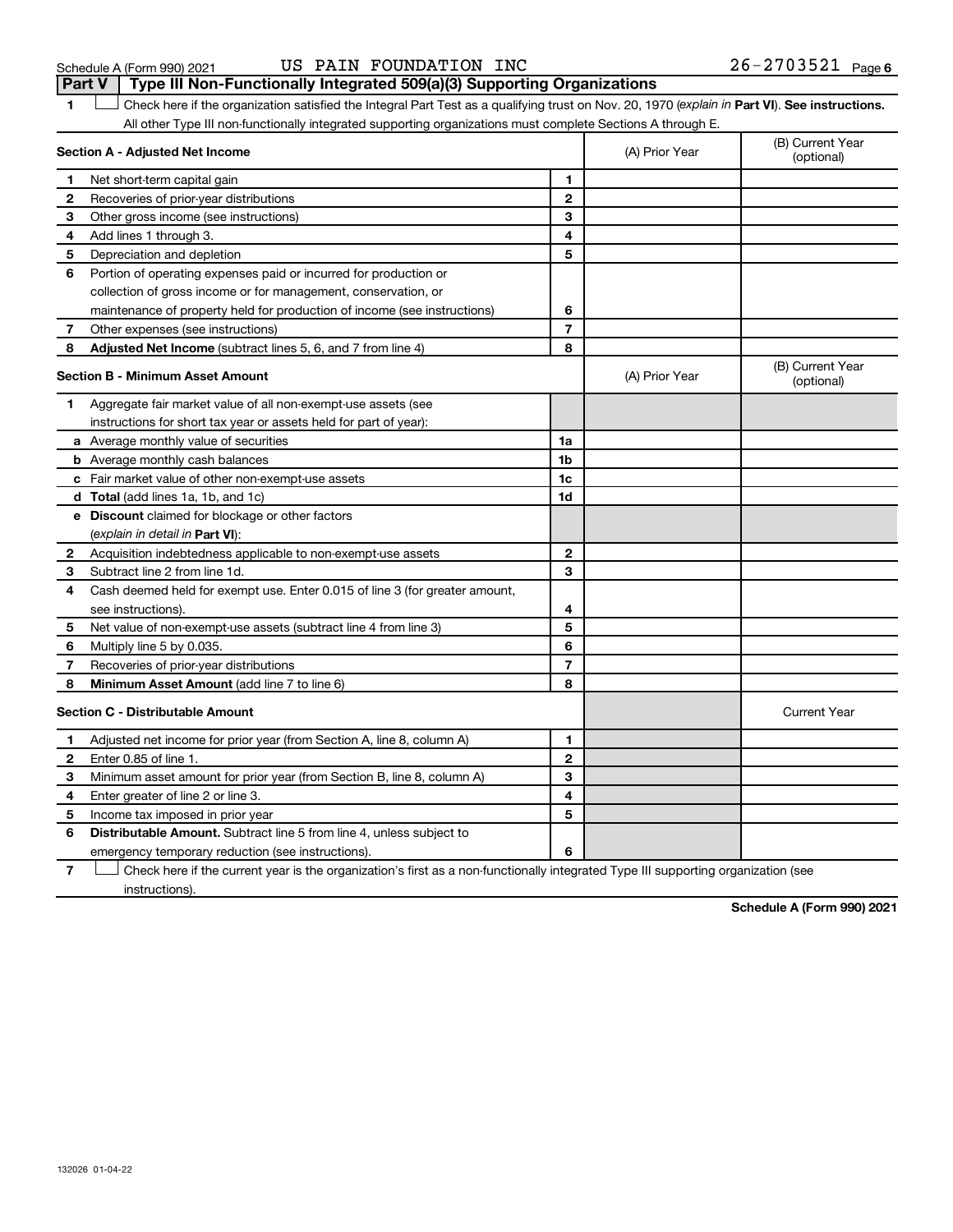132027 01-04-22

| Schedule A (Form 990) 2021 |  |
|----------------------------|--|
|                            |  |

#### Schedule A (Form 990) 2021 US PAIN FOUNDATION INC Z O-Z / U S S Z L Page US PAIN FOUNDATION INC 26-2703521

| <b>Part V</b> | Type III Non-Functionally Integrated 509(a)(3) Supporting Organizations (continued)        |                             |                                       |                |                                                |
|---------------|--------------------------------------------------------------------------------------------|-----------------------------|---------------------------------------|----------------|------------------------------------------------|
|               | <b>Section D - Distributions</b>                                                           |                             |                                       |                | <b>Current Year</b>                            |
| 1             | Amounts paid to supported organizations to accomplish exempt purposes                      |                             |                                       | 1              |                                                |
| 2             | Amounts paid to perform activity that directly furthers exempt purposes of supported       |                             |                                       |                |                                                |
|               | organizations, in excess of income from activity                                           | $\mathbf{2}$                |                                       |                |                                                |
| 3             | Administrative expenses paid to accomplish exempt purposes of supported organizations      | 3                           |                                       |                |                                                |
| 4             | Amounts paid to acquire exempt-use assets                                                  |                             |                                       | 4              |                                                |
| 5             | Qualified set-aside amounts (prior IRS approval required - provide details in Part VI)     |                             |                                       | 5              |                                                |
| 6             | Other distributions (describe in Part VI). See instructions.                               |                             |                                       | 6              |                                                |
| 7             | Total annual distributions. Add lines 1 through 6.                                         |                             |                                       | $\overline{7}$ |                                                |
| 8             | Distributions to attentive supported organizations to which the organization is responsive |                             |                                       |                |                                                |
|               | ( <i>provide details in Part VI</i> ). See instructions.                                   |                             |                                       | 8              |                                                |
| 9             | Distributable amount for 2021 from Section C, line 6                                       |                             |                                       | 9              |                                                |
| 10            | Line 8 amount divided by line 9 amount                                                     |                             |                                       | 10             |                                                |
|               |                                                                                            | (i)                         | (ii)                                  |                | (iii)                                          |
|               | <b>Section E - Distribution Allocations (see instructions)</b>                             | <b>Excess Distributions</b> | <b>Underdistributions</b><br>Pre-2021 |                | <b>Distributable</b><br><b>Amount for 2021</b> |
| 1             | Distributable amount for 2021 from Section C, line 6                                       |                             |                                       |                |                                                |
| 2             | Underdistributions, if any, for years prior to 2021 (reason-                               |                             |                                       |                |                                                |
|               | able cause required - explain in Part VI). See instructions.                               |                             |                                       |                |                                                |
| 3             | Excess distributions carryover, if any, to 2021                                            |                             |                                       |                |                                                |
|               | a From 2016                                                                                |                             |                                       |                |                                                |
|               | <b>b</b> From 2017                                                                         |                             |                                       |                |                                                |
|               | c From 2018                                                                                |                             |                                       |                |                                                |
|               | <b>d</b> From 2019                                                                         |                             |                                       |                |                                                |
|               | e From 2020                                                                                |                             |                                       |                |                                                |
|               | f Total of lines 3a through 3e                                                             |                             |                                       |                |                                                |
|               | g Applied to underdistributions of prior years                                             |                             |                                       |                |                                                |
|               | <b>h</b> Applied to 2021 distributable amount                                              |                             |                                       |                |                                                |
| I.            | Carryover from 2016 not applied (see instructions)                                         |                             |                                       |                |                                                |
|               | Remainder. Subtract lines 3g, 3h, and 3i from line 3f.                                     |                             |                                       |                |                                                |
| 4             | Distributions for 2021 from Section D,                                                     |                             |                                       |                |                                                |
|               | line $7:$                                                                                  |                             |                                       |                |                                                |
|               | a Applied to underdistributions of prior years                                             |                             |                                       |                |                                                |
|               | <b>b</b> Applied to 2021 distributable amount                                              |                             |                                       |                |                                                |
|               | c Remainder. Subtract lines 4a and 4b from line 4.                                         |                             |                                       |                |                                                |
| 5             | Remaining underdistributions for years prior to 2021, if                                   |                             |                                       |                |                                                |
|               | any. Subtract lines 3g and 4a from line 2. For result greater                              |                             |                                       |                |                                                |
|               | than zero, explain in Part VI. See instructions.                                           |                             |                                       |                |                                                |
| 6             | Remaining underdistributions for 2021. Subtract lines 3h                                   |                             |                                       |                |                                                |
|               | and 4b from line 1. For result greater than zero, explain in                               |                             |                                       |                |                                                |
|               | <b>Part VI.</b> See instructions.                                                          |                             |                                       |                |                                                |
| 7             | Excess distributions carryover to 2022. Add lines 3j                                       |                             |                                       |                |                                                |
|               | and 4c.                                                                                    |                             |                                       |                |                                                |
| 8             | Breakdown of line 7:                                                                       |                             |                                       |                |                                                |
|               | a Excess from 2017                                                                         |                             |                                       |                |                                                |
|               |                                                                                            |                             |                                       |                |                                                |
|               | <b>b</b> Excess from 2018                                                                  |                             |                                       |                |                                                |
|               | c Excess from 2019                                                                         |                             |                                       |                |                                                |
|               | d Excess from 2020                                                                         |                             |                                       |                |                                                |
|               | e Excess from 2021                                                                         |                             |                                       |                |                                                |

**Schedule A (Form 990) 2021**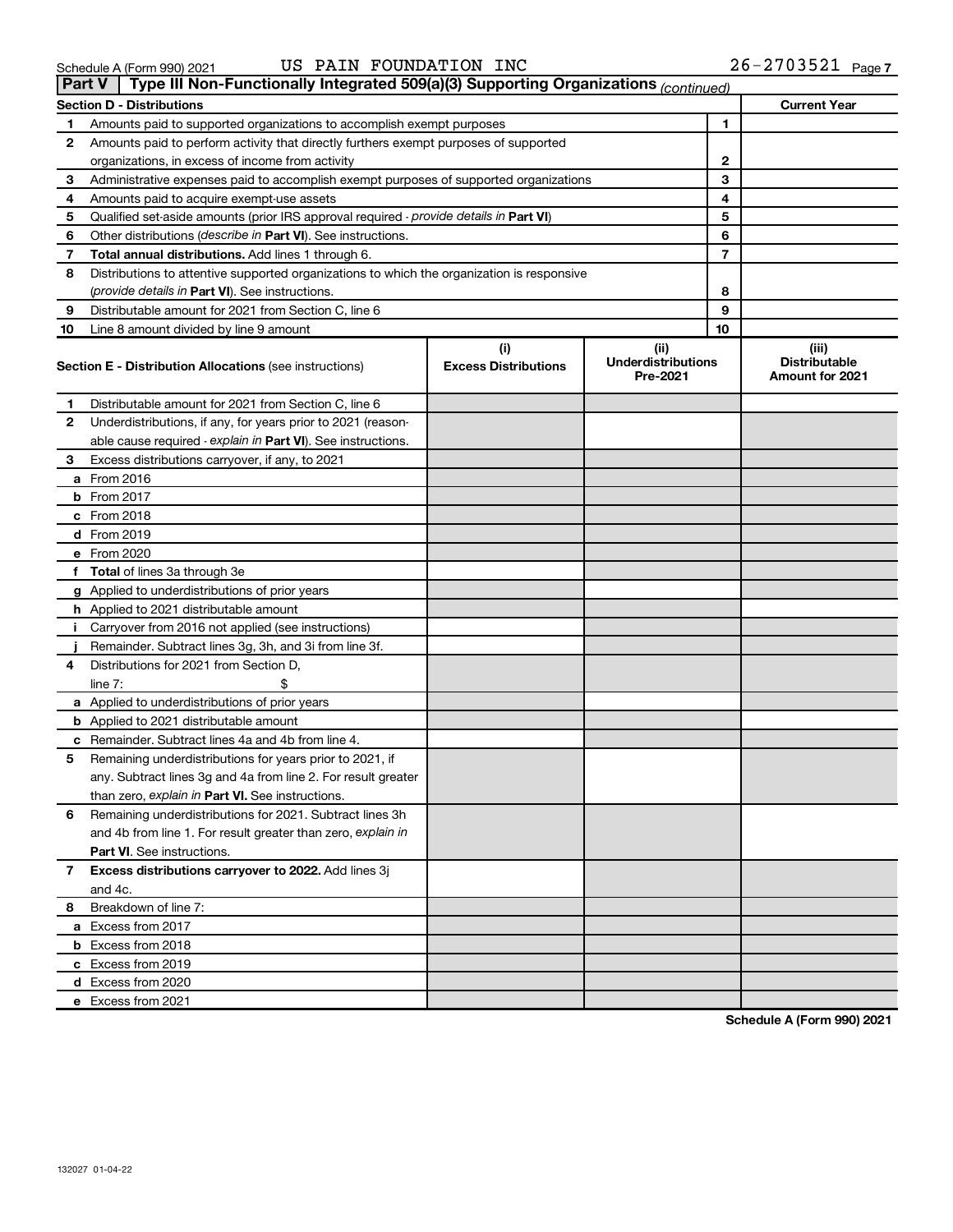|                | Schedule A (Form 990) 2021 | US PAIN FOUNDATION INC |                                                                                                                                                                                                                                                                                                                                                                                                                                                                                                                                                                      | 26-2703521 Page 8 |  |
|----------------|----------------------------|------------------------|----------------------------------------------------------------------------------------------------------------------------------------------------------------------------------------------------------------------------------------------------------------------------------------------------------------------------------------------------------------------------------------------------------------------------------------------------------------------------------------------------------------------------------------------------------------------|-------------------|--|
| <b>Part VI</b> | (See instructions.)        |                        | Supplemental Information. Provide the explanations required by Part II, line 10; Part II, line 17a or 17b; Part III, line 12;<br>Part IV, Section A, lines 1, 2, 3b, 3c, 4b, 4c, 5a, 6, 9a, 9b, 9c, 11a, 11b, and 11c; Part IV, Section B, lines 1 and 2; Part IV, Section C,<br>line 1; Part IV, Section D, lines 2 and 3; Part IV, Section E, lines 1c, 2a, 2b, 3a, and 3b; Part V, line 1; Part V, Section B, line 1e; Part V,<br>Section D, lines 5, 6, and 8; and Part V, Section E, lines 2, 5, and 6. Also complete this part for any additional information. |                   |  |
|                |                            |                        |                                                                                                                                                                                                                                                                                                                                                                                                                                                                                                                                                                      |                   |  |
|                |                            |                        |                                                                                                                                                                                                                                                                                                                                                                                                                                                                                                                                                                      |                   |  |
|                |                            |                        |                                                                                                                                                                                                                                                                                                                                                                                                                                                                                                                                                                      |                   |  |
|                |                            |                        |                                                                                                                                                                                                                                                                                                                                                                                                                                                                                                                                                                      |                   |  |
|                |                            |                        |                                                                                                                                                                                                                                                                                                                                                                                                                                                                                                                                                                      |                   |  |
|                |                            |                        |                                                                                                                                                                                                                                                                                                                                                                                                                                                                                                                                                                      |                   |  |
|                |                            |                        |                                                                                                                                                                                                                                                                                                                                                                                                                                                                                                                                                                      |                   |  |
|                |                            |                        |                                                                                                                                                                                                                                                                                                                                                                                                                                                                                                                                                                      |                   |  |
|                |                            |                        |                                                                                                                                                                                                                                                                                                                                                                                                                                                                                                                                                                      |                   |  |
|                |                            |                        |                                                                                                                                                                                                                                                                                                                                                                                                                                                                                                                                                                      |                   |  |
|                |                            |                        |                                                                                                                                                                                                                                                                                                                                                                                                                                                                                                                                                                      |                   |  |
|                |                            |                        |                                                                                                                                                                                                                                                                                                                                                                                                                                                                                                                                                                      |                   |  |
|                |                            |                        |                                                                                                                                                                                                                                                                                                                                                                                                                                                                                                                                                                      |                   |  |
|                |                            |                        |                                                                                                                                                                                                                                                                                                                                                                                                                                                                                                                                                                      |                   |  |
|                |                            |                        |                                                                                                                                                                                                                                                                                                                                                                                                                                                                                                                                                                      |                   |  |
|                |                            |                        |                                                                                                                                                                                                                                                                                                                                                                                                                                                                                                                                                                      |                   |  |
|                |                            |                        |                                                                                                                                                                                                                                                                                                                                                                                                                                                                                                                                                                      |                   |  |
|                |                            |                        |                                                                                                                                                                                                                                                                                                                                                                                                                                                                                                                                                                      |                   |  |
|                |                            |                        |                                                                                                                                                                                                                                                                                                                                                                                                                                                                                                                                                                      |                   |  |
|                |                            |                        |                                                                                                                                                                                                                                                                                                                                                                                                                                                                                                                                                                      |                   |  |
|                |                            |                        |                                                                                                                                                                                                                                                                                                                                                                                                                                                                                                                                                                      |                   |  |
|                |                            |                        |                                                                                                                                                                                                                                                                                                                                                                                                                                                                                                                                                                      |                   |  |
|                |                            |                        |                                                                                                                                                                                                                                                                                                                                                                                                                                                                                                                                                                      |                   |  |
|                |                            |                        |                                                                                                                                                                                                                                                                                                                                                                                                                                                                                                                                                                      |                   |  |
|                |                            |                        |                                                                                                                                                                                                                                                                                                                                                                                                                                                                                                                                                                      |                   |  |
|                |                            |                        |                                                                                                                                                                                                                                                                                                                                                                                                                                                                                                                                                                      |                   |  |
|                |                            |                        |                                                                                                                                                                                                                                                                                                                                                                                                                                                                                                                                                                      |                   |  |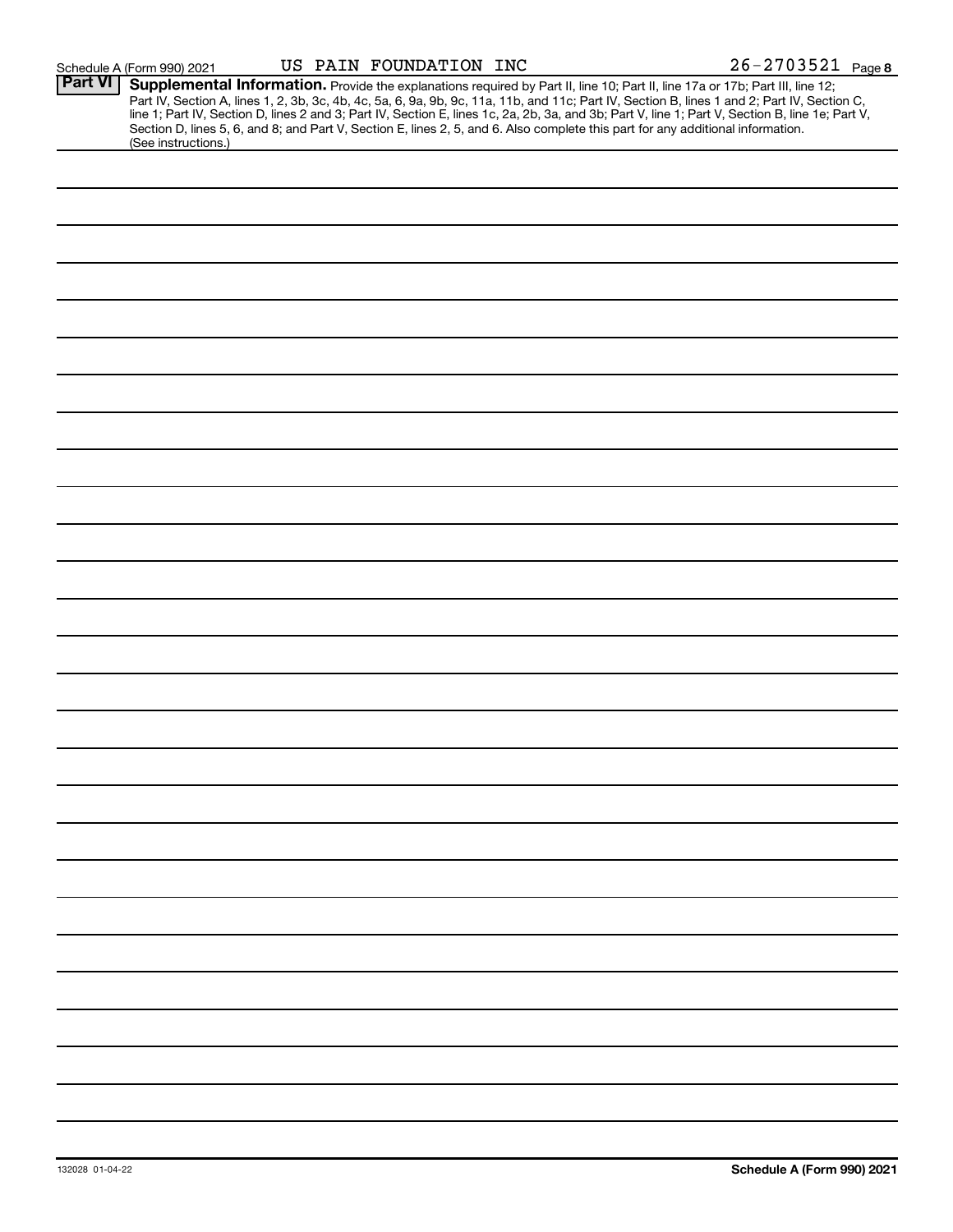| <b>SCHEDULE C</b>                                      |                                                                                                                                         | <b>Political Campaign and Lobbying Activities</b>                                                                                                |         |                            |                          | OMB No. 1545-0047                                |  |  |  |  |
|--------------------------------------------------------|-----------------------------------------------------------------------------------------------------------------------------------------|--------------------------------------------------------------------------------------------------------------------------------------------------|---------|----------------------------|--------------------------|--------------------------------------------------|--|--|--|--|
| (Form 990)                                             | For Organizations Exempt From Income Tax Under section 501(c) and section 527                                                           |                                                                                                                                                  |         |                            |                          |                                                  |  |  |  |  |
|                                                        | Complete if the organization is described below. Attach to Form 990 or Form 990-EZ.                                                     |                                                                                                                                                  |         |                            |                          |                                                  |  |  |  |  |
| Internal Revenue Service                               | Department of the Treasury<br>Go to www.irs.gov/Form990 for instructions and the latest information.                                    |                                                                                                                                                  |         |                            |                          |                                                  |  |  |  |  |
|                                                        | If the organization answered "Yes," on Form 990, Part IV, line 3, or Form 990-EZ, Part V, line 46 (Political Campaign Activities), then |                                                                                                                                                  |         |                            |                          |                                                  |  |  |  |  |
|                                                        |                                                                                                                                         | • Section 501(c)(3) organizations: Complete Parts I-A and B. Do not complete Part I-C.                                                           |         |                            |                          |                                                  |  |  |  |  |
|                                                        |                                                                                                                                         | • Section 501(c) (other than section 501(c)(3)) organizations: Complete Parts I-A and C below. Do not complete Part I-B.                         |         |                            |                          |                                                  |  |  |  |  |
| · Section 527 organizations: Complete Part I-A only.   |                                                                                                                                         |                                                                                                                                                  |         |                            |                          |                                                  |  |  |  |  |
|                                                        |                                                                                                                                         | If the organization answered "Yes," on Form 990, Part IV, line 4, or Form 990-EZ, Part VI, line 47 (Lobbying Activities), then                   |         |                            |                          |                                                  |  |  |  |  |
|                                                        |                                                                                                                                         | • Section 501(c)(3) organizations that have filed Form 5768 (election under section 501(h)): Complete Part II-A. Do not complete Part II-B.      |         |                            |                          |                                                  |  |  |  |  |
|                                                        |                                                                                                                                         | • Section 501(c)(3) organizations that have NOT filed Form 5768 (election under section 501(h)): Complete Part II-B. Do not complete Part II-A.  |         |                            |                          |                                                  |  |  |  |  |
|                                                        |                                                                                                                                         | If the organization answered "Yes," on Form 990, Part IV, line 5 (Proxy Tax) (See separate instructions) or Form 990-EZ, Part V, line 35c (Proxy |         |                            |                          |                                                  |  |  |  |  |
| Tax) (See separate instructions), then                 |                                                                                                                                         |                                                                                                                                                  |         |                            |                          |                                                  |  |  |  |  |
| Name of organization                                   |                                                                                                                                         | • Section 501(c)(4), (5), or (6) organizations: Complete Part III.                                                                               |         |                            |                          | <b>Employer identification number</b>            |  |  |  |  |
|                                                        |                                                                                                                                         | US PAIN FOUNDATION INC                                                                                                                           |         |                            |                          | 26-2703521                                       |  |  |  |  |
| Part I-A                                               |                                                                                                                                         | Complete if the organization is exempt under section 501(c) or is a section 527 organization.                                                    |         |                            |                          |                                                  |  |  |  |  |
|                                                        |                                                                                                                                         |                                                                                                                                                  |         |                            |                          |                                                  |  |  |  |  |
|                                                        |                                                                                                                                         | 1 Provide a description of the organization's direct and indirect political campaign activities in Part IV.                                      |         |                            |                          |                                                  |  |  |  |  |
| Political campaign activity expenditures<br>2          |                                                                                                                                         |                                                                                                                                                  |         |                            | $\blacktriangleright$ \$ |                                                  |  |  |  |  |
| Volunteer hours for political campaign activities<br>З |                                                                                                                                         |                                                                                                                                                  |         |                            |                          |                                                  |  |  |  |  |
|                                                        |                                                                                                                                         |                                                                                                                                                  |         |                            |                          |                                                  |  |  |  |  |
|                                                        |                                                                                                                                         | Part I-B Complete if the organization is exempt under section 501(c)(3).                                                                         |         |                            |                          |                                                  |  |  |  |  |
|                                                        |                                                                                                                                         | 1 Enter the amount of any excise tax incurred by the organization under section 4955                                                             |         |                            | $\blacktriangleright$ \$ |                                                  |  |  |  |  |
| 2                                                      |                                                                                                                                         |                                                                                                                                                  |         |                            | $\blacktriangleright$ \$ |                                                  |  |  |  |  |
| 3                                                      |                                                                                                                                         |                                                                                                                                                  |         |                            |                          | Yes<br><b>No</b>                                 |  |  |  |  |
|                                                        |                                                                                                                                         |                                                                                                                                                  |         |                            |                          | Yes<br><b>No</b>                                 |  |  |  |  |
| b If "Yes," describe in Part IV.                       |                                                                                                                                         |                                                                                                                                                  |         |                            |                          |                                                  |  |  |  |  |
|                                                        |                                                                                                                                         | Part I-C Complete if the organization is exempt under section 501(c), except section 501(c)(3).                                                  |         |                            |                          |                                                  |  |  |  |  |
|                                                        |                                                                                                                                         | 1 Enter the amount directly expended by the filing organization for section 527 exempt function activities                                       |         |                            | $\blacktriangleright$ \$ |                                                  |  |  |  |  |
|                                                        |                                                                                                                                         | 2 Enter the amount of the filing organization's funds contributed to other organizations for section 527                                         |         |                            |                          |                                                  |  |  |  |  |
| exempt function activities                             |                                                                                                                                         |                                                                                                                                                  |         |                            | ▶ \$                     |                                                  |  |  |  |  |
|                                                        |                                                                                                                                         | 3 Total exempt function expenditures. Add lines 1 and 2. Enter here and on Form 1120-POL,                                                        |         |                            |                          |                                                  |  |  |  |  |
|                                                        |                                                                                                                                         |                                                                                                                                                  |         |                            | $\triangleright$ \$      | <b>No</b><br>Yes                                 |  |  |  |  |
|                                                        |                                                                                                                                         | Enter the names, addresses and employer identification number (EIN) of all section 527 political organizations to which the filing organization  |         |                            |                          |                                                  |  |  |  |  |
| 5.                                                     |                                                                                                                                         | made payments. For each organization listed, enter the amount paid from the filing organization's funds. Also enter the amount of political      |         |                            |                          |                                                  |  |  |  |  |
|                                                        |                                                                                                                                         | contributions received that were promptly and directly delivered to a separate political organization, such as a separate segregated fund or a   |         |                            |                          |                                                  |  |  |  |  |
|                                                        |                                                                                                                                         | political action committee (PAC). If additional space is needed, provide information in Part IV.                                                 |         |                            |                          |                                                  |  |  |  |  |
| (a) Name                                               |                                                                                                                                         | (b) Address                                                                                                                                      | (c) EIN | (d) Amount paid from       |                          | (e) Amount of political                          |  |  |  |  |
|                                                        |                                                                                                                                         |                                                                                                                                                  |         | filing organization's      |                          | contributions received and                       |  |  |  |  |
|                                                        |                                                                                                                                         |                                                                                                                                                  |         | funds. If none, enter -0-. |                          | promptly and directly<br>delivered to a separate |  |  |  |  |
|                                                        |                                                                                                                                         |                                                                                                                                                  |         |                            |                          | political organization.                          |  |  |  |  |
|                                                        |                                                                                                                                         |                                                                                                                                                  |         |                            |                          | If none, enter -0-.                              |  |  |  |  |
|                                                        |                                                                                                                                         |                                                                                                                                                  |         |                            |                          |                                                  |  |  |  |  |
|                                                        |                                                                                                                                         |                                                                                                                                                  |         |                            |                          |                                                  |  |  |  |  |
|                                                        |                                                                                                                                         |                                                                                                                                                  |         |                            |                          |                                                  |  |  |  |  |
|                                                        |                                                                                                                                         |                                                                                                                                                  |         |                            |                          |                                                  |  |  |  |  |
|                                                        |                                                                                                                                         |                                                                                                                                                  |         |                            |                          |                                                  |  |  |  |  |
|                                                        |                                                                                                                                         |                                                                                                                                                  |         |                            |                          |                                                  |  |  |  |  |
|                                                        |                                                                                                                                         |                                                                                                                                                  |         |                            |                          |                                                  |  |  |  |  |
|                                                        |                                                                                                                                         |                                                                                                                                                  |         |                            |                          |                                                  |  |  |  |  |
|                                                        |                                                                                                                                         |                                                                                                                                                  |         |                            |                          |                                                  |  |  |  |  |
|                                                        |                                                                                                                                         |                                                                                                                                                  |         |                            |                          |                                                  |  |  |  |  |
|                                                        |                                                                                                                                         |                                                                                                                                                  |         |                            |                          |                                                  |  |  |  |  |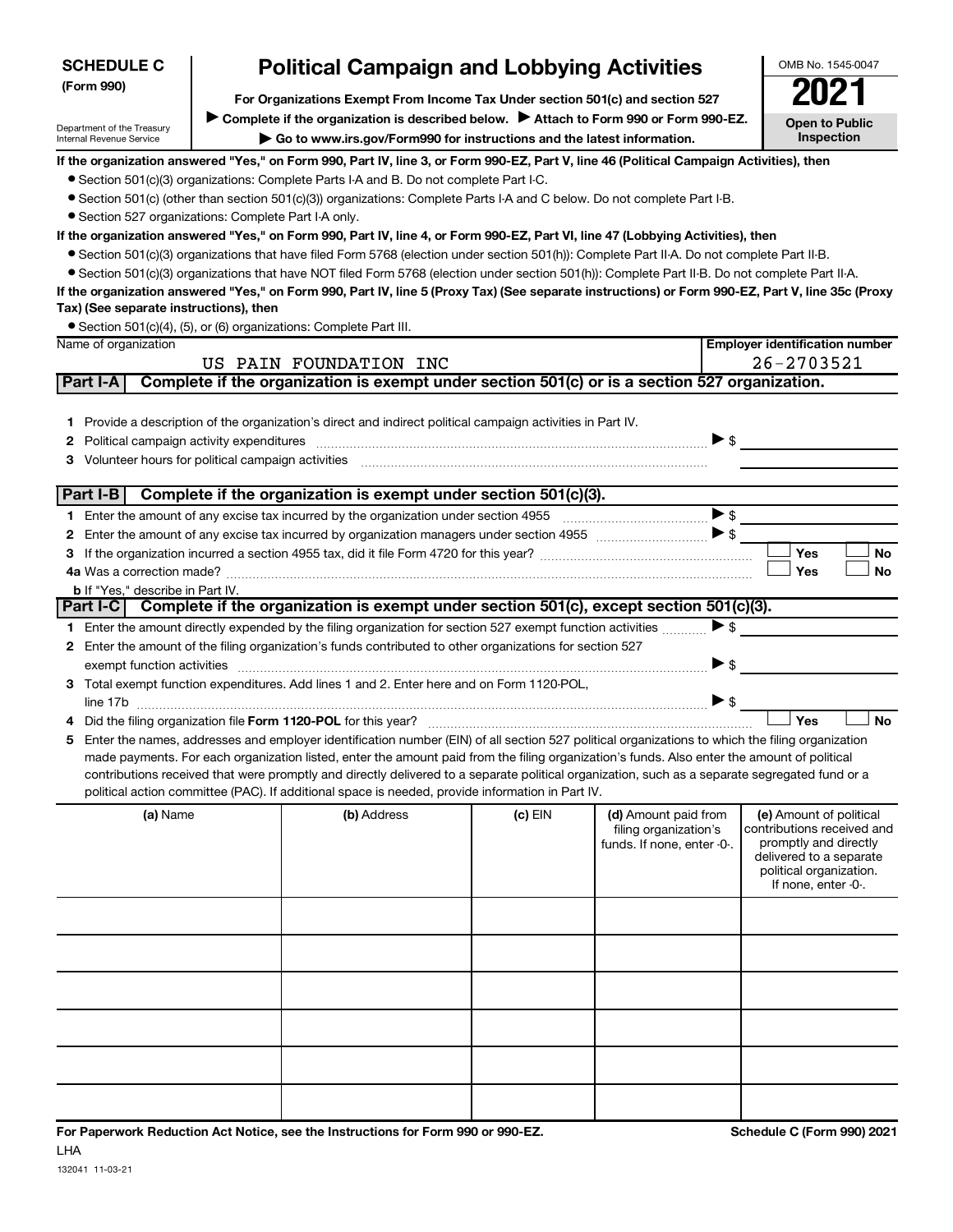| Part II-A                                                                                                                                                                |                                        | US PAIN FOUNDATION INC                                                           |                                                                                                                                                                           |                                        | $26 - 2703521$ Page 2          |
|--------------------------------------------------------------------------------------------------------------------------------------------------------------------------|----------------------------------------|----------------------------------------------------------------------------------|---------------------------------------------------------------------------------------------------------------------------------------------------------------------------|----------------------------------------|--------------------------------|
|                                                                                                                                                                          |                                        |                                                                                  | Complete if the organization is exempt under section 501(c)(3) and filed Form 5768 (election under                                                                        |                                        |                                |
| section 501(h)).<br>A Check $\blacktriangleright$                                                                                                                        |                                        |                                                                                  | if the filing organization belongs to an affiliated group (and list in Part IV each affiliated group member's name, address, EIN,                                         |                                        |                                |
| expenses, and share of excess lobbying expenditures).                                                                                                                    |                                        |                                                                                  |                                                                                                                                                                           |                                        |                                |
| <b>B</b> Check $\blacktriangleright$                                                                                                                                     |                                        | if the filing organization checked box A and "limited control" provisions apply. |                                                                                                                                                                           |                                        |                                |
|                                                                                                                                                                          | <b>Limits on Lobbying Expenditures</b> | (The term "expenditures" means amounts paid or incurred.)                        |                                                                                                                                                                           | (a) Filing<br>organization's<br>totals | (b) Affiliated group<br>totals |
|                                                                                                                                                                          |                                        |                                                                                  |                                                                                                                                                                           |                                        |                                |
| 1a Total lobbying expenditures to influence public opinion (grassroots lobbying) [11] [12] Total lobbying expenditures to influence public opinion (grassroots lobbying) |                                        |                                                                                  |                                                                                                                                                                           |                                        |                                |
|                                                                                                                                                                          |                                        |                                                                                  |                                                                                                                                                                           |                                        |                                |
|                                                                                                                                                                          |                                        |                                                                                  |                                                                                                                                                                           |                                        |                                |
| d Other exempt purpose expenditures                                                                                                                                      |                                        |                                                                                  |                                                                                                                                                                           |                                        |                                |
| f Lobbying nontaxable amount. Enter the amount from the following table in both columns.                                                                                 |                                        |                                                                                  |                                                                                                                                                                           |                                        |                                |
| If the amount on line 1e, column $(a)$ or $(b)$ is:                                                                                                                      |                                        | The lobbying nontaxable amount is:                                               |                                                                                                                                                                           |                                        |                                |
| Not over \$500,000                                                                                                                                                       |                                        | 20% of the amount on line 1e.                                                    |                                                                                                                                                                           |                                        |                                |
| Over \$500,000 but not over \$1,000,000                                                                                                                                  |                                        | \$100,000 plus 15% of the excess over \$500,000.                                 |                                                                                                                                                                           |                                        |                                |
| Over \$1,000,000 but not over \$1,500,000                                                                                                                                |                                        |                                                                                  | \$175,000 plus 10% of the excess over \$1,000,000                                                                                                                         |                                        |                                |
| Over \$1,500,000 but not over \$17,000,000                                                                                                                               |                                        |                                                                                  | \$225,000 plus 5% of the excess over \$1,500,000.                                                                                                                         |                                        |                                |
| Over \$17,000,000                                                                                                                                                        | \$1,000,000.                           |                                                                                  |                                                                                                                                                                           |                                        |                                |
|                                                                                                                                                                          |                                        |                                                                                  |                                                                                                                                                                           |                                        |                                |
| g Grassroots nontaxable amount (enter 25% of line 1f)                                                                                                                    |                                        |                                                                                  |                                                                                                                                                                           |                                        |                                |
| h Subtract line 1g from line 1a. If zero or less, enter -0-                                                                                                              |                                        |                                                                                  |                                                                                                                                                                           |                                        |                                |
|                                                                                                                                                                          |                                        |                                                                                  |                                                                                                                                                                           |                                        |                                |
|                                                                                                                                                                          |                                        |                                                                                  |                                                                                                                                                                           |                                        |                                |
| If there is an amount other than zero on either line 1h or line 1i, did the organization file Form 4720                                                                  |                                        |                                                                                  |                                                                                                                                                                           |                                        |                                |
| reporting section 4911 tax for this year?                                                                                                                                |                                        |                                                                                  |                                                                                                                                                                           |                                        | Yes                            |
|                                                                                                                                                                          |                                        | 4-Year Averaging Period Under Section 501(h)                                     |                                                                                                                                                                           |                                        |                                |
|                                                                                                                                                                          |                                        |                                                                                  | (Some organizations that made a section 501(h) election do not have to complete all of the five columns below.<br>See the separate instructions for lines 2a through 2f.) |                                        |                                |
|                                                                                                                                                                          |                                        |                                                                                  | Lobbying Expenditures During 4-Year Averaging Period                                                                                                                      |                                        |                                |
|                                                                                                                                                                          |                                        |                                                                                  |                                                                                                                                                                           |                                        | <b>No</b>                      |
| Calendar year                                                                                                                                                            | (a) 2018                               | (b) 2019                                                                         | $(c)$ 2020                                                                                                                                                                | $(d)$ 2021                             | (e) Total                      |
| (or fiscal year beginning in)                                                                                                                                            |                                        |                                                                                  |                                                                                                                                                                           |                                        |                                |
|                                                                                                                                                                          |                                        |                                                                                  |                                                                                                                                                                           |                                        |                                |
|                                                                                                                                                                          |                                        |                                                                                  |                                                                                                                                                                           |                                        |                                |
| <b>b</b> Lobbying ceiling amount                                                                                                                                         |                                        |                                                                                  |                                                                                                                                                                           |                                        |                                |
| (150% of line 2a, column(e))                                                                                                                                             |                                        |                                                                                  |                                                                                                                                                                           |                                        |                                |
|                                                                                                                                                                          |                                        |                                                                                  |                                                                                                                                                                           |                                        |                                |
| c Total lobbying expenditures                                                                                                                                            |                                        |                                                                                  |                                                                                                                                                                           |                                        |                                |
|                                                                                                                                                                          |                                        |                                                                                  |                                                                                                                                                                           |                                        |                                |
| d Grassroots nontaxable amount                                                                                                                                           |                                        |                                                                                  |                                                                                                                                                                           |                                        |                                |
| e Grassroots ceiling amount                                                                                                                                              |                                        |                                                                                  |                                                                                                                                                                           |                                        |                                |
| 2a Lobbying nontaxable amount<br>(150% of line 2d, column (e))                                                                                                           |                                        |                                                                                  |                                                                                                                                                                           |                                        |                                |
| Grassroots lobbying expenditures<br>f                                                                                                                                    |                                        |                                                                                  |                                                                                                                                                                           |                                        |                                |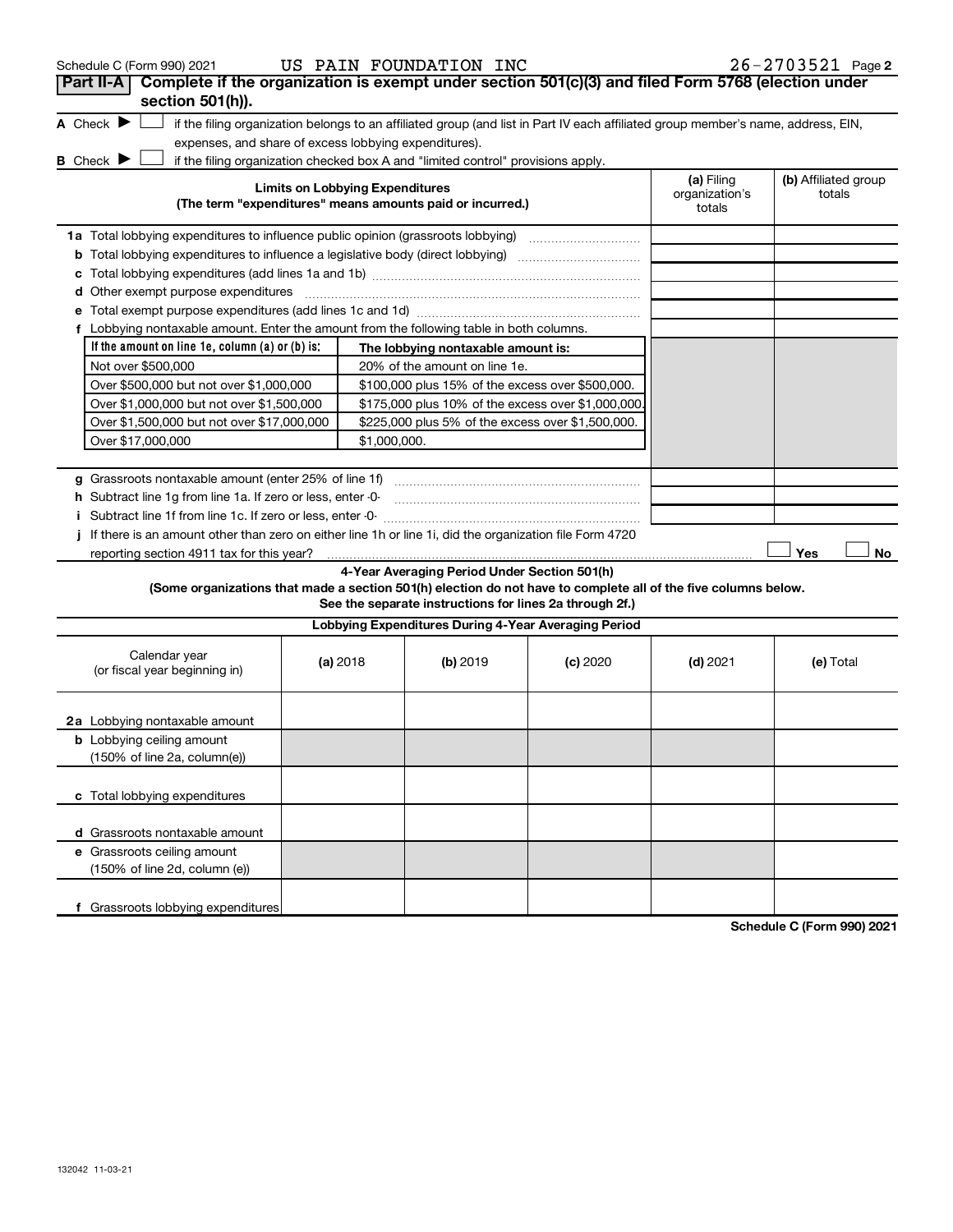#### Schedule C (Form 990) 2021 US PAIN FOUNDATION INC 26-2703521 Page

### **Part II-B Complete if the organization is exempt under section 501(c)(3) and has NOT filed Form 5768 (election under section 501(h)).**

|     | For each "Yes" response on lines 1a through 1i below, provide in Part IV a detailed description                                                                                                                                |                       | (a)                     | (b)    |         |
|-----|--------------------------------------------------------------------------------------------------------------------------------------------------------------------------------------------------------------------------------|-----------------------|-------------------------|--------|---------|
|     | of the lobbying activity.                                                                                                                                                                                                      | Yes                   | No                      | Amount |         |
| 1.  | During the year, did the filing organization attempt to influence foreign, national, state, or                                                                                                                                 |                       |                         |        |         |
|     | local legislation, including any attempt to influence public opinion on a legislative matter                                                                                                                                   |                       |                         |        |         |
|     | or referendum, through the use of:                                                                                                                                                                                             |                       |                         |        |         |
|     |                                                                                                                                                                                                                                | х                     |                         |        |         |
|     | <b>b</b> Paid staff or management (include compensation in expenses reported on lines 1c through 1i)?                                                                                                                          | $\overline{\text{x}}$ |                         |        |         |
|     |                                                                                                                                                                                                                                |                       | $\overline{\mathbf{X}}$ |        |         |
|     |                                                                                                                                                                                                                                | $\overline{\text{x}}$ |                         |        | 10,827. |
|     |                                                                                                                                                                                                                                | $\overline{\text{x}}$ |                         |        | 6,438.  |
|     |                                                                                                                                                                                                                                |                       | $\overline{\mathbf{X}}$ |        |         |
|     | g Direct contact with legislators, their staffs, government officials, or a legislative body?                                                                                                                                  | $\overline{\text{x}}$ |                         |        | 3,835.  |
|     | h Rallies, demonstrations, seminars, conventions, speeches, lectures, or any similar means?                                                                                                                                    | $\overline{\text{x}}$ |                         |        | 1,996.  |
|     | <i>i</i> Other activities?                                                                                                                                                                                                     |                       | $\overline{\mathbf{X}}$ |        |         |
|     |                                                                                                                                                                                                                                |                       |                         |        | 23,096. |
|     | 2a Did the activities in line 1 cause the organization to be not described in section 501(c)(3)?                                                                                                                               |                       | х                       |        |         |
|     |                                                                                                                                                                                                                                |                       |                         |        |         |
|     | c If "Yes," enter the amount of any tax incurred by organization managers under section 4912                                                                                                                                   |                       |                         |        |         |
|     | d If the filing organization incurred a section 4912 tax, did it file Form 4720 for this year?                                                                                                                                 |                       |                         |        |         |
|     | Complete if the organization is exempt under section 501(c)(4), section 501(c)(5), or section<br><b>Part III-A</b>                                                                                                             |                       |                         |        |         |
|     | $501(c)(6)$ .                                                                                                                                                                                                                  |                       |                         |        |         |
|     |                                                                                                                                                                                                                                |                       |                         | Yes    | No      |
| 1   |                                                                                                                                                                                                                                |                       | $\mathbf{1}$            |        |         |
| 2   |                                                                                                                                                                                                                                |                       | $\overline{2}$          |        |         |
| з   | Did the organization agree to carry over lobbying and political campaign activity expenditures from the prior year?                                                                                                            |                       | 3                       |        |         |
|     | Complete if the organization is exempt under section 501(c)(4), section 501(c)(5), or section<br> Part III-B                                                                                                                   |                       |                         |        |         |
|     | 501(c)(6) and if either (a) BOTH Part III-A, lines 1 and 2, are answered "No" OR (b) Part III-A, line 3, is                                                                                                                    |                       |                         |        |         |
|     | answered "Yes."                                                                                                                                                                                                                |                       |                         |        |         |
| 1   | Dues, assessments and similar amounts from members [111] Dues, assessments and similar and similar amounts from members [111] Dues, assessments and similar amounts from members [11] Dues and Superior and Superior and Super |                       | 1                       |        |         |
| 2   | Section 162(e) nondeductible lobbying and political expenditures (do not include amounts of political                                                                                                                          |                       |                         |        |         |
|     | expenses for which the section 527(f) tax was paid).                                                                                                                                                                           |                       |                         |        |         |
|     |                                                                                                                                                                                                                                |                       | 2a                      |        |         |
|     | b Carryover from last year manufactured and content to content the content of the content of the content of the content of the content of the content of the content of the content of the content of the content of the conte |                       | 2 <sub>b</sub>          |        |         |
|     |                                                                                                                                                                                                                                |                       | 2c                      |        |         |
| з   |                                                                                                                                                                                                                                |                       | 3                       |        |         |
| 4   | If notices were sent and the amount on line 2c exceeds the amount on line 3, what portion of the excess                                                                                                                        |                       |                         |        |         |
|     | does the organization agree to carryover to the reasonable estimate of nondeductible lobbying and political                                                                                                                    |                       |                         |        |         |
|     | expenditure next year?                                                                                                                                                                                                         |                       | 4                       |        |         |
| 5.  |                                                                                                                                                                                                                                |                       | 5                       |        |         |
|     | <b>Part IV</b><br><b>Supplemental Information</b>                                                                                                                                                                              |                       |                         |        |         |
|     | Provide the descriptions required for Part I-A, line 1; Part I-B, line 4; Part I-C, line 5; Part II-A (affiliated group list); Part II-A, lines 1 and 2 (See                                                                   |                       |                         |        |         |
|     | instructions); and Part II-B, line 1. Also, complete this part for any additional information.<br>PART II-B                                                                                                                    |                       |                         |        |         |
|     |                                                                                                                                                                                                                                |                       |                         |        |         |
| А:  | USPF<br>PROVIDES ACTION ALERTS AND WEBINARS TO VOLUNTEERS TO TAKE ACTION                                                                                                                                                       |                       |                         |        |         |
|     | REGARDING VARIOUS POLICIES THAT<br>IMPACT<br>HEALTH                                                                                                                                                                            |                       |                         |        |         |
|     |                                                                                                                                                                                                                                |                       |                         |        |         |
| B:  | INCLUDES AN ADVOCACY DEPARTMENT THAT HAS EFFORTS FOCUSING<br>USPF STAFF                                                                                                                                                        |                       |                         |        |         |
| ON. | IMPROVING PAIN POLICY, WHICH SOMETIMES INVOLVE LEGISLATION                                                                                                                                                                     |                       |                         |        |         |
| E:  | USPF AUTHORS OP-EDS AND COMMENTARY, AS WELL AS BROADCASTS ADVOCACY                                                                                                                                                             |                       |                         |        |         |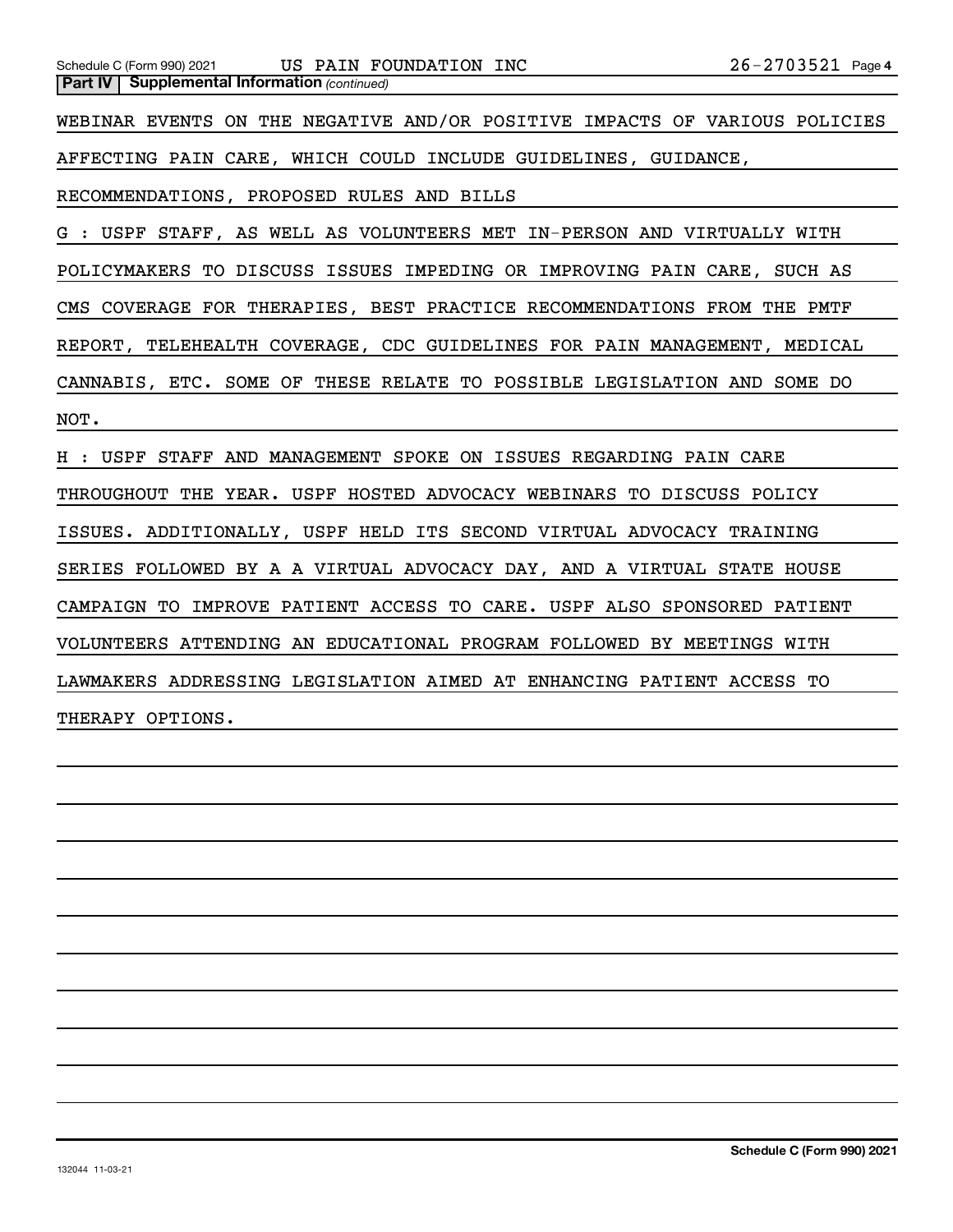| (Form 990) |
|------------|
|            |

132051 10-28-21

**| Complete if the organization answered "Yes" on Form 990, Part IV, line 6, 7, 8, 9, 10, 11a, 11b, 11c, 11d, 11e, 11f, 12a, or 12b. SCHEDULE D Supplemental Financial Statements**<br> **Form 990 Example 5 2021**<br>
Part IV. line 6, 7, 8, 9, 10, 11a, 11b, 11c, 11d, 11e, 11f, 12a, or 12b.

**| Attach to Form 990. |Go to www.irs.gov/Form990 for instructions and the latest information.**



Department of the Treasury Internal Revenue Service

| Name of the organization                                                                                                  | <b>Emplover identification number</b> |
|---------------------------------------------------------------------------------------------------------------------------|---------------------------------------|
| US PAIN FOUNDATION INC                                                                                                    | 26-2703521                            |
| <b>Part I</b><br><b>Organizations Maintaining Donor Advised Funds or Other Similar Funds or Accounts.</b> Complete if the |                                       |
| averated in a current IVest on Fause 000, Dest IV, line C.                                                                |                                       |

|         | organization answered "Yes" on Form 990, Part IV, line 6.                                                                                                        |                         |                                                |                          |                                                    |
|---------|------------------------------------------------------------------------------------------------------------------------------------------------------------------|-------------------------|------------------------------------------------|--------------------------|----------------------------------------------------|
|         |                                                                                                                                                                  | (a) Donor advised funds |                                                |                          | (b) Funds and other accounts                       |
| 1.      |                                                                                                                                                                  |                         |                                                |                          |                                                    |
| 2       | Aggregate value of contributions to (during year)                                                                                                                |                         |                                                |                          |                                                    |
| з       | Aggregate value of grants from (during year)                                                                                                                     |                         |                                                |                          |                                                    |
| 4       |                                                                                                                                                                  |                         |                                                |                          |                                                    |
| 5       | Did the organization inform all donors and donor advisors in writing that the assets held in donor advised funds                                                 |                         |                                                |                          |                                                    |
|         |                                                                                                                                                                  |                         |                                                |                          | Yes<br><b>No</b>                                   |
| 6       | Did the organization inform all grantees, donors, and donor advisors in writing that grant funds can be used only                                                |                         |                                                |                          |                                                    |
|         | for charitable purposes and not for the benefit of the donor or donor advisor, or for any other purpose conferring                                               |                         |                                                |                          |                                                    |
|         | impermissible private benefit?                                                                                                                                   |                         |                                                |                          | Yes<br>No                                          |
| Part II | Conservation Easements. Complete if the organization answered "Yes" on Form 990, Part IV, line 7.                                                                |                         |                                                |                          |                                                    |
| 1.      | Purpose(s) of conservation easements held by the organization (check all that apply).                                                                            |                         |                                                |                          |                                                    |
|         | Preservation of land for public use (for example, recreation or education)                                                                                       |                         |                                                |                          | Preservation of a historically important land area |
|         | Protection of natural habitat                                                                                                                                    |                         | Preservation of a certified historic structure |                          |                                                    |
|         | Preservation of open space                                                                                                                                       |                         |                                                |                          |                                                    |
| 2       | Complete lines 2a through 2d if the organization held a qualified conservation contribution in the form of a conservation easement on the last                   |                         |                                                |                          |                                                    |
|         | day of the tax year.                                                                                                                                             |                         |                                                |                          | Held at the End of the Tax Year                    |
|         |                                                                                                                                                                  |                         |                                                | 2a                       |                                                    |
|         |                                                                                                                                                                  |                         |                                                | 2b                       |                                                    |
| с       | Number of conservation easements on a certified historic structure included in (a) manufacture included in (a)                                                   |                         |                                                | 2c                       |                                                    |
|         | d Number of conservation easements included in (c) acquired after 7/25/06, and not on a historic structure                                                       |                         |                                                |                          |                                                    |
|         | listed in the National Register [111] Marshall Marshall Marshall Marshall Marshall Marshall Marshall Marshall M                                                  |                         |                                                | 2d                       |                                                    |
| З       | Number of conservation easements modified, transferred, released, extinguished, or terminated by the organization during the tax                                 |                         |                                                |                          |                                                    |
|         | year                                                                                                                                                             |                         |                                                |                          |                                                    |
| 4       | Number of states where property subject to conservation easement is located >                                                                                    |                         |                                                |                          |                                                    |
| 5       | Does the organization have a written policy regarding the periodic monitoring, inspection, handling of                                                           |                         |                                                |                          |                                                    |
|         | violations, and enforcement of the conservation easements it holds?                                                                                              |                         |                                                |                          | Yes<br><b>No</b>                                   |
| 6       | Staff and volunteer hours devoted to monitoring, inspecting, handling of violations, and enforcing conservation easements during the year                        |                         |                                                |                          |                                                    |
|         |                                                                                                                                                                  |                         |                                                |                          |                                                    |
| 7       | Amount of expenses incurred in monitoring, inspecting, handling of violations, and enforcing conservation easements during the year                              |                         |                                                |                          |                                                    |
|         | ▶ \$                                                                                                                                                             |                         |                                                |                          |                                                    |
| 8       | Does each conservation easement reported on line 2(d) above satisfy the requirements of section 170(h)(4)(B)(i)                                                  |                         |                                                |                          | <b>No</b><br>Yes                                   |
|         |                                                                                                                                                                  |                         |                                                |                          |                                                    |
| 9       | In Part XIII, describe how the organization reports conservation easements in its revenue and expense statement and                                              |                         |                                                |                          |                                                    |
|         | balance sheet, and include, if applicable, the text of the footnote to the organization's financial statements that describes the                                |                         |                                                |                          |                                                    |
|         | organization's accounting for conservation easements.<br>Part III   Organizations Maintaining Collections of Art, Historical Treasures, or Other Similar Assets. |                         |                                                |                          |                                                    |
|         | Complete if the organization answered "Yes" on Form 990, Part IV, line 8.                                                                                        |                         |                                                |                          |                                                    |
|         | 1a If the organization elected, as permitted under FASB ASC 958, not to report in its revenue statement and balance sheet works                                  |                         |                                                |                          |                                                    |
|         | of art, historical treasures, or other similar assets held for public exhibition, education, or research in furtherance of public                                |                         |                                                |                          |                                                    |
|         | service, provide in Part XIII the text of the footnote to its financial statements that describes these items.                                                   |                         |                                                |                          |                                                    |
|         | <b>b</b> If the organization elected, as permitted under FASB ASC 958, to report in its revenue statement and balance sheet works of                             |                         |                                                |                          |                                                    |
|         | art, historical treasures, or other similar assets held for public exhibition, education, or research in furtherance of public service,                          |                         |                                                |                          |                                                    |
|         | provide the following amounts relating to these items:                                                                                                           |                         |                                                |                          |                                                    |
|         |                                                                                                                                                                  |                         |                                                |                          | $\triangleright$ \$                                |
|         | (ii) Assets included in Form 990, Part X                                                                                                                         |                         |                                                |                          | $\blacktriangleright$ \$                           |
| 2       | If the organization received or held works of art, historical treasures, or other similar assets for financial gain, provide                                     |                         |                                                |                          |                                                    |
|         | the following amounts required to be reported under FASB ASC 958 relating to these items:                                                                        |                         |                                                |                          |                                                    |
|         |                                                                                                                                                                  |                         |                                                | $\blacktriangleright$ \$ |                                                    |
|         |                                                                                                                                                                  |                         |                                                | $\blacktriangleright$ \$ |                                                    |
|         | LHA For Paperwork Reduction Act Notice, see the Instructions for Form 990.                                                                                       |                         |                                                |                          | Schedule D (Form 990) 2021                         |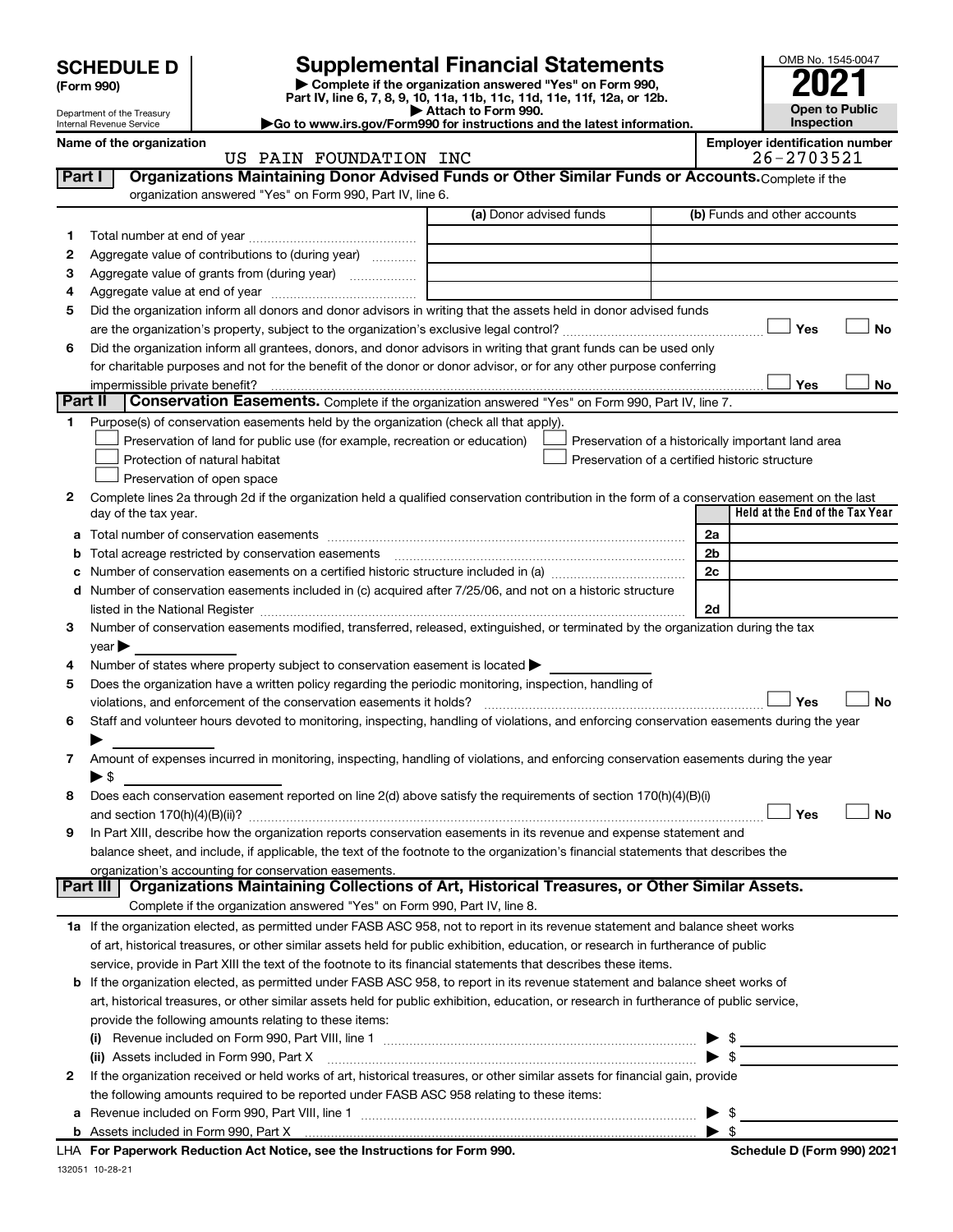|        | Schedule D (Form 990) 2021                                                                                                                                                                                                     | US PAIN FOUNDATION INC                  |                |                                    |                                                                                                                                                                                                                               |              |                 | 26-2703521 Page 2 |           |
|--------|--------------------------------------------------------------------------------------------------------------------------------------------------------------------------------------------------------------------------------|-----------------------------------------|----------------|------------------------------------|-------------------------------------------------------------------------------------------------------------------------------------------------------------------------------------------------------------------------------|--------------|-----------------|-------------------|-----------|
|        | Part III   Organizations Maintaining Collections of Art, Historical Treasures, or Other Similar Assets (continued)                                                                                                             |                                         |                |                                    |                                                                                                                                                                                                                               |              |                 |                   |           |
| 3      | Using the organization's acquisition, accession, and other records, check any of the following that make significant use of its                                                                                                |                                         |                |                                    |                                                                                                                                                                                                                               |              |                 |                   |           |
|        | collection items (check all that apply):                                                                                                                                                                                       |                                         |                |                                    |                                                                                                                                                                                                                               |              |                 |                   |           |
| a      | Public exhibition                                                                                                                                                                                                              | d                                       |                |                                    | Loan or exchange program                                                                                                                                                                                                      |              |                 |                   |           |
| b      | Scholarly research                                                                                                                                                                                                             | e                                       |                |                                    | Other and the contract of the contract of the contract of the contract of the contract of the contract of the contract of the contract of the contract of the contract of the contract of the contract of the contract of the |              |                 |                   |           |
| с      | Preservation for future generations                                                                                                                                                                                            |                                         |                |                                    |                                                                                                                                                                                                                               |              |                 |                   |           |
| 4      | Provide a description of the organization's collections and explain how they further the organization's exempt purpose in Part XIII.                                                                                           |                                         |                |                                    |                                                                                                                                                                                                                               |              |                 |                   |           |
| 5      | During the year, did the organization solicit or receive donations of art, historical treasures, or other similar assets                                                                                                       |                                         |                |                                    |                                                                                                                                                                                                                               |              |                 |                   |           |
|        |                                                                                                                                                                                                                                |                                         |                |                                    |                                                                                                                                                                                                                               |              |                 | Yes               | No        |
|        | <b>Part IV</b><br><b>Escrow and Custodial Arrangements.</b> Complete if the organization answered "Yes" on Form 990, Part IV, line 9, or                                                                                       |                                         |                |                                    |                                                                                                                                                                                                                               |              |                 |                   |           |
|        | reported an amount on Form 990, Part X, line 21.                                                                                                                                                                               |                                         |                |                                    |                                                                                                                                                                                                                               |              |                 |                   |           |
|        | 1a Is the organization an agent, trustee, custodian or other intermediary for contributions or other assets not included                                                                                                       |                                         |                |                                    |                                                                                                                                                                                                                               |              |                 |                   |           |
|        |                                                                                                                                                                                                                                |                                         |                |                                    |                                                                                                                                                                                                                               |              |                 | Yes               | <b>No</b> |
|        | b If "Yes," explain the arrangement in Part XIII and complete the following table:                                                                                                                                             |                                         |                |                                    |                                                                                                                                                                                                                               |              |                 |                   |           |
|        |                                                                                                                                                                                                                                |                                         |                |                                    |                                                                                                                                                                                                                               |              |                 | Amount            |           |
|        |                                                                                                                                                                                                                                |                                         |                |                                    |                                                                                                                                                                                                                               |              | 1c              |                   |           |
|        |                                                                                                                                                                                                                                |                                         |                |                                    |                                                                                                                                                                                                                               |              | 1d              |                   |           |
|        | e Distributions during the year manufactured and contain an account of the year manufactured and the year manufactured and the year manufactured and the year manufactured and the year manufactured and the year manufactured |                                         |                |                                    |                                                                                                                                                                                                                               |              | 1е              |                   |           |
|        |                                                                                                                                                                                                                                |                                         |                |                                    |                                                                                                                                                                                                                               |              | 1f              |                   |           |
|        | 2a Did the organization include an amount on Form 990, Part X, line 21, for escrow or custodial account liability?                                                                                                             |                                         |                |                                    |                                                                                                                                                                                                                               |              | .               | Yes               | No        |
|        | <b>b</b> If "Yes," explain the arrangement in Part XIII. Check here if the explanation has been provided on Part XIII                                                                                                          |                                         |                |                                    |                                                                                                                                                                                                                               |              |                 |                   |           |
| Part V | <b>Endowment Funds.</b> Complete if the organization answered "Yes" on Form 990, Part IV, line 10.                                                                                                                             |                                         |                |                                    |                                                                                                                                                                                                                               |              |                 |                   |           |
|        |                                                                                                                                                                                                                                | (a) Current year                        | (b) Prior year |                                    | (c) Two years back   (d) Three years back   (e) Four years back                                                                                                                                                               |              |                 |                   |           |
|        |                                                                                                                                                                                                                                |                                         |                |                                    |                                                                                                                                                                                                                               |              |                 |                   |           |
|        |                                                                                                                                                                                                                                |                                         |                |                                    |                                                                                                                                                                                                                               |              |                 |                   |           |
|        | Net investment earnings, gains, and losses                                                                                                                                                                                     |                                         |                |                                    |                                                                                                                                                                                                                               |              |                 |                   |           |
|        |                                                                                                                                                                                                                                |                                         |                |                                    |                                                                                                                                                                                                                               |              |                 |                   |           |
|        | e Other expenditures for facilities                                                                                                                                                                                            |                                         |                |                                    |                                                                                                                                                                                                                               |              |                 |                   |           |
|        |                                                                                                                                                                                                                                |                                         |                |                                    |                                                                                                                                                                                                                               |              |                 |                   |           |
|        |                                                                                                                                                                                                                                |                                         |                |                                    |                                                                                                                                                                                                                               |              |                 |                   |           |
| g      |                                                                                                                                                                                                                                |                                         |                |                                    |                                                                                                                                                                                                                               |              |                 |                   |           |
| 2      | Provide the estimated percentage of the current year end balance (line 1g, column (a)) held as:                                                                                                                                |                                         |                |                                    |                                                                                                                                                                                                                               |              |                 |                   |           |
| а      | Board designated or quasi-endowment                                                                                                                                                                                            |                                         | %              |                                    |                                                                                                                                                                                                                               |              |                 |                   |           |
|        | Permanent endowment                                                                                                                                                                                                            | %                                       |                |                                    |                                                                                                                                                                                                                               |              |                 |                   |           |
|        | Term endowment $\blacktriangleright$                                                                                                                                                                                           | %                                       |                |                                    |                                                                                                                                                                                                                               |              |                 |                   |           |
|        | The percentages on lines 2a, 2b, and 2c should equal 100%.                                                                                                                                                                     |                                         |                |                                    |                                                                                                                                                                                                                               |              |                 |                   |           |
|        | 3a Are there endowment funds not in the possession of the organization that are held and administered for the organization                                                                                                     |                                         |                |                                    |                                                                                                                                                                                                                               |              |                 |                   |           |
|        | by:                                                                                                                                                                                                                            |                                         |                |                                    |                                                                                                                                                                                                                               |              |                 |                   | Yes<br>No |
|        | (i)                                                                                                                                                                                                                            |                                         |                |                                    |                                                                                                                                                                                                                               |              |                 | 3a(i)             |           |
|        |                                                                                                                                                                                                                                |                                         |                |                                    |                                                                                                                                                                                                                               |              |                 | 3a(ii)            |           |
|        |                                                                                                                                                                                                                                |                                         |                |                                    |                                                                                                                                                                                                                               |              |                 | 3b                |           |
|        | Describe in Part XIII the intended uses of the organization's endowment funds.<br><b>Land, Buildings, and Equipment.</b><br>Part VI                                                                                            |                                         |                |                                    |                                                                                                                                                                                                                               |              |                 |                   |           |
|        | Complete if the organization answered "Yes" on Form 990, Part IV, line 11a. See Form 990, Part X, line 10.                                                                                                                     |                                         |                |                                    |                                                                                                                                                                                                                               |              |                 |                   |           |
|        |                                                                                                                                                                                                                                |                                         |                |                                    |                                                                                                                                                                                                                               |              |                 |                   |           |
|        | Description of property                                                                                                                                                                                                        | (a) Cost or other<br>basis (investment) |                | (b) Cost or other<br>basis (other) |                                                                                                                                                                                                                               | depreciation | (c) Accumulated | (d) Book value    |           |
|        |                                                                                                                                                                                                                                |                                         |                |                                    |                                                                                                                                                                                                                               |              |                 |                   |           |
|        |                                                                                                                                                                                                                                |                                         |                |                                    |                                                                                                                                                                                                                               |              |                 |                   |           |
|        |                                                                                                                                                                                                                                |                                         |                |                                    |                                                                                                                                                                                                                               |              |                 |                   |           |
|        |                                                                                                                                                                                                                                |                                         |                |                                    |                                                                                                                                                                                                                               |              |                 |                   |           |
|        |                                                                                                                                                                                                                                |                                         |                |                                    |                                                                                                                                                                                                                               |              |                 |                   |           |
|        | Total. Add lines 1a through 1e. (Column (d) must equal Form 990, Part X, column (B), line 10c.)                                                                                                                                |                                         |                |                                    |                                                                                                                                                                                                                               |              |                 |                   | 0.        |
|        |                                                                                                                                                                                                                                |                                         |                |                                    |                                                                                                                                                                                                                               |              |                 |                   |           |

**Schedule D (Form 990) 2021**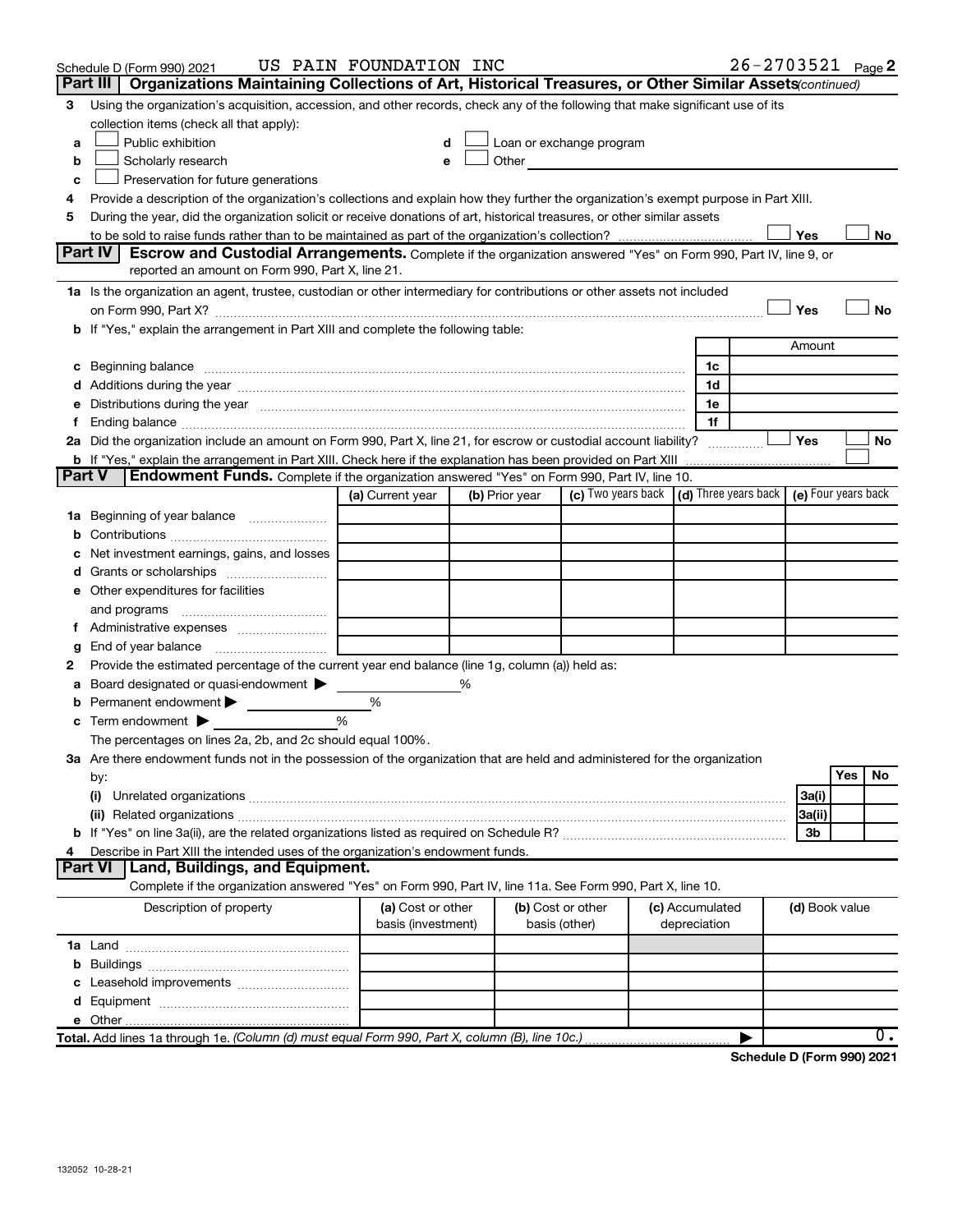|  |  | Schedule D (Form 990) 2021 | US | PAIN | FOUNDATION | INC | $\cap$ $\cap$ $\cap$<br>70<br>. .<br>בגכי<br>. | Page 3 |
|--|--|----------------------------|----|------|------------|-----|------------------------------------------------|--------|
|--|--|----------------------------|----|------|------------|-----|------------------------------------------------|--------|

| Complete if the organization answered "Yes" on Form 990, Part IV, line 11b. See Form 990, Part X, line 12.        |                 |                                                           |                |
|-------------------------------------------------------------------------------------------------------------------|-----------------|-----------------------------------------------------------|----------------|
| (a) Description of security or category (including name of security)                                              | (b) Book value  | (c) Method of valuation: Cost or end-of-year market value |                |
| (1) Financial derivatives                                                                                         |                 |                                                           |                |
|                                                                                                                   |                 |                                                           |                |
| (3) Other                                                                                                         |                 |                                                           |                |
| (A)                                                                                                               |                 |                                                           |                |
| (B)                                                                                                               |                 |                                                           |                |
| (C)                                                                                                               |                 |                                                           |                |
| (D)                                                                                                               |                 |                                                           |                |
| (E)                                                                                                               |                 |                                                           |                |
| (F)                                                                                                               |                 |                                                           |                |
| (G)                                                                                                               |                 |                                                           |                |
| (H)                                                                                                               |                 |                                                           |                |
| Total. (Col. (b) must equal Form 990, Part X, col. (B) line 12.)                                                  |                 |                                                           |                |
| Part VIII Investments - Program Related.                                                                          |                 |                                                           |                |
| Complete if the organization answered "Yes" on Form 990, Part IV, line 11c. See Form 990, Part X, line 13.        |                 |                                                           |                |
| (a) Description of investment                                                                                     | (b) Book value  | (c) Method of valuation: Cost or end-of-year market value |                |
| (1)                                                                                                               |                 |                                                           |                |
| (2)                                                                                                               |                 |                                                           |                |
| (3)                                                                                                               |                 |                                                           |                |
| (4)                                                                                                               |                 |                                                           |                |
| (5)                                                                                                               |                 |                                                           |                |
| (6)                                                                                                               |                 |                                                           |                |
| (7)                                                                                                               |                 |                                                           |                |
| (8)                                                                                                               |                 |                                                           |                |
| (9)                                                                                                               |                 |                                                           |                |
| Total. (Col. (b) must equal Form 990, Part X, col. (B) line $13.$ )                                               |                 |                                                           |                |
| Part IX<br><b>Other Assets.</b>                                                                                   |                 |                                                           |                |
| Complete if the organization answered "Yes" on Form 990, Part IV, line 11d. See Form 990, Part X, line 15.        |                 |                                                           |                |
|                                                                                                                   | (a) Description |                                                           | (b) Book value |
| (1)                                                                                                               |                 |                                                           |                |
| (2)                                                                                                               |                 |                                                           |                |
|                                                                                                                   |                 |                                                           |                |
|                                                                                                                   |                 |                                                           |                |
| (3)                                                                                                               |                 |                                                           |                |
| (4)                                                                                                               |                 |                                                           |                |
| (5)                                                                                                               |                 |                                                           |                |
| (6)                                                                                                               |                 |                                                           |                |
| (7)                                                                                                               |                 |                                                           |                |
| (8)                                                                                                               |                 |                                                           |                |
| (9)                                                                                                               |                 |                                                           |                |
|                                                                                                                   |                 |                                                           |                |
| <b>Other Liabilities.</b><br>Part X                                                                               |                 |                                                           |                |
| Complete if the organization answered "Yes" on Form 990, Part IV, line 11e or 11f. See Form 990, Part X, line 25. |                 |                                                           |                |
| (a) Description of liability                                                                                      |                 |                                                           | (b) Book value |
| Federal income taxes<br>(1)                                                                                       |                 |                                                           |                |
| (2)                                                                                                               |                 |                                                           |                |
| (3)                                                                                                               |                 |                                                           |                |
| (4)                                                                                                               |                 |                                                           |                |
| (5)                                                                                                               |                 |                                                           |                |
| (6)                                                                                                               |                 |                                                           |                |
| (7)                                                                                                               |                 |                                                           |                |
| (8)                                                                                                               |                 |                                                           |                |
| Total. (Column (b) must equal Form 990, Part X, col. (B) line 15.)<br>1.<br>(9)                                   |                 |                                                           |                |

**2.** Liability for uncertain tax positions. In Part XIII, provide the text of the footnote to the organization's financial statements that reports the organization's liability for uncertain tax positions under FASB ASC 740. Check here if the text of the footnote has been provided in Part XIII.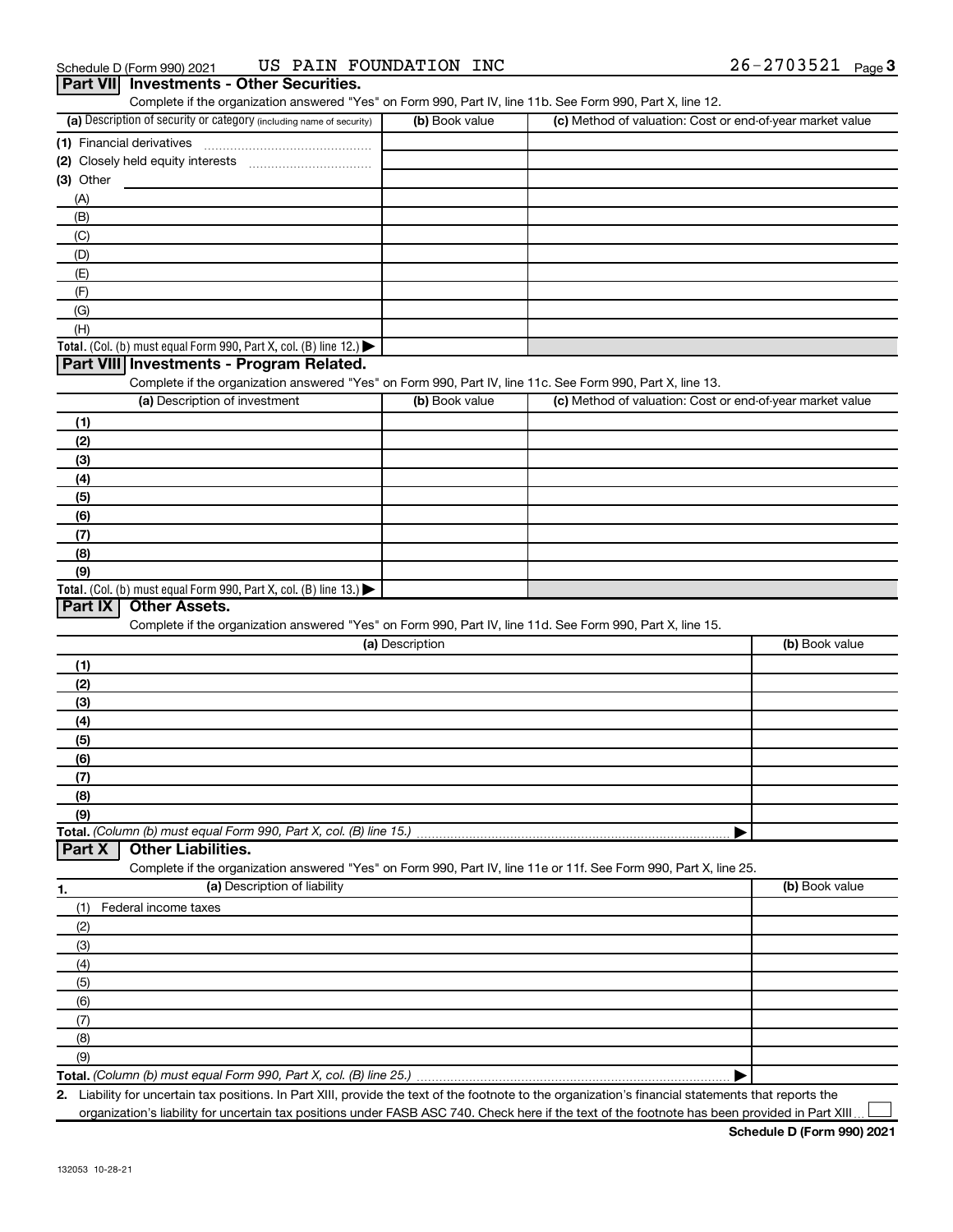|              | US PAIN FOUNDATION INC<br>Schedule D (Form 990) 2021                                                                |                |              | $26 - 2703521$ Page 4 |
|--------------|---------------------------------------------------------------------------------------------------------------------|----------------|--------------|-----------------------|
|              | Reconciliation of Revenue per Audited Financial Statements With Revenue per Return.<br><b>Part XI</b>               |                |              |                       |
|              | Complete if the organization answered "Yes" on Form 990, Part IV, line 12a.                                         |                |              |                       |
| 1            | Total revenue, gains, and other support per audited financial statements [[[[[[[[[[[[[[[[[[[[[[[[]]]]]]]]]]]]       |                | $\mathbf{1}$ | 827,392.              |
| $\mathbf{2}$ | Amounts included on line 1 but not on Form 990, Part VIII, line 12:                                                 |                |              |                       |
| a            | Net unrealized gains (losses) on investments [11] matter contracts and the unrealized gains (losses) on investments | 2a             |              |                       |
| b            |                                                                                                                     | 2 <sub>b</sub> |              |                       |
| c            |                                                                                                                     | 2c             |              |                       |
| d            |                                                                                                                     | 2d             |              |                       |
| e            | Add lines 2a through 2d                                                                                             |                | 2e           | $0$ .                 |
| з            |                                                                                                                     |                | $\mathbf{3}$ | 827,392.              |
| 4            | Amounts included on Form 990. Part VIII. line 12, but not on line 1:                                                |                |              |                       |
| a            | Investment expenses not included on Form 990, Part VIII, line 7b                                                    | 4a             |              |                       |
| b            |                                                                                                                     | 4 <sub>b</sub> |              |                       |
| c            | Add lines 4a and 4b                                                                                                 |                | 4с           |                       |
| 5            |                                                                                                                     |                | 5            | 827, 392.             |
|              | Part XII   Reconciliation of Expenses per Audited Financial Statements With Expenses per Return.                    |                |              |                       |
|              | Complete if the organization answered "Yes" on Form 990, Part IV, line 12a.                                         |                |              |                       |
| 1            |                                                                                                                     |                |              |                       |
| 2            |                                                                                                                     |                | $\mathbf{1}$ | 894, 207.             |
|              | Amounts included on line 1 but not on Form 990, Part IX, line 25:                                                   |                |              |                       |
| a            |                                                                                                                     | 2a             |              |                       |
| b            |                                                                                                                     | 2 <sub>b</sub> |              |                       |
| с            |                                                                                                                     | 2 <sub>c</sub> |              |                       |
| d            |                                                                                                                     | 2d             |              |                       |
| e            | Add lines 2a through 2d                                                                                             |                | <b>2e</b>    |                       |
| 3            |                                                                                                                     |                | 3            | 894, 207.             |
| 4            | Amounts included on Form 990, Part IX, line 25, but not on line 1:                                                  |                |              |                       |
| a            |                                                                                                                     |                |              |                       |
|              |                                                                                                                     | 4h.            |              |                       |
| c            | Add lines 4a and 4b                                                                                                 |                | 4c           |                       |
|              | Part XIII Supplemental Information.                                                                                 |                | 5            | 894,207               |

Provide the descriptions required for Part II, lines 3, 5, and 9; Part III, lines 1a and 4; Part IV, lines 1b and 2b; Part V, line 4; Part X, line 2; Part XI, lines 2d and 4b; and Part XII, lines 2d and 4b. Also complete this part to provide any additional information.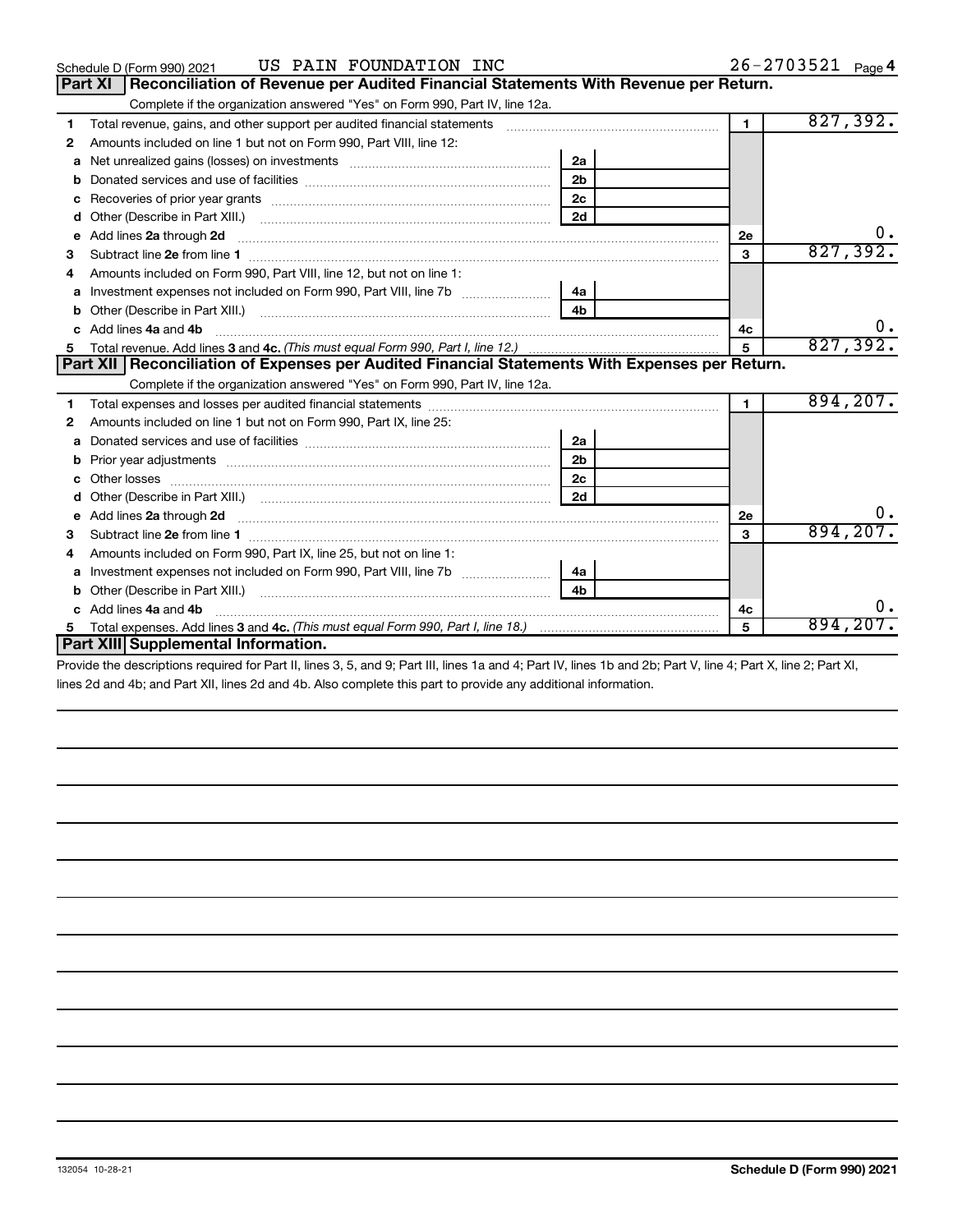| <b>SCHEDULE G</b>                  |                                                       | <b>Supplemental Information Regarding Fundraising or Gaming Activities</b>                                                                                          |     |                                         |                                                              |                                  |                                        | OMB No. 1545-0047                       |
|------------------------------------|-------------------------------------------------------|---------------------------------------------------------------------------------------------------------------------------------------------------------------------|-----|-----------------------------------------|--------------------------------------------------------------|----------------------------------|----------------------------------------|-----------------------------------------|
| (Form 990)                         |                                                       | Complete if the organization answered "Yes" on Form 990, Part IV, line 17, 18, or 19, or if the<br>organization entered more than \$15,000 on Form 990-EZ, line 6a. |     |                                         |                                                              |                                  |                                        |                                         |
| Department of the Treasury         |                                                       | Attach to Form 990 or Form 990-EZ.                                                                                                                                  |     |                                         |                                                              |                                  |                                        | <b>Open to Public</b>                   |
| Internal Revenue Service           |                                                       | ► Go to www.irs.gov/Form990 for instructions and the latest information.                                                                                            |     |                                         |                                                              |                                  |                                        | Inspection                              |
| Name of the organization           |                                                       |                                                                                                                                                                     |     |                                         |                                                              |                                  |                                        | <b>Employer identification number</b>   |
|                                    |                                                       | US PAIN FOUNDATION INC                                                                                                                                              |     |                                         |                                                              |                                  | 26-2703521                             |                                         |
| Part I                             | required to complete this part.                       | Fundraising Activities. Complete if the organization answered "Yes" on Form 990, Part IV, line 17. Form 990-EZ filers are not                                       |     |                                         |                                                              |                                  |                                        |                                         |
|                                    |                                                       | 1 Indicate whether the organization raised funds through any of the following activities. Check all that apply.                                                     |     |                                         |                                                              |                                  |                                        |                                         |
| Mail solicitations<br>a            |                                                       |                                                                                                                                                                     |     |                                         | $e$ $\boxed{\text{X}}$ Solicitation of non-government grants |                                  |                                        |                                         |
| b                                  | $\boxed{\textbf{X}}$ Internet and email solicitations | f                                                                                                                                                                   |     |                                         | Solicitation of government grants                            |                                  |                                        |                                         |
| Phone solicitations<br>c           |                                                       | $ \mathbf{X} $ Special fundraising events<br>a l                                                                                                                    |     |                                         |                                                              |                                  |                                        |                                         |
| In-person solicitations<br>d       |                                                       |                                                                                                                                                                     |     |                                         |                                                              |                                  |                                        |                                         |
|                                    |                                                       | 2 a Did the organization have a written or oral agreement with any individual (including officers, directors, trustees, or                                          |     |                                         |                                                              |                                  |                                        |                                         |
|                                    |                                                       | key employees listed in Form 990, Part VII) or entity in connection with professional fundraising services?                                                         |     |                                         |                                                              |                                  | Yes                                    | <b>No</b>                               |
|                                    | compensated at least \$5,000 by the organization.     | b If "Yes," list the 10 highest paid individuals or entities (fundraisers) pursuant to agreements under which the fundraiser is to be                               |     |                                         |                                                              |                                  |                                        |                                         |
|                                    |                                                       |                                                                                                                                                                     |     |                                         |                                                              |                                  |                                        |                                         |
| (i) Name and address of individual |                                                       | (ii) Activity                                                                                                                                                       |     | (iii) Did<br>fundraiser<br>have custody | (iv) Gross receipts                                          |                                  | (v) Amount paid<br>to (or retained by) | (vi) Amount paid<br>to (or retained by) |
| or entity (fundraiser)             |                                                       |                                                                                                                                                                     |     | or control of<br>contributions?         | from activity                                                | fundraiser<br>listed in col. (i) |                                        | organization                            |
|                                    |                                                       |                                                                                                                                                                     | Yes | <b>No</b>                               |                                                              |                                  |                                        |                                         |
|                                    |                                                       |                                                                                                                                                                     |     |                                         |                                                              |                                  |                                        |                                         |
|                                    |                                                       |                                                                                                                                                                     |     |                                         |                                                              |                                  |                                        |                                         |
|                                    |                                                       |                                                                                                                                                                     |     |                                         |                                                              |                                  |                                        |                                         |
|                                    |                                                       |                                                                                                                                                                     |     |                                         |                                                              |                                  |                                        |                                         |
|                                    |                                                       |                                                                                                                                                                     |     |                                         |                                                              |                                  |                                        |                                         |
|                                    |                                                       |                                                                                                                                                                     |     |                                         |                                                              |                                  |                                        |                                         |
|                                    |                                                       |                                                                                                                                                                     |     |                                         |                                                              |                                  |                                        |                                         |
|                                    |                                                       |                                                                                                                                                                     |     |                                         |                                                              |                                  |                                        |                                         |
|                                    |                                                       |                                                                                                                                                                     |     |                                         |                                                              |                                  |                                        |                                         |
| Total                              |                                                       |                                                                                                                                                                     |     |                                         |                                                              |                                  |                                        |                                         |
|                                    |                                                       | 3 List all states in which the organization is registered or licensed to solicit contributions or has been notified it is exempt from registration                  |     |                                         |                                                              |                                  |                                        |                                         |
| or licensing.                      |                                                       |                                                                                                                                                                     |     |                                         |                                                              |                                  |                                        |                                         |

AL,AK,AR,CA,CO,CT,DC,FL,GA,HI,IL,KS,KY,MA,ME,MN,MS,NV,NJ,NM,ND,OH,OK,OR,PA RI,SC,TN,VT,VA,WA,WV,WI,LA,MO,TX,AZ,IN,ID,MT,NE,SD,UT,NY

LHA For Paperwork Reduction Act Notice, see the Instructions for Form 990 or 990-EZ. Schedule G (Form 990) 2021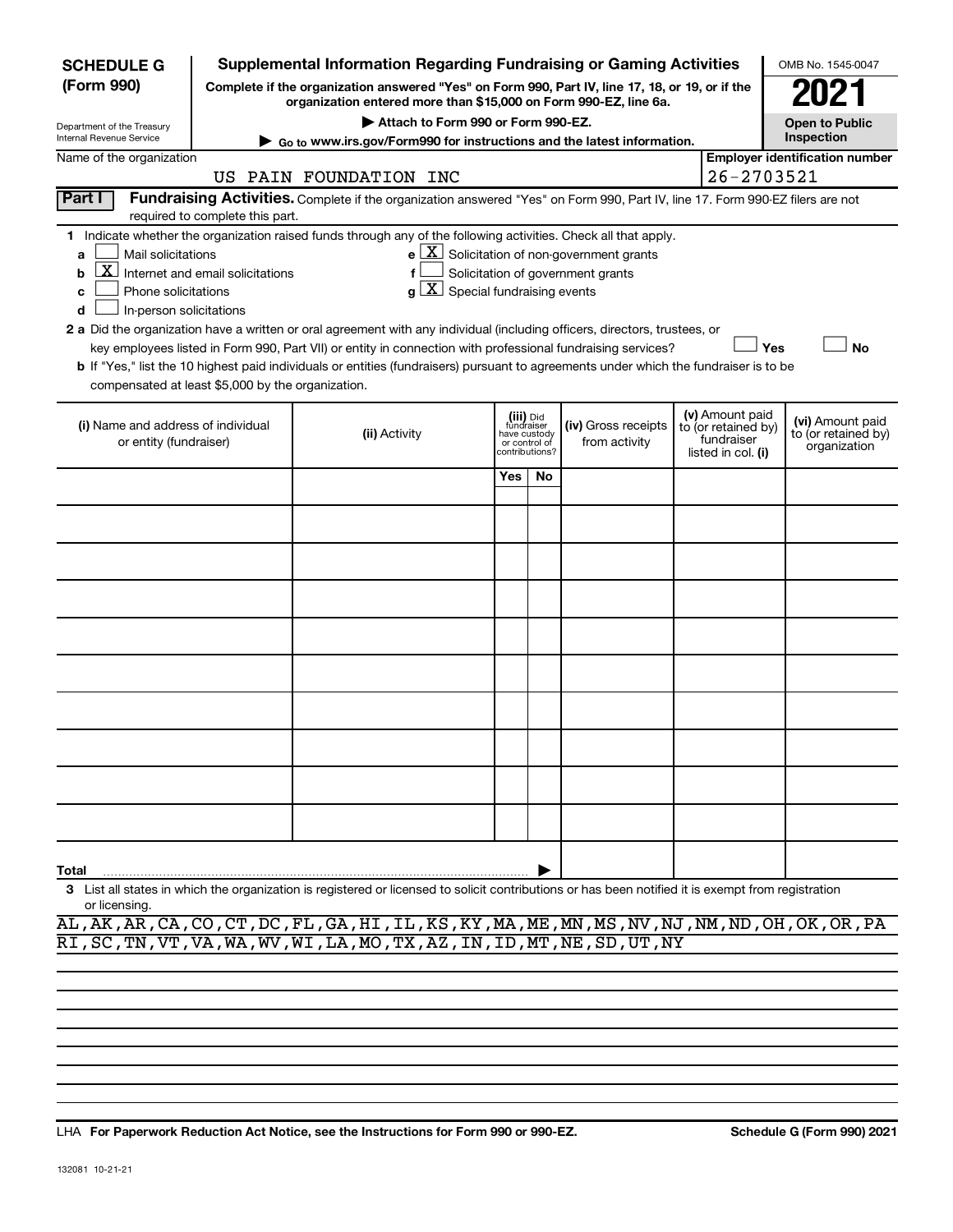132082 10-21-21

Schedule G (Form 990) 2021 US PAIN FOUNDATION INC 26-2703521 Page

26-2703521 Page 2

| <b>Part II</b> Fundraising Events. Complete if the organization answered "Yes" on Form 990, Part IV, line 18, or reported more than \$15,000 |
|----------------------------------------------------------------------------------------------------------------------------------------------|
| of fundraising event contributions and gross income on Form 990-EZ, lines 1 and 6b. List events with gross receipts greater than \$5,000.    |

|                        |              | of fundraising event contributions and gross income on Form 990-EZ, lines 1 and 6b. List events with gross receipts greater than \$5,000.                                                                                                 |                |                                                  |                                 |                                                     |
|------------------------|--------------|-------------------------------------------------------------------------------------------------------------------------------------------------------------------------------------------------------------------------------------------|----------------|--------------------------------------------------|---------------------------------|-----------------------------------------------------|
|                        |              |                                                                                                                                                                                                                                           | (a) Event $#1$ | $(b)$ Event #2                                   | (c) Other events<br><b>NONE</b> | (d) Total events<br>(add col. (a) through           |
|                        |              |                                                                                                                                                                                                                                           | WEBSITE        | <b>FACEBOOK</b>                                  |                                 | col. (c)                                            |
|                        |              |                                                                                                                                                                                                                                           | (event type)   | (event type)                                     | (total number)                  |                                                     |
| Revenue                | 1.           |                                                                                                                                                                                                                                           | 24,652.        | 5,390.                                           |                                 | 30,042.                                             |
|                        |              |                                                                                                                                                                                                                                           |                |                                                  |                                 |                                                     |
|                        | 3            | Gross income (line 1 minus line 2)                                                                                                                                                                                                        | 24,652.        | 5,390.                                           |                                 | 30,042.                                             |
|                        |              |                                                                                                                                                                                                                                           |                |                                                  |                                 |                                                     |
|                        | 5            |                                                                                                                                                                                                                                           |                |                                                  |                                 |                                                     |
| Direct Expenses        | 6            |                                                                                                                                                                                                                                           |                |                                                  |                                 |                                                     |
|                        | $\mathbf{7}$ |                                                                                                                                                                                                                                           |                |                                                  |                                 |                                                     |
|                        | 8            |                                                                                                                                                                                                                                           |                |                                                  |                                 |                                                     |
|                        | 9            |                                                                                                                                                                                                                                           |                |                                                  |                                 |                                                     |
|                        | 10           | Direct expense summary. Add lines 4 through 9 in column (d)                                                                                                                                                                               |                |                                                  | ▶                               |                                                     |
|                        |              | 11 Net income summary. Subtract line 10 from line 3, column (d)                                                                                                                                                                           |                |                                                  |                                 | 30,042.                                             |
| Part III               |              | Gaming. Complete if the organization answered "Yes" on Form 990, Part IV, line 19, or reported more than                                                                                                                                  |                |                                                  |                                 |                                                     |
|                        |              | \$15,000 on Form 990-EZ, line 6a.                                                                                                                                                                                                         |                |                                                  |                                 |                                                     |
| Revenue                |              |                                                                                                                                                                                                                                           | (a) Bingo      | (b) Pull tabs/instant<br>bingo/progressive bingo | (c) Other gaming                | (d) Total gaming (add<br>col. (a) through col. (c)) |
|                        |              |                                                                                                                                                                                                                                           |                |                                                  |                                 |                                                     |
|                        | 1.           |                                                                                                                                                                                                                                           |                |                                                  |                                 |                                                     |
|                        |              |                                                                                                                                                                                                                                           |                |                                                  |                                 |                                                     |
| <b>Direct Expenses</b> | 3            |                                                                                                                                                                                                                                           |                |                                                  |                                 |                                                     |
|                        | 4            |                                                                                                                                                                                                                                           |                |                                                  |                                 |                                                     |
|                        | 5            | Other direct expenses                                                                                                                                                                                                                     |                |                                                  |                                 |                                                     |
|                        |              | 6 Volunteer labor [10] [10] Monday March 1997                                                                                                                                                                                             | Yes<br>%<br>No | Yes<br>%<br>No                                   | Yes<br>%<br>No                  |                                                     |
|                        | 7            | Direct expense summary. Add lines 2 through 5 in column (d)                                                                                                                                                                               |                |                                                  |                                 |                                                     |
|                        | 8            |                                                                                                                                                                                                                                           |                |                                                  |                                 |                                                     |
|                        |              |                                                                                                                                                                                                                                           |                |                                                  |                                 |                                                     |
|                        |              | <b>9</b> Enter the state(s) in which the organization conducts gaming activities:                                                                                                                                                         |                |                                                  |                                 |                                                     |
|                        |              |                                                                                                                                                                                                                                           |                |                                                  |                                 | Yes<br>No                                           |
|                        |              | <b>b</b> If "No," explain:                                                                                                                                                                                                                |                |                                                  |                                 |                                                     |
|                        |              |                                                                                                                                                                                                                                           |                |                                                  |                                 |                                                     |
|                        |              |                                                                                                                                                                                                                                           |                |                                                  |                                 |                                                     |
|                        |              | 10a Were any of the organization's gaming licenses revoked, suspended, or terminated during the tax year?                                                                                                                                 |                |                                                  |                                 | Yes<br>No                                           |
|                        |              | <b>b</b> If "Yes," explain: <u>And a set of the set of the set of the set of the set of the set of the set of the set of the set of the set of the set of the set of the set of the set of the set of the set of the set of the set o</u> |                |                                                  |                                 |                                                     |
|                        |              |                                                                                                                                                                                                                                           |                |                                                  |                                 |                                                     |

**Schedule G (Form 990) 2021**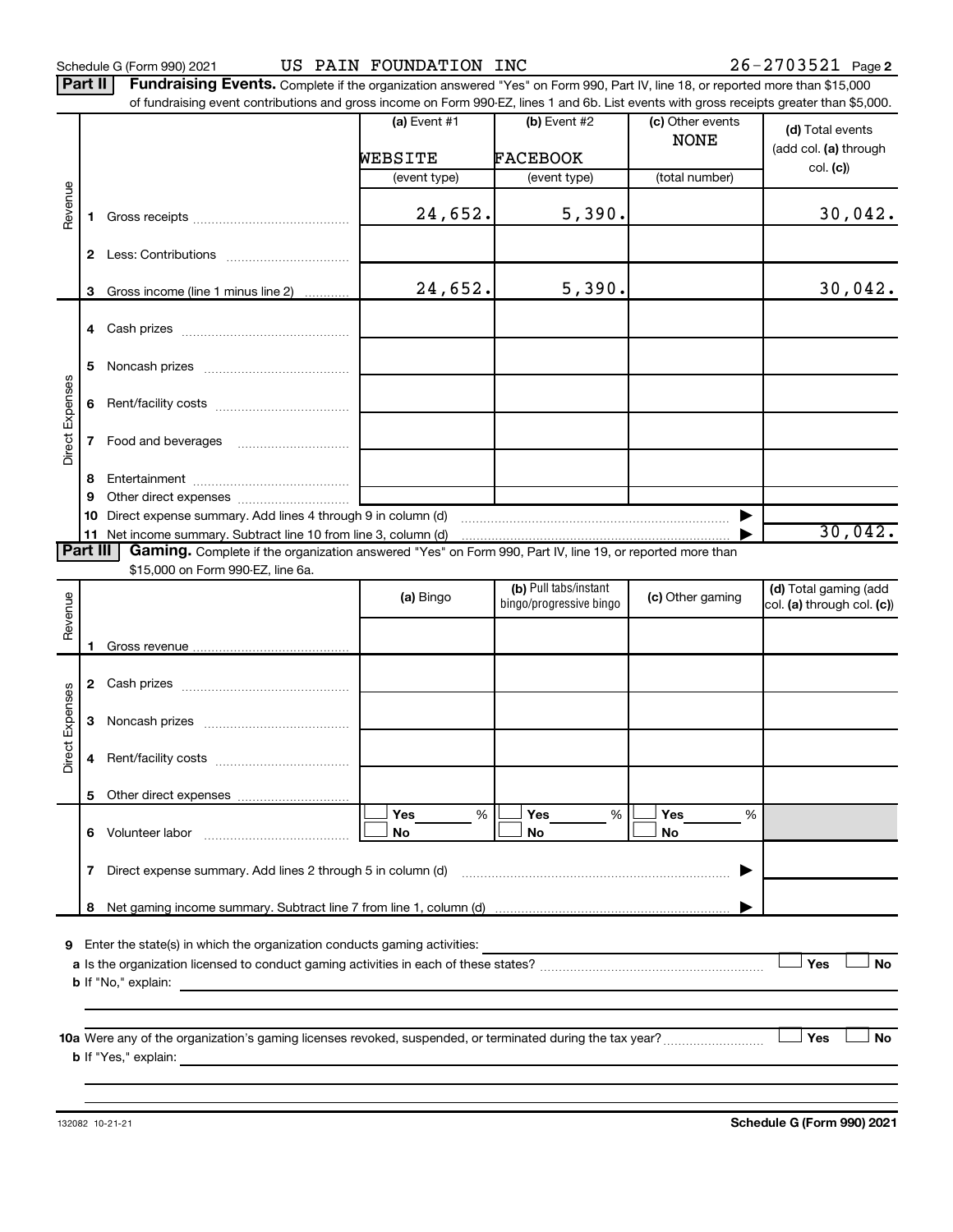|     | US PAIN FOUNDATION INC<br>Schedule G (Form 990) 2021                                                                                                                                                                                      |       |            | 26-2703521 Page 3 |
|-----|-------------------------------------------------------------------------------------------------------------------------------------------------------------------------------------------------------------------------------------------|-------|------------|-------------------|
|     |                                                                                                                                                                                                                                           |       | Yes        | No                |
|     | 12 Is the organization a grantor, beneficiary or trustee of a trust, or a member of a partnership or other entity formed                                                                                                                  |       |            |                   |
|     |                                                                                                                                                                                                                                           |       | $\Box$ Yes | No                |
|     | 13 Indicate the percentage of gaming activity conducted in:                                                                                                                                                                               |       |            |                   |
|     |                                                                                                                                                                                                                                           | 13а   |            | %                 |
|     | <b>b</b> An outside facility <b>contained and the contract of the contract of the contract of the contract of the contract of the contract of the contract of the contract of the contract of the contract of the contract of the con</b> | 13b l |            | $\%$              |
|     | 14 Enter the name and address of the person who prepares the organization's gaming/special events books and records:                                                                                                                      |       |            |                   |
|     | Name <b>Decision of the Community of the Community of the Community of the Community of the Community of the Community of the Community of the Community of the Community of the Community of the Community of the Community of </b>      |       |            |                   |
|     | Address $\blacktriangleright$<br>and the control of the control of the control of the control of the control of the control of the control of the                                                                                         |       |            |                   |
|     | 15a Does the organization have a contract with a third party from whom the organization receives gaming revenue?                                                                                                                          |       | Yes        | <b>No</b>         |
|     |                                                                                                                                                                                                                                           |       |            |                   |
|     | of gaming revenue retained by the third party $\triangleright$ \$                                                                                                                                                                         |       |            |                   |
|     | c If "Yes," enter name and address of the third party:                                                                                                                                                                                    |       |            |                   |
|     |                                                                                                                                                                                                                                           |       |            |                   |
|     | Name > 2008 - 2008 - 2009 - 2009 - 2009 - 2009 - 2009 - 2009 - 2009 - 2009 - 2009 - 2009 - 2009 - 2009 - 2009 - 2009 - 2009 - 2009 - 2009 - 2009 - 2009 - 2009 - 2009 - 2009 - 2009 - 2009 - 2009 - 2009 - 2009 - 2009 - 2009             |       |            |                   |
|     | Address $\blacktriangleright$                                                                                                                                                                                                             |       |            |                   |
| 16. | Gaming manager information:                                                                                                                                                                                                               |       |            |                   |
|     | Name $\blacktriangleright$<br><u> 1989 - Johann Barn, fransk politik amerikansk politik (d. 1989)</u>                                                                                                                                     |       |            |                   |
|     | Gaming manager compensation > \$                                                                                                                                                                                                          |       |            |                   |
|     |                                                                                                                                                                                                                                           |       |            |                   |
|     | Description of services provided states and the contract of the contract of the contract of the contract of the contract of the contract of the contract of the contract of the contract of the contract of the contract of th            |       |            |                   |
|     |                                                                                                                                                                                                                                           |       |            |                   |
|     |                                                                                                                                                                                                                                           |       |            |                   |
|     | Director/officer<br>Employee<br>$\perp$ Independent contractor                                                                                                                                                                            |       |            |                   |
|     | <b>17</b> Mandatory distributions:                                                                                                                                                                                                        |       |            |                   |
|     | a Is the organization required under state law to make charitable distributions from the gaming proceeds to                                                                                                                               |       |            |                   |
|     | retain the state gaming license?                                                                                                                                                                                                          |       | $\Box$ Yes | $\Box$ No         |
|     | <b>b</b> Enter the amount of distributions required under state law to be distributed to other exempt organizations or spent in the                                                                                                       |       |            |                   |
|     | organization's own exempt activities during the tax year $\triangleright$ \$                                                                                                                                                              |       |            |                   |
|     | Supplemental Information. Provide the explanations required by Part I, line 2b, columns (iii) and (v); and Part III, lines 9, 9b, 10b,<br> Part IV                                                                                        |       |            |                   |
|     | 15b, 15c, 16, and 17b, as applicable. Also provide any additional information. See instructions.                                                                                                                                          |       |            |                   |
|     |                                                                                                                                                                                                                                           |       |            |                   |
|     |                                                                                                                                                                                                                                           |       |            |                   |
|     |                                                                                                                                                                                                                                           |       |            |                   |
|     |                                                                                                                                                                                                                                           |       |            |                   |
|     |                                                                                                                                                                                                                                           |       |            |                   |
|     |                                                                                                                                                                                                                                           |       |            |                   |
|     |                                                                                                                                                                                                                                           |       |            |                   |
|     |                                                                                                                                                                                                                                           |       |            |                   |
|     |                                                                                                                                                                                                                                           |       |            |                   |
|     |                                                                                                                                                                                                                                           |       |            |                   |
|     |                                                                                                                                                                                                                                           |       |            |                   |
|     |                                                                                                                                                                                                                                           |       |            |                   |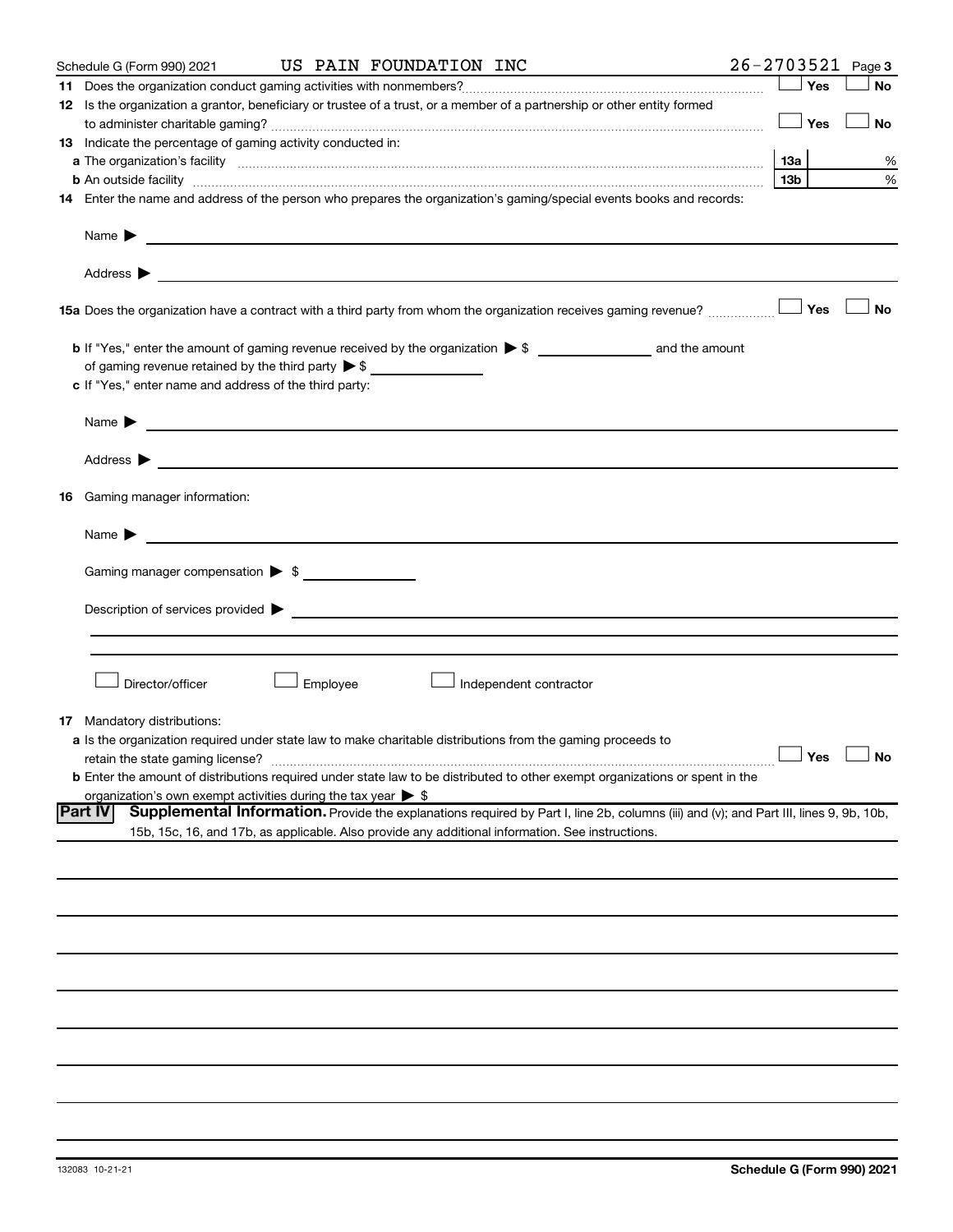*(continued)*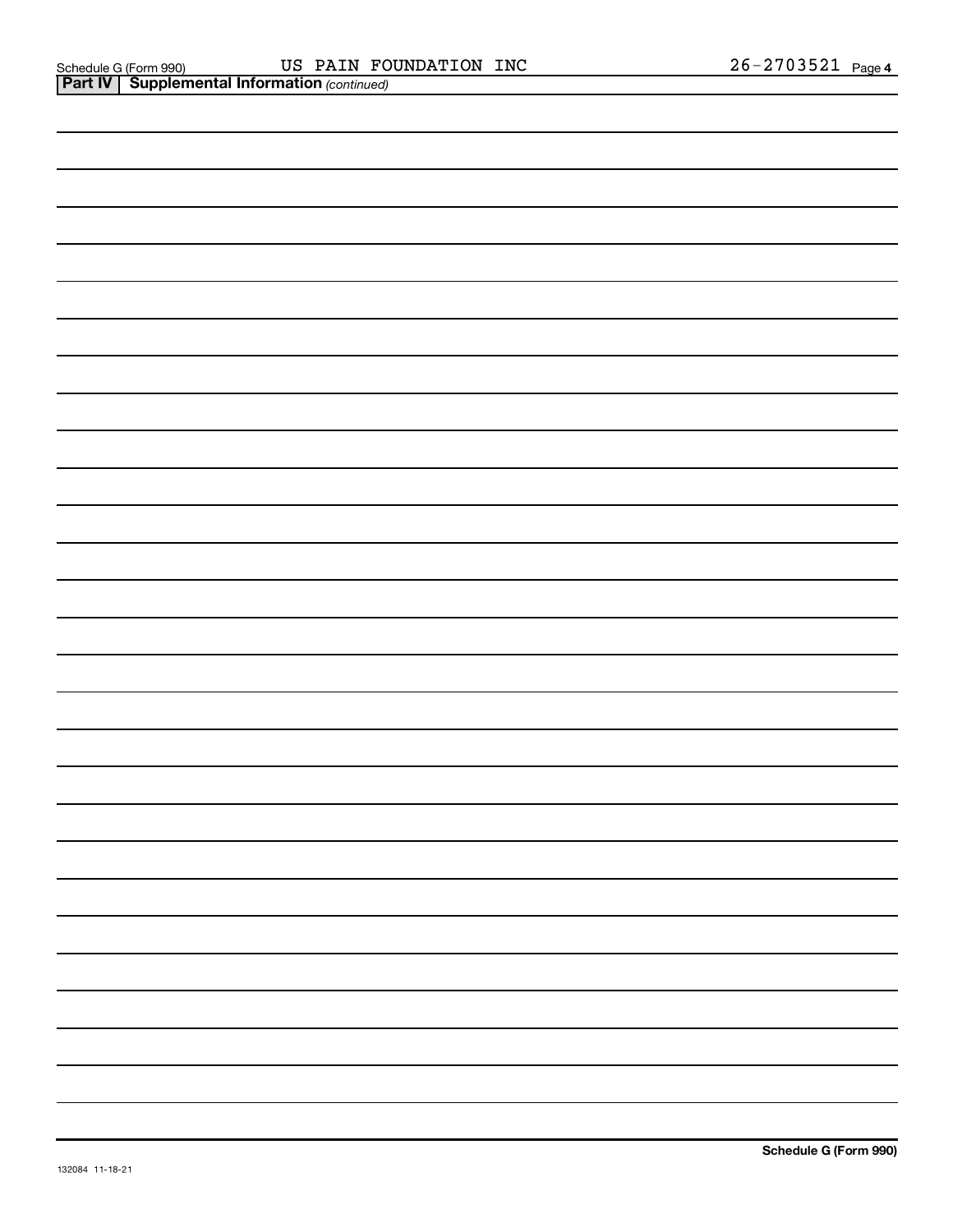# **Transactions With Interested Persons**

**(Form 990) | Complete if the organization answered "Yes" on Form 990, Part IV, line 25a, 25b, 26, 27, 28a,**

| 28b, or 28c, or Form 990-EZ, Part V, line 38a or 40b. |  |  |  |  |  |
|-------------------------------------------------------|--|--|--|--|--|
| Attach to Form 990 or Form 990-EZ.                    |  |  |  |  |  |

| <b>Open To Public</b> |  |  |
|-----------------------|--|--|
| <b>Inspection</b>     |  |  |

|  | Name of the organization |
|--|--------------------------|
|  |                          |

| Department of the Treasury<br>Internal Revenue Service |                                                                            | Go to www.irs.gov/Form990 for instructions and the latest information. |                                                                  |                          |                           |                |  |                                  |                                                                                                                                    | <b>ODCIT TO LADIO</b><br>Inspection |                                                                   |                                                     |                |                           |                |  |
|--------------------------------------------------------|----------------------------------------------------------------------------|------------------------------------------------------------------------|------------------------------------------------------------------|--------------------------|---------------------------|----------------|--|----------------------------------|------------------------------------------------------------------------------------------------------------------------------------|-------------------------------------|-------------------------------------------------------------------|-----------------------------------------------------|----------------|---------------------------|----------------|--|
|                                                        | Name of the organization                                                   |                                                                        |                                                                  | US PAIN FOUNDATION INC   |                           |                |  |                                  |                                                                                                                                    |                                     |                                                                   | <b>Employer identification number</b><br>26-2703521 |                |                           |                |  |
| Part I                                                 |                                                                            |                                                                        |                                                                  |                          |                           |                |  |                                  | Excess Benefit Transactions (section 501(c)(3), section 501(c)(4), and section 501(c)(29) organizations only).                     |                                     |                                                                   |                                                     |                |                           |                |  |
|                                                        |                                                                            |                                                                        |                                                                  |                          |                           |                |  |                                  | Complete if the organization answered "Yes" on Form 990, Part IV, line 25a or 25b, or Form 990-EZ, Part V, line 40b.               |                                     |                                                                   |                                                     |                |                           |                |  |
| 1                                                      | (a) Name of disqualified person                                            |                                                                        | (b) Relationship between disqualified<br>person and organization |                          |                           |                |  |                                  | (c) Description of transaction                                                                                                     |                                     |                                                                   |                                                     |                |                           | (d) Corrected? |  |
|                                                        |                                                                            |                                                                        |                                                                  |                          |                           |                |  |                                  |                                                                                                                                    |                                     |                                                                   |                                                     |                | Yes                       | No             |  |
|                                                        |                                                                            |                                                                        |                                                                  |                          |                           |                |  |                                  |                                                                                                                                    |                                     |                                                                   |                                                     |                |                           |                |  |
|                                                        |                                                                            |                                                                        |                                                                  |                          |                           |                |  |                                  |                                                                                                                                    |                                     |                                                                   |                                                     |                |                           |                |  |
|                                                        |                                                                            |                                                                        |                                                                  |                          |                           |                |  |                                  |                                                                                                                                    |                                     |                                                                   |                                                     |                |                           |                |  |
|                                                        |                                                                            |                                                                        |                                                                  |                          |                           |                |  |                                  |                                                                                                                                    |                                     |                                                                   |                                                     |                |                           |                |  |
|                                                        |                                                                            |                                                                        |                                                                  |                          |                           |                |  |                                  |                                                                                                                                    |                                     |                                                                   |                                                     |                |                           |                |  |
| section 4958                                           |                                                                            |                                                                        |                                                                  |                          |                           |                |  |                                  | 2 Enter the amount of tax incurred by the organization managers or disqualified persons during the year under                      |                                     | \$                                                                |                                                     |                |                           |                |  |
|                                                        |                                                                            |                                                                        |                                                                  |                          |                           |                |  |                                  |                                                                                                                                    |                                     | $\blacktriangleright$ \$                                          |                                                     |                |                           |                |  |
|                                                        |                                                                            |                                                                        |                                                                  |                          |                           |                |  |                                  |                                                                                                                                    |                                     |                                                                   |                                                     |                |                           |                |  |
| Part II                                                | Loans to and/or From Interested Persons.                                   |                                                                        |                                                                  |                          |                           |                |  |                                  |                                                                                                                                    |                                     |                                                                   |                                                     |                |                           |                |  |
|                                                        |                                                                            |                                                                        |                                                                  |                          |                           |                |  |                                  | Complete if the organization answered "Yes" on Form 990-EZ, Part V, line 38a or Form 990, Part IV, line 26; or if the organization |                                     |                                                                   |                                                     |                |                           |                |  |
|                                                        | reported an amount on Form 990, Part X, line 5, 6, or 22.                  |                                                                        |                                                                  |                          |                           | (d) Loan to or |  |                                  |                                                                                                                                    |                                     |                                                                   |                                                     |                |                           |                |  |
|                                                        | (a) Name of<br>interested person                                           | (b) Relationship<br>with organization                                  | (c) Purpose<br>of loan                                           |                          | from the<br>organization? |                |  | (e) Original<br>principal amount | (f) Balance due                                                                                                                    |                                     | (h) Approved<br>by board or<br>$(g)$ In<br>default?<br>committee? |                                                     |                | (i) Written<br>agreement? |                |  |
|                                                        |                                                                            |                                                                        |                                                                  |                          | To                        | <b>IFrom</b>   |  |                                  |                                                                                                                                    | Yes                                 | No                                                                | Yes                                                 | No             | Yes                       | No             |  |
|                                                        |                                                                            |                                                                        |                                                                  |                          |                           |                |  |                                  |                                                                                                                                    |                                     |                                                                   |                                                     |                |                           |                |  |
|                                                        |                                                                            |                                                                        |                                                                  |                          |                           |                |  |                                  |                                                                                                                                    |                                     |                                                                   |                                                     |                |                           |                |  |
|                                                        |                                                                            |                                                                        |                                                                  |                          |                           |                |  |                                  |                                                                                                                                    |                                     |                                                                   |                                                     |                |                           |                |  |
|                                                        |                                                                            |                                                                        |                                                                  |                          |                           |                |  |                                  |                                                                                                                                    |                                     |                                                                   |                                                     |                |                           |                |  |
|                                                        |                                                                            |                                                                        |                                                                  |                          |                           |                |  |                                  |                                                                                                                                    |                                     |                                                                   |                                                     |                |                           |                |  |
|                                                        |                                                                            |                                                                        |                                                                  |                          |                           |                |  |                                  |                                                                                                                                    |                                     |                                                                   |                                                     |                |                           |                |  |
|                                                        |                                                                            |                                                                        |                                                                  |                          |                           |                |  |                                  |                                                                                                                                    |                                     |                                                                   |                                                     |                |                           |                |  |
|                                                        |                                                                            |                                                                        |                                                                  |                          |                           |                |  |                                  |                                                                                                                                    |                                     |                                                                   |                                                     |                |                           |                |  |
|                                                        |                                                                            |                                                                        |                                                                  |                          |                           |                |  |                                  |                                                                                                                                    |                                     |                                                                   |                                                     |                |                           |                |  |
| Total<br>Part III                                      | <b>Grants or Assistance Benefiting Interested Persons.</b>                 |                                                                        |                                                                  |                          |                           |                |  | $\blacktriangleright$ \$         |                                                                                                                                    |                                     |                                                                   |                                                     |                |                           |                |  |
|                                                        | Complete if the organization answered "Yes" on Form 990, Part IV, line 27. |                                                                        |                                                                  |                          |                           |                |  |                                  |                                                                                                                                    |                                     |                                                                   |                                                     |                |                           |                |  |
|                                                        | (a) Name of interested person                                              |                                                                        |                                                                  | (b) Relationship between |                           |                |  | (c) Amount of                    | (d) Type of                                                                                                                        |                                     |                                                                   |                                                     | (e) Purpose of |                           |                |  |
|                                                        |                                                                            | interested person and<br>the organization                              |                                                                  |                          | assistance                | assistance     |  |                                  | assistance                                                                                                                         |                                     |                                                                   |                                                     |                |                           |                |  |
|                                                        |                                                                            |                                                                        |                                                                  |                          |                           |                |  |                                  |                                                                                                                                    |                                     |                                                                   |                                                     |                |                           |                |  |
|                                                        |                                                                            |                                                                        |                                                                  |                          |                           |                |  |                                  |                                                                                                                                    |                                     |                                                                   |                                                     |                |                           |                |  |
|                                                        |                                                                            |                                                                        |                                                                  |                          |                           |                |  |                                  |                                                                                                                                    |                                     |                                                                   |                                                     |                |                           |                |  |
|                                                        |                                                                            |                                                                        |                                                                  |                          |                           |                |  |                                  |                                                                                                                                    |                                     |                                                                   |                                                     |                |                           |                |  |
|                                                        |                                                                            |                                                                        |                                                                  |                          |                           |                |  |                                  |                                                                                                                                    |                                     |                                                                   |                                                     |                |                           |                |  |

**For Paperwork Reduction Act Notice, see the Instructions for Form 990 or 990-EZ. Schedule L (Form 990) 2021** LHA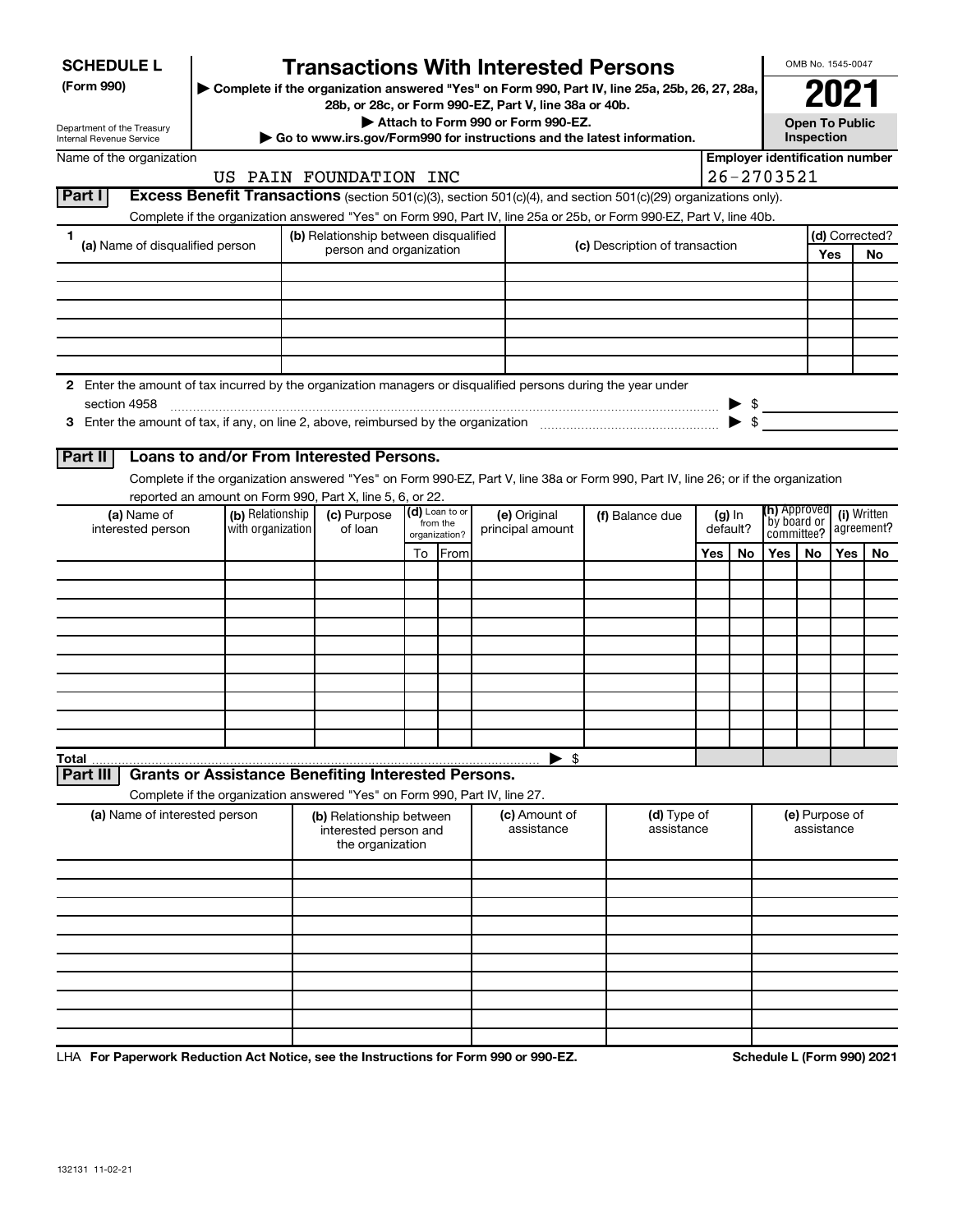| Schedule L (Form 990) 202 |  |  |
|---------------------------|--|--|
|---------------------------|--|--|

## Schedule L (Form 990) 2021  $_{\text{US}~\text{PAIN}~\text{FOUNDATION}~\text{INC}}$  26 – 2703521  $_{\text{Page}}$

(a) Name of interested person (b) Relationship between interested (c) Amount of (d) Description of  $\binom{e}{r}$ **Yes No** Complete if the organization answered "Yes" on Form 990, Part IV, line 28a, 28b, or 28c. (e) Sharing of organization's revenues? person and the organization (c) Amount of transaction (d) Description of transaction Provide additional information for responses to questions on Schedule L (see instructions). **Part IV | Business Transactions Involving Interested Persons. Part V** Supplemental Information. SMJ HOMES INC. OWNED BY BROTHERS O 0.ORGANIZATIO X LAW OFFICES OF MARTIN COHESPOUSE OF EMPLOYEE | 1,575.LEGAL SERVI | X YELLOW DOG PRODUCTIONS COMPANY OWNED BY BO 5,130.VIDEO PRODU X SCH L, PART IV, BUSINESS TRANSACTIONS INVOLVING INTERESTED PERSONS: (A) NAME OF PERSON: SMJ HOMES INC. (B) RELATIONSHIP BETWEEN INTERESTED PERSON AND ORGANIZATION: OWNED BY BROTHERS OF FORMER PRESIDENT (C) AMOUNT OF TRANSACTION \$ (D) DESCRIPTION O (D) DESCRIPTION OF TRANSACTION: ORGANIZATION HELD A NOTE RECEIVABLE FROM THE COMPANY IN THE AMOUNT OF \$40,000 \$25,000 WAS PAID OFF IN 2020. THE BALANCE OF \$15000 WAS PAID IN 2021. (E) SHARING OF ORGANIZATION REVENUES? = NO (A) NAME OF PERSON: LAW OFFICES OF MARTIN COHEN (B) RELATIONSHIP BETWEEN INTERESTED PERSON AND ORGANIZATION: SPOUSE OF EMPLOYEE (C) AMOUNT OF TRANSACTION \$ 1,575. (D) DESCRIPTION OF TRANSACTION: LEGAL SERVICES (E) SHARING OF ORGANIZATION REVENUES? = NO

(A) NAME OF PERSON: YELLOW DOG PRODUCTIONS

#### (B) RELATIONSHIP BETWEEN INTERESTED PERSON AND ORGANIZATION:

#### COMPANY OWNED BY BOARD MEMBER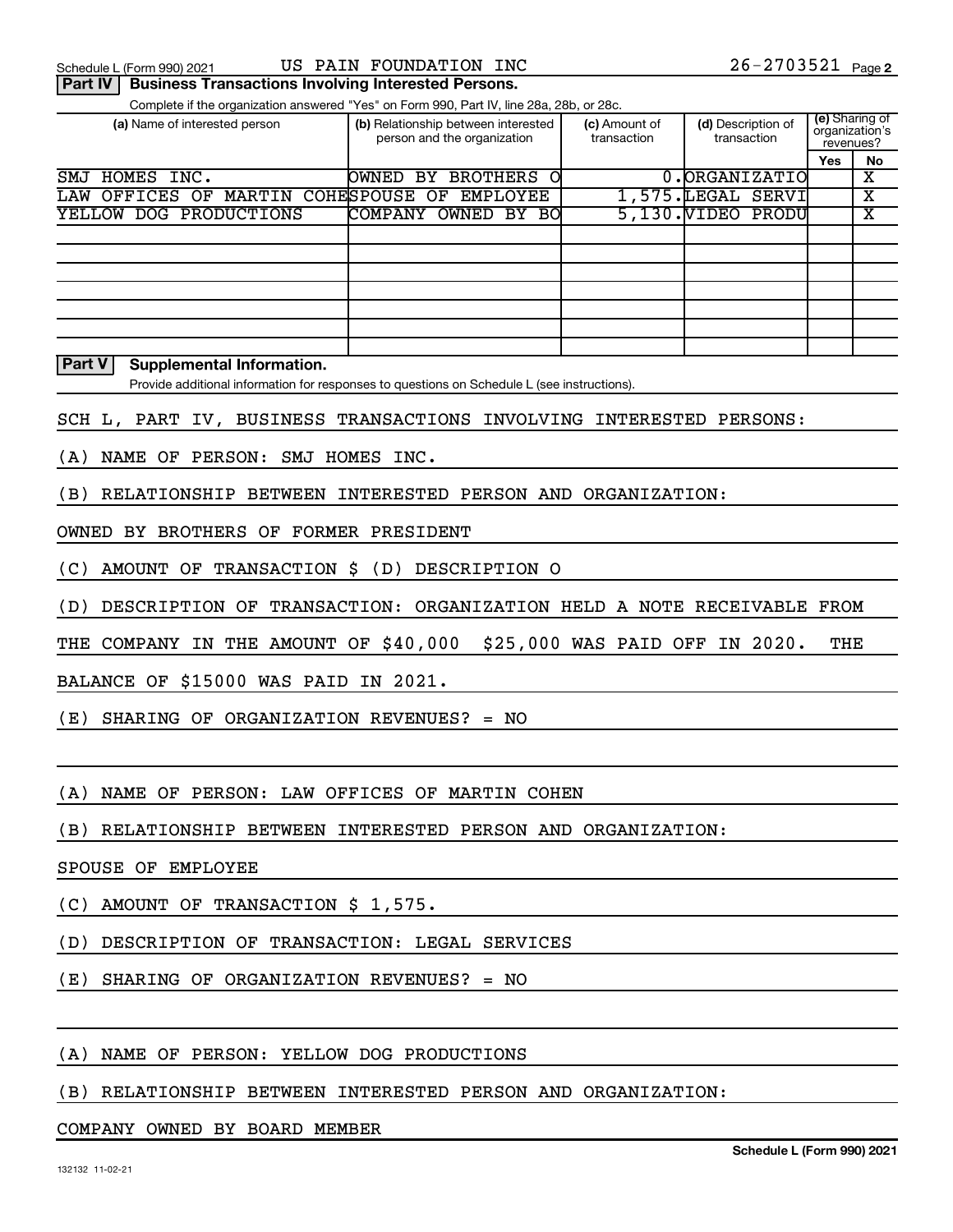Schedule L (Form 990)  $_{\rm US}$  PAIN <code>FOUNDATION</code> INC  $_{\rm 26-2703521}$  <code>Page</code>

**Part V Supplemental Information**

Complete this part to provide additional information for responses to questions on Schedule L (see instructions).

### (C) AMOUNT OF TRANSACTION \$ 5,130.

#### (D) DESCRIPTION OF TRANSACTION: VIDEO PRODUCTION SERVICES

### (E) SHARING OF ORGANIZATION REVENUES? = NO